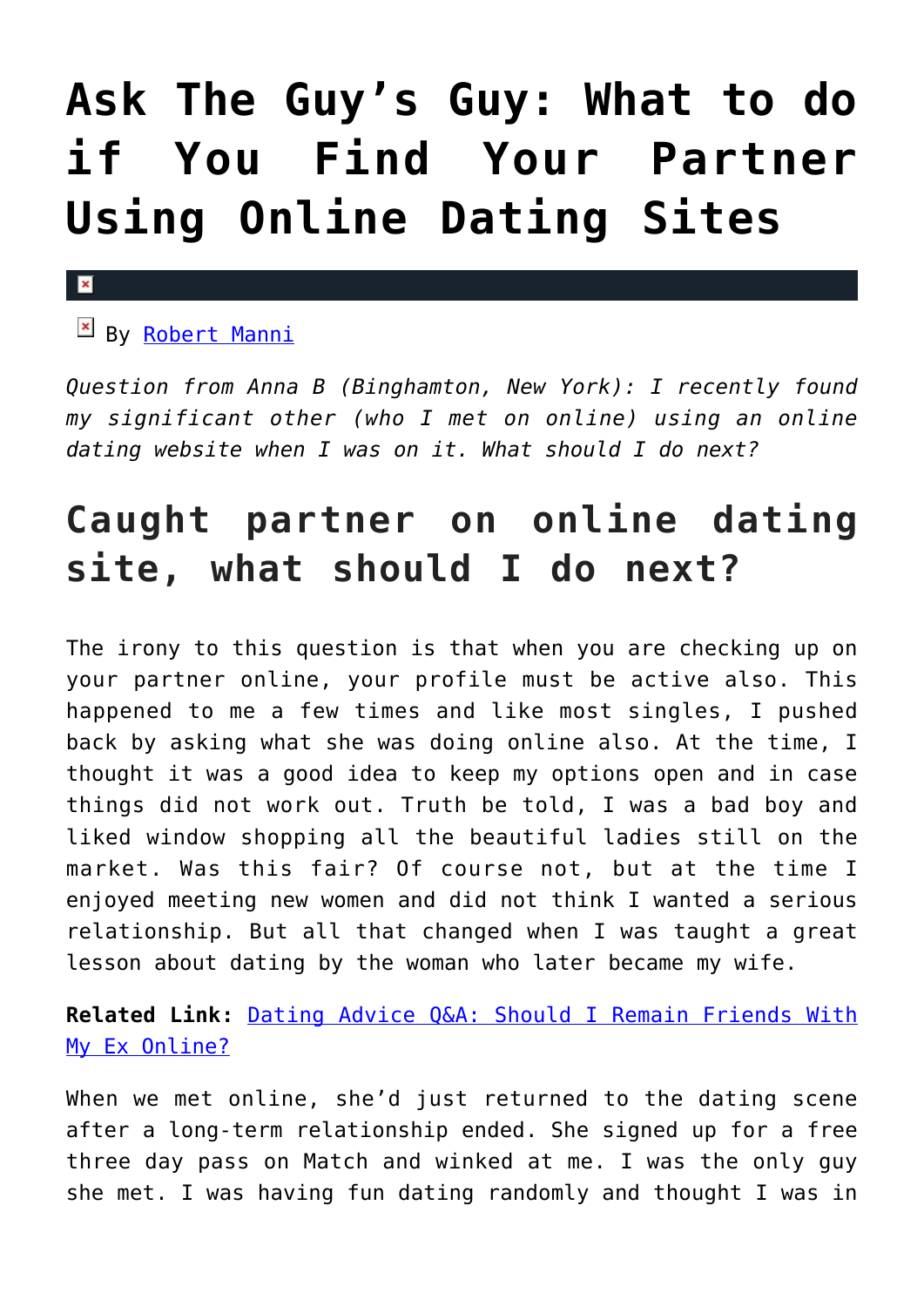no hurry to settle on one partner. But when after three great dates she asked me why my profile was still active on the site, she was not accusatory and asked in such an innocent way that I thought she was more curious than snooping. It felt like she was honestly wondering why I kept my profile active on this dating site while we were going out.

**Related Link:** [Dating & Technology Q&A: Is It Too Soon For Me](http://cupidspulse.com/120504/dating-technology-qa-too-soon-off-dating-sites/) [To Ask Him To Get Off Dating Sites?](http://cupidspulse.com/120504/dating-technology-qa-too-soon-off-dating-sites/)

When I thought about it, I realized that I had been dating so much that I'd waded too deep in the online dating pool and forgotten why I was dating in the first place. I *was* having a blast dating, but deep down, like most singles, I wanted a partner. So, after she asked me this innocent, but loaded question, I told her I'd hide my profile. And it's stayed hidden. The more we dated, the more I liked being with her. She taught me that it was important to give new relationships a fair chance. If things didn't work out, we could reactive our profiles and get on with our lives. Without saying anything more about it, we began dating exclusively and never looked back.

**Related Link:** [Dating Advice Q&A: How Can You Tell Red Flags](http://cupidspulse.com/114717/dating-advice-tell-red-flags-online/) [From Online Dating?](http://cupidspulse.com/114717/dating-advice-tell-red-flags-online/)

The moral of the story is that if you find your partner's profile is still active online, ask him or her why and what their intentions are. Ask them if they want to date around or give the relationship a chance to grow. This way, you know where you stand without having to juggle partners and sneak around. I found this to be a more honest way of dating. So, if you're feeling good about someone, consider giving your relationship the best opportunity to succeed by hiding or shutting down your online presence.

Good luck.

*If you would like relationship expert Robert Manni to answer*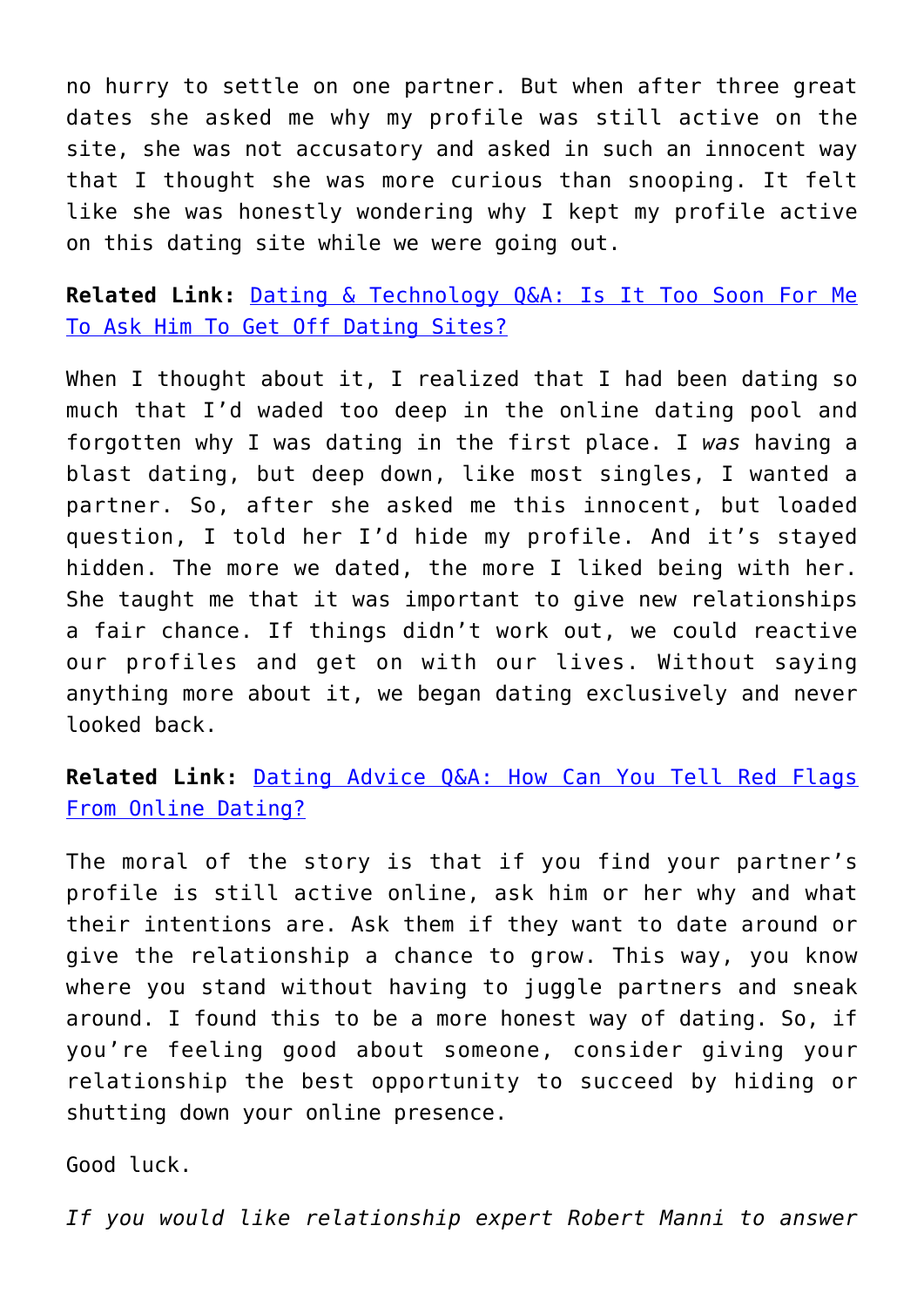*your online dating/relationship questions, please email gillian@nvmediainc.com* 

## **[Expert Dating Advice: 5](https://cupidspulse.com/127108/expert-dating-advice-5-reasons-hire-professional-online-dating-profile-writer/) [Reasons to Hire a](https://cupidspulse.com/127108/expert-dating-advice-5-reasons-hire-professional-online-dating-profile-writer/) [Professional Online Dating](https://cupidspulse.com/127108/expert-dating-advice-5-reasons-hire-professional-online-dating-profile-writer/) [Profile Writer](https://cupidspulse.com/127108/expert-dating-advice-5-reasons-hire-professional-online-dating-profile-writer/)**

 $\overline{\mathbf{x}}$ 

By: [Joshua Pompey](http://cupidspulse.com/relationship-experts/joshua-pompey/)

Online dating can be tricky. With so many moving parts and different components, it's often hard to diagnose how to improve your results. If you are having trouble attracting the highest quality singles, you may want to look into having your profile revamped by a professional. Below are 5 reasons why you should hire a professional online dating profile writer:

### **Hire an Online Dating Profile Writer**

**1. The experience.** If you're looking to improve your fitness, you hire a personal trainer. If you're looking to become a better cook, you take a cooking class. Online dating shouldn't be looked at any differently. If you want the best of the best, let a professional assist you. They will be able to get the right person for you, and better results than what you've been getting.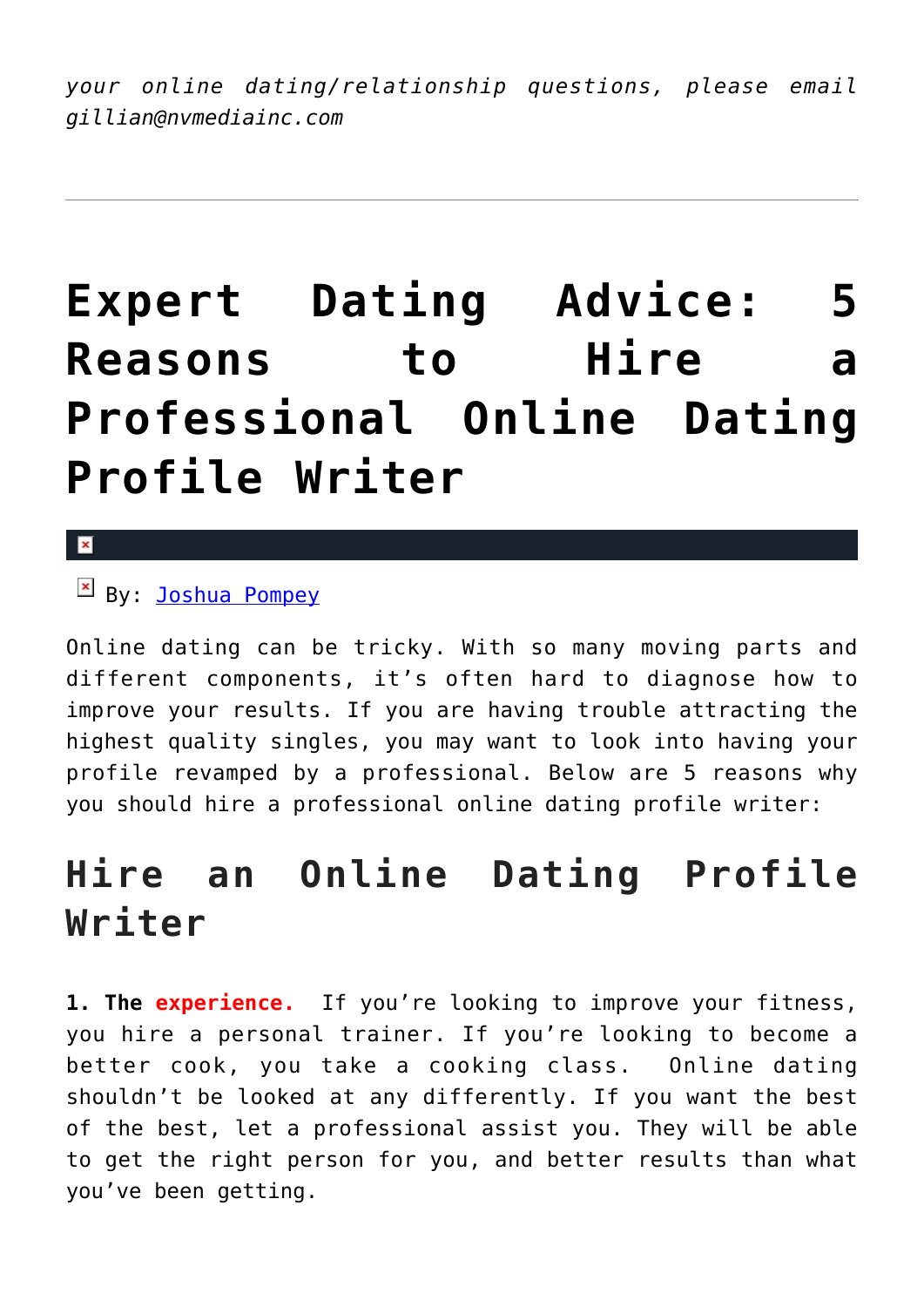**Related Link:** [Expert Dating Advice: 5 Reasons to Hire an](http://cupidspulse.com/126632/expert-dating-advice-5-reasons-to-hire-a-online-dating-assistant/) [Online Dating Assistant](http://cupidspulse.com/126632/expert-dating-advice-5-reasons-to-hire-a-online-dating-assistant/) 

**2. This could determine the rest of your life!** An online dating profile is about more than just writing something that reflects you well. It's about landing your profile to someone who you could potentially spend the rest of your life with. For that reason, it should be treated with as much importance as just about anything else in your life.

**Related Link:** [Dating Expert Reveals Why Online Dating Is](http://cupidspulse.com/121545/dating-expert-why-online-dating-is-better-than-meeting-in-real-life/) [Better Than Meeting In Real Life](http://cupidspulse.com/121545/dating-expert-why-online-dating-is-better-than-meeting-in-real-life/)

**3. It's hard to write about yourself.** It may surprise some people out there to know that I've written the profiles of best selling authors, English professors, and prominent journalists. Why? Because writing about yourself isn't easy. But, professional profile writers will be able to sell your profile in a way that you won't be able to. Professional profile writers will objectively take this task out of your hands in a way that comes across as down to earth, fun, and engaging.

**Related Link:** [Dating Advice: 5 Online Dating Photos That Will](http://cupidspulse.com/117783/dating-advice-5-online-dating-photos/) [Instantly Up Your Profile Game](http://cupidspulse.com/117783/dating-advice-5-online-dating-photos/)

**4. Pro's are Pros for a reason.** A professional has the experience, writing background, and knowledge that might take you months, or even years to acquire. Why work with mediocre results when you could be attracting the others at the highest possible level?

**Related Link:** [Dating Advice: Moving Your Relationship From](http://cupidspulse.com/105412/dating-advice-joshua-pompey-online-relationships/) [Online to Face-To-Face](http://cupidspulse.com/105412/dating-advice-joshua-pompey-online-relationships/)

**5. Profile writing is hard work!** At the end of the day, even if you could write yourself a great profile, you probably have a whole lot of other things going on in your life. Spending hours writing about yourself probably isn't at the top of your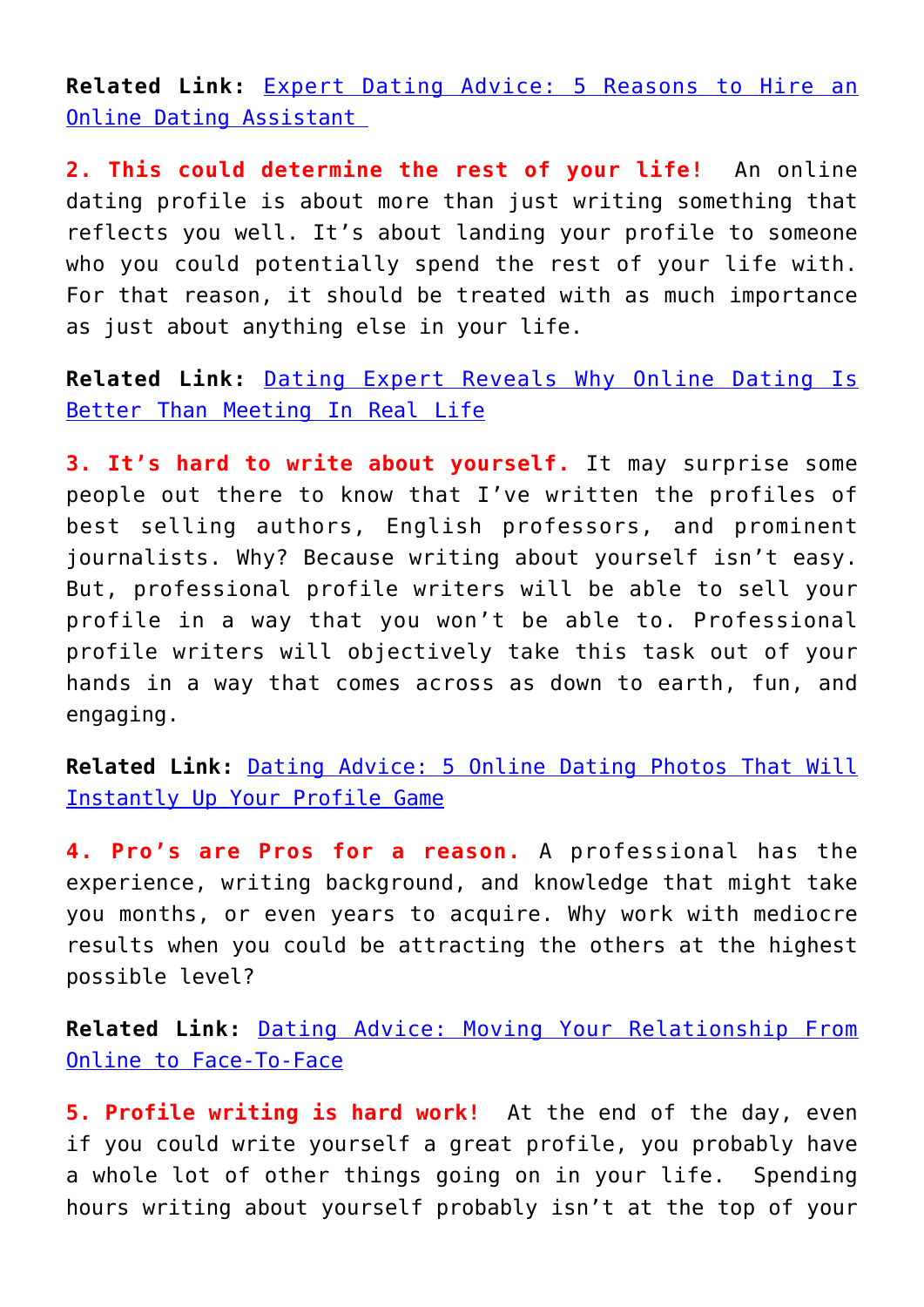list. Hiring someone from the outside takes the work out of your hands and allows you to simply focus on the things that you enjoy doing.

Joshua Pompey has been helping online daters since 2009 and written thousands of profiles. To learn more about his professional profile writing service, men, click here [https://joshuapompey.com/men/professional-online-dating-profil](https://joshuapompey.com/men/professional-online-dating-profile-writing-service-for-men/) [e-writing-service-for-men/.](https://joshuapompey.com/men/professional-online-dating-profile-writing-service-for-men/) Women click here [https://joshuapompey.com/women/professional-online-dating-prof](https://joshuapompey.com/women/professional-online-dating-profile-writers/) [ile-writers/](https://joshuapompey.com/women/professional-online-dating-profile-writers/).

## **[Love & Libations: Cocktails](https://cupidspulse.com/127092/love-libations-cocktails-inspired-halloween/) [Inspired by Halloween](https://cupidspulse.com/127092/love-libations-cocktails-inspired-halloween/)**

 $\mathbf{x}$ 

 $\boxed{\times}$  October brings on the spooky vibes. This month's column is going to focus on cocktails inspired by a couple of villains and a badass woman who are icons, especially during the Halloween time. The cocktails include a celebrity brand to as well as a simple alternative spirit. Their libations will get you to have a scary good time.

## **Halloween Cocktails For A Scary Good Time**

Nothing beats curling up under a blanket and watching Friday 13th. If you are like me, you're probably wondering why the heck people even still go to Camp Crystal Lake. That's not to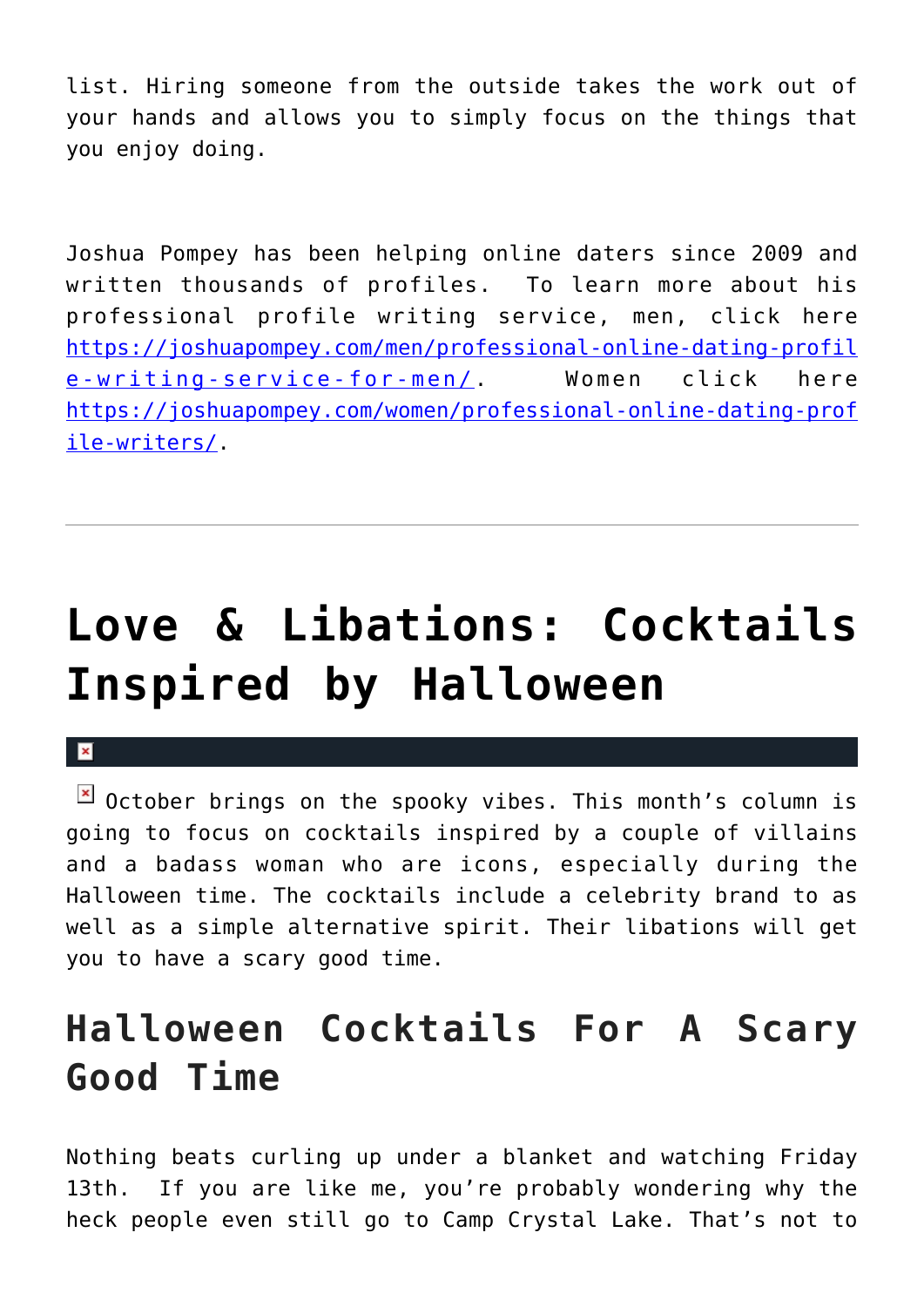say that Jason hasn't traveled. He even made his way to New York City. Some of the best moments in the series are when couples are making out and one of them goes to check out the noise. That's a sure sign that one of them won't be coming back.

**Related Link:** [Love & Libations: Autumn + Red Wine = Love](http://cupidspulse.com/126761/love-libations-autumn-red-wine-love/)

Jason Voorhees- Friday The 13th

The Voorhees is made with fresh strawberries for the bloody red effect. Simple garnish with strawberries and add a touch of sea salt to the rim. Sip a few of these while watching binging on the series. If one of you leaves the room and takes too long to come back, maybe Jason decided to crash your party.

### **The Voorhees**

- 3 Big ripe strawberries, sliced
- 2 ounces of Casamigos Blanco (alternative: Casa Noble)
- $\frac{1}{2}$  teaspoon simple syrup
- 1 ounce lime juice
- $\frac{1}{2}$  ounce triple sec

strawberry for garnish

Directions:

1) Muddle strawberries and simple syrup in the cocktail shaker until the berries are a nice liquid.

2) Add the lime juice, tequila, and triple sec to the shaker. Now shake until well blended. Pour into a chilled coup.

**Related Link:** [Love & Libations: Sparkling Wine For Holiday](http://cupidspulse.com/122080/love-libations-sparkling-wine-for-holiday-date-nights/) [Date Nights](http://cupidspulse.com/122080/love-libations-sparkling-wine-for-holiday-date-nights/)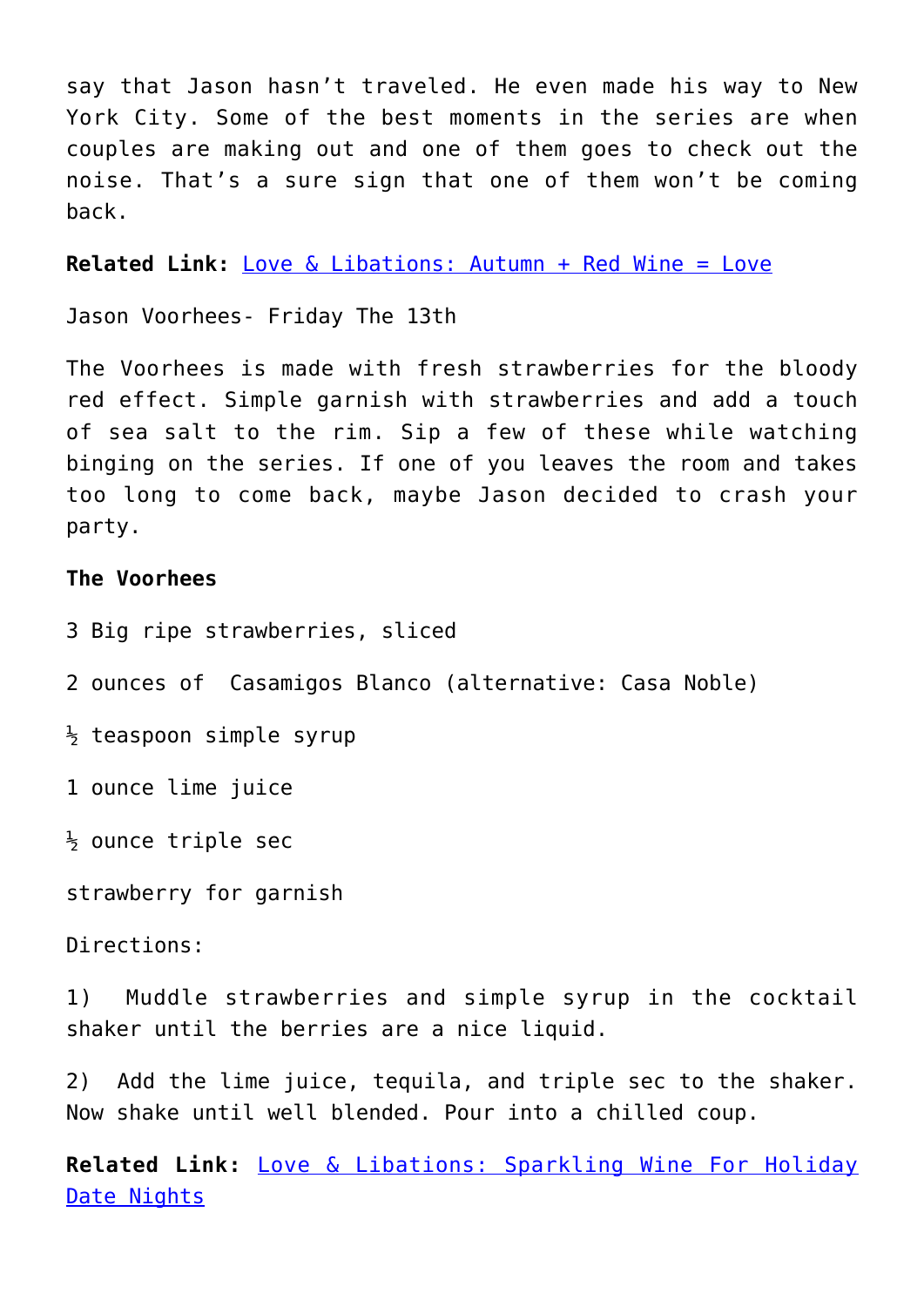Ellen Ripley- Alien

To this day, Ellen Ripley, from the movie alien is still one of the best-regarded heroines of horror movies. The character was eloquently played by Sigourney Weaver. It was the first time an actor was nominated for an Academy Award for a sci-fi or horror movie.

I call this cocktail the Ripley Weaver not only as a homage to Ripley but also to Weaver who is a badass woman. Weaver was in the same class as Meryl Steep at Yale and was told she wouldn't amount to much. It's safe to say she has proven people wrong. The libation brings together three French classics: Cognac, Crémant, and Cassis. A touch of bubbles to celebrate her power, the Cognac is her for smooth and calm nature taking on aliens, and the chassis is all about her edge. Alien is fun to watch with a group of friends, I dare you to watch with the lights off.

#### **The Ripley Weaver**

6 ounces Crémant de Bourgogne

1 ounce of Cassis

½ ounce of D'usse Cognac (alternative: Hennessy Black)

Directions:

Pour the cassis and Cognac into a chilled coup glass then top with the Crémant de Bourgogne. Garnish with berries or nothing at all, this cocktail is so good it needs nothing else at all. Even the Queen Mother would approve.

**Related Link:** [Love & Libations: Celebrities Sips on Tequila](http://cupidspulse.com/125760/love-libations-celebrity-tequila-day/) <u>[Day](http://cupidspulse.com/125760/love-libations-celebrity-tequila-day/)</u>

Freddy Kruger- A Nightmare on Elm Street

A Nightmare on Elm Street ruined sleep for plenty of people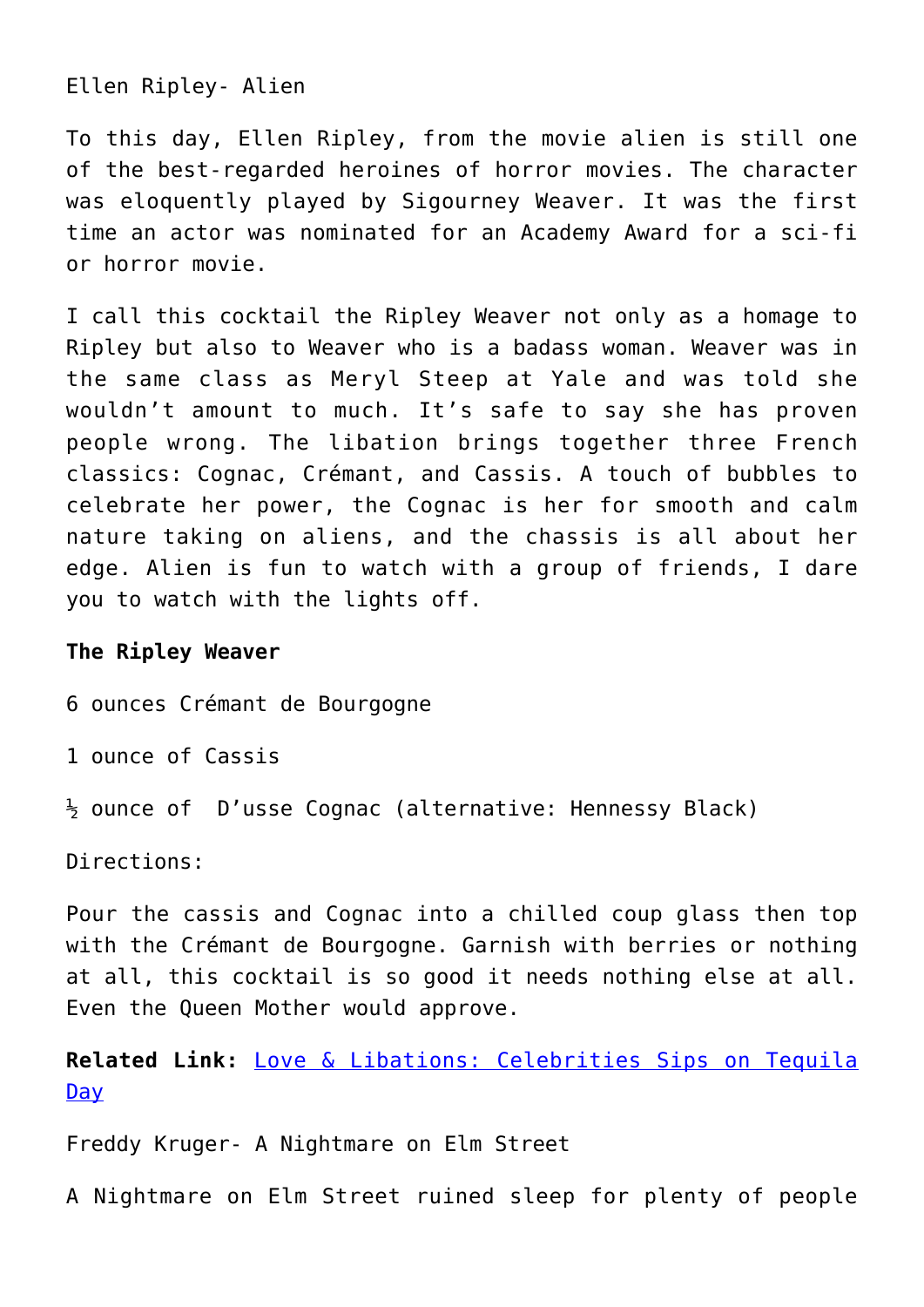when the movie came out. Freddie Krueger became everyone's favorite villain to fear and love at the same time. He was smooth and shady all at the same time. Some of his lines were brutal as he took out his victims. Kruger had a hard life which made him salty enough to become a killer.

If ever there was a cocktail that screams Freddy Kruger it's a negroni. The bitter yet balanced drink that so many people love. The twist on this drink is that it's made with Amaro versus Campari. This one would be fun to sip in bed while in bed with your partner. Snacks and a Freddy On Elm Street, just don't fall asleep.

### **Freddy On Elm Street**

2 oz. Amaro Montenegro

1 oz. Aviation Gin (alternative: Blue Coat Gin)

1 oz. Sweet Vermouth

Orange slice

Directions:

Stir Amaro, gin and vermouth in an ice-filled glass, garnish with the slice of orange. One, two, Freddy's coming for you.

For more Love & Libations date ideas and celebrity couple predictions from Yolanda Shoshana, click [here](http://cupidspulse.com/relationship-experts/yolanda-shoshana/).

## **[Relationship Advice: 4 Types](https://cupidspulse.com/127074/men-you-meet-online/)**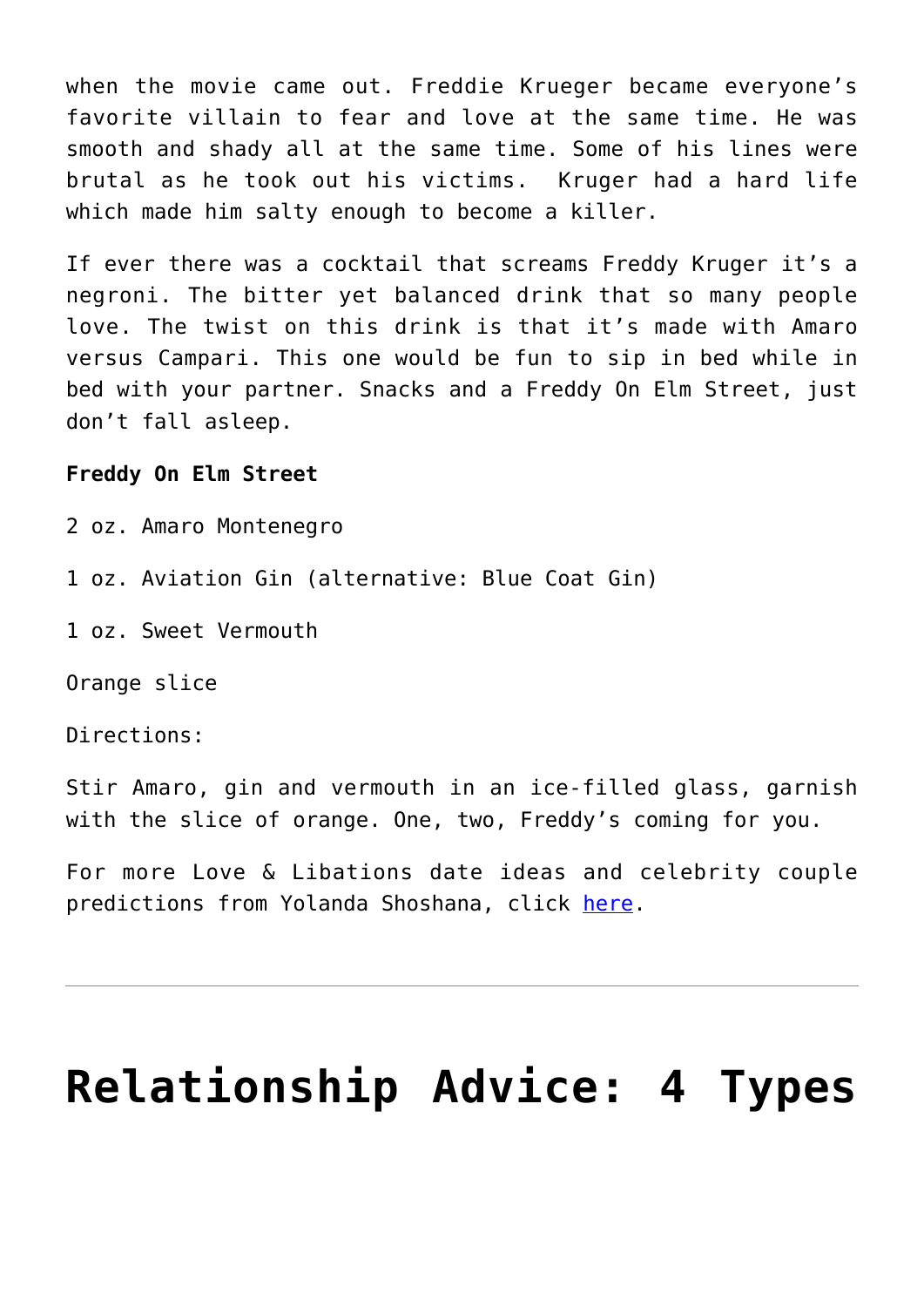## **[of Men You'll Meet Online](https://cupidspulse.com/127074/men-you-meet-online/)**

### $\mathbf{R}$

 $\pmb{\times}$ 

### By [Gillian Lee](http://cupidspulse.com/128272/gillian-lee/)

In this week's Single In Stiletto's [dating advice video,](http://cupidspulse.com/videos/dating-advice-videos/) founder and [relationship expert](http://cupidspulse.com/relationship-experts/) Suzanne Oshima talk to [Robert](http://cupidspulse.com/relationship-experts/robertmanni/) [Manni](http://cupidspulse.com/relationship-experts/robertmanni/) about 4 types of men you'll meet online. Watch the video above and the article below for good dating tips in your life!

### **Different Types of Men You Meet Online**

**1. Newbies**: The first type of people you would run into are the "newbies." These men have just recently started online dating, and aren't positive what they are looking for in a woman. Manni explains to us women, "I would recommend to all ladies as a first question when you're with a guy to ask them what they think about online dating." He explains to us to beware of the newbies because it's an idea of "window shopping" for them. Don't forget these guys completely, but instead, keep seeing guys who have experience.

**Related Link:** [Relationship Advice: I'm Scared to Get Back](http://cupidspulse.com/124502/relationship-advice-scared-to-date/) [There and Date](http://cupidspulse.com/124502/relationship-advice-scared-to-date/)

**2. Jugglers: These type of men or women are people who are using various dating sites, and who are "dating up a storm." These people are overbooking dates, and what usually happens is that they would cancel last minute, or ghost you. When you are dating this type of guy, make sure to look out for your heart because they would be balancing multiple people at once.**

**Related Link:** [Relationship Advice: You're Scaring Men Off!](http://cupidspulse.com/125976/relationship-advice-youre-scaring-men-off/)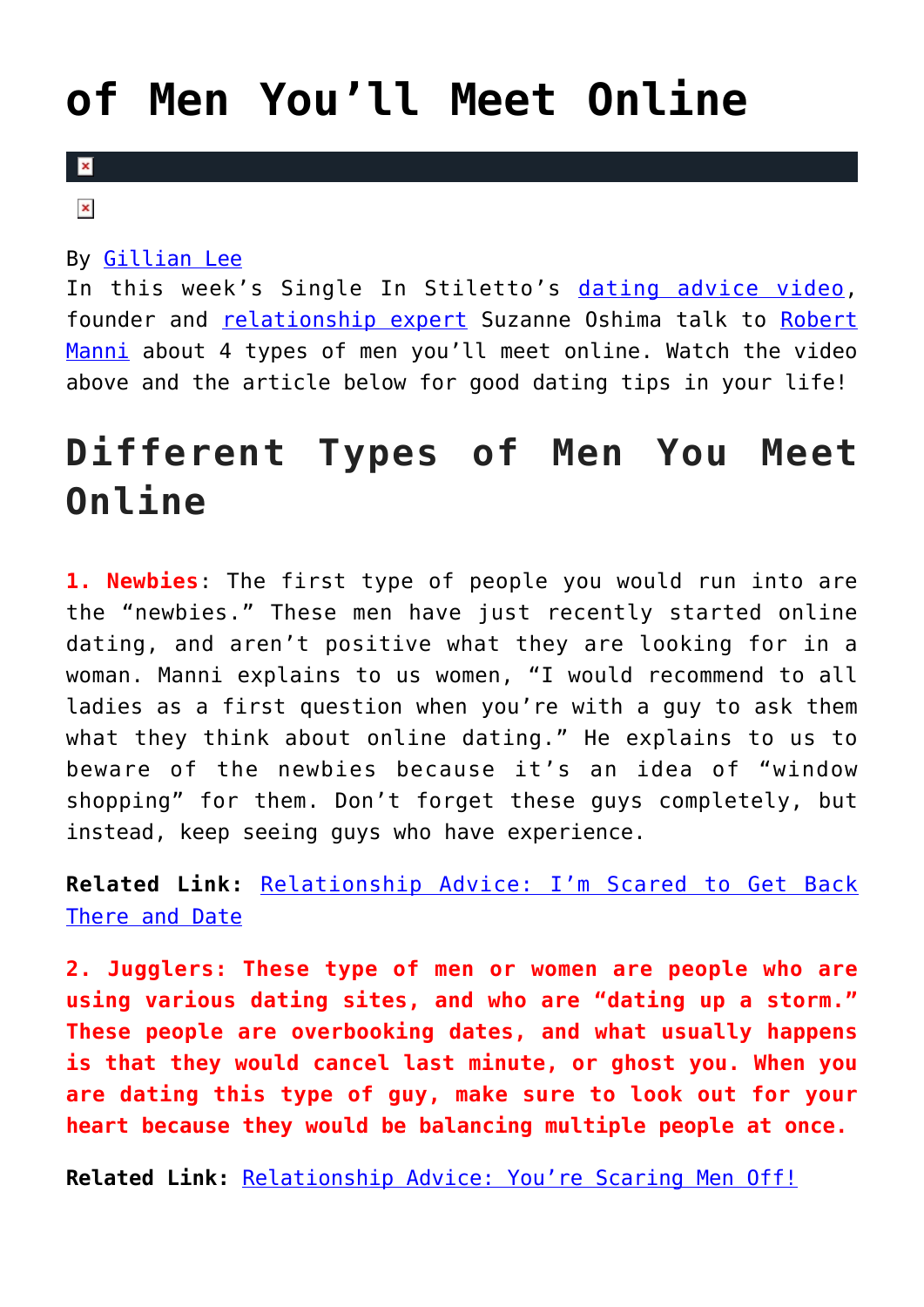**3. Lonelies: These type of people are the ones who have been dumped a bunch of times, or their wife have just left them. They seek a companion through online dating, but they haven't yet managed their feelings. "These people might be a little needy, and might not know how to manage online dating…starting over can be really difficult for some people…" Manni says to us.**

**Related Link:** [Dating Advice: 3 Things Men Wished You Knew](http://cupidspulse.com/126389/dating-advice-3-things-men-wish/)

**4. Realist**: These are the type of guys that you want to meet because "they have confidence in their own skin, like to meet people offline…" This man will be able to show you a good time and be the type of guy you want to date. These men will have more relationship potential for women. But, you have to be careful if somebody is that comfortable in their own skin and have their game together that they won't turn into players, because it's pretty easy. Find a guy that has a cool head, and knows who he is and is respectable to women.

*For more dating advice videos and additional information about the Single in Stilettos shows, click [here.](http://cupidspulse.com/relationship-experts/suzanne-oshima-single-in-stilettos-shows/)*

*For more videos from [CupidsPulse.com](http://cupidspulse.com/), check out our [YouTube](https://www.youtube.com/user/CupidsPulse) [channel](https://www.youtube.com/user/CupidsPulse).*

# **[Relationship Advice: The](https://cupidspulse.com/127045/relationship-advice-afterlife-connection-dr-jane-greer/) [Afterlife Connection](https://cupidspulse.com/127045/relationship-advice-afterlife-connection-dr-jane-greer/)**

 $\mathbb{F}$  By Dr. Jane Greer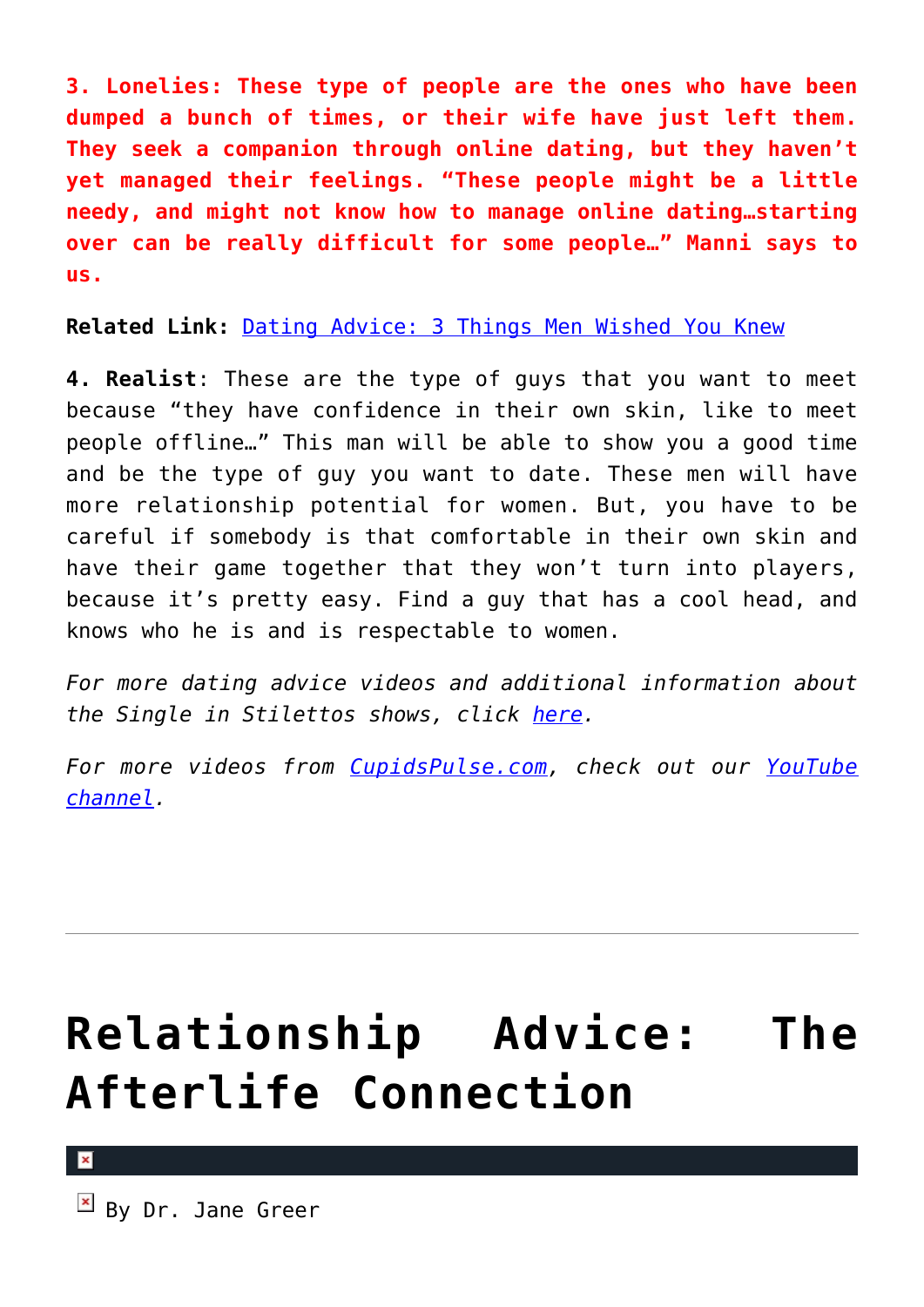There is nothing more shattering than dealing with the death of a loved one. It turns you inside out, and it can feel like you might never recover. The magnitude of the loss can be overwhelming. However, one of the most inexplicable, profound, and powerful avenues for not just coping with the death itself, but also moving forward with your life is experiencing signs from your loved one that they are still with you and sending you love. I call these signs transcommunication. Television personality and entrepreneur Bethenny Frankel had an experience with this when she accidentally texted her late boyfriend Dennis Shields, and at another point received a text that nobody claimed to write. She acknowledged after that she thought it was, "weird."

I talk about this exact situation in my book The Afterlife Connection: A Therapist Reveals How to Communicate with Departed Loved Ones. I actually wrote the book because of my own experiences after I lost my mother. She gave me, and continues to give me twenty years later, such clear signs that she is still with me that I felt compelled to learn more and explore what was happening.

**Opening myself up to the possibility of transcommunication transformed my life, and continues to today. It can do the same for you once you begin to know what to look for.**

Many people have a hard time understanding or accepting this possibility, or might even be frightened by it. But numerous scientists are now devoted to research and a better understanding of this phenomenon, including the work being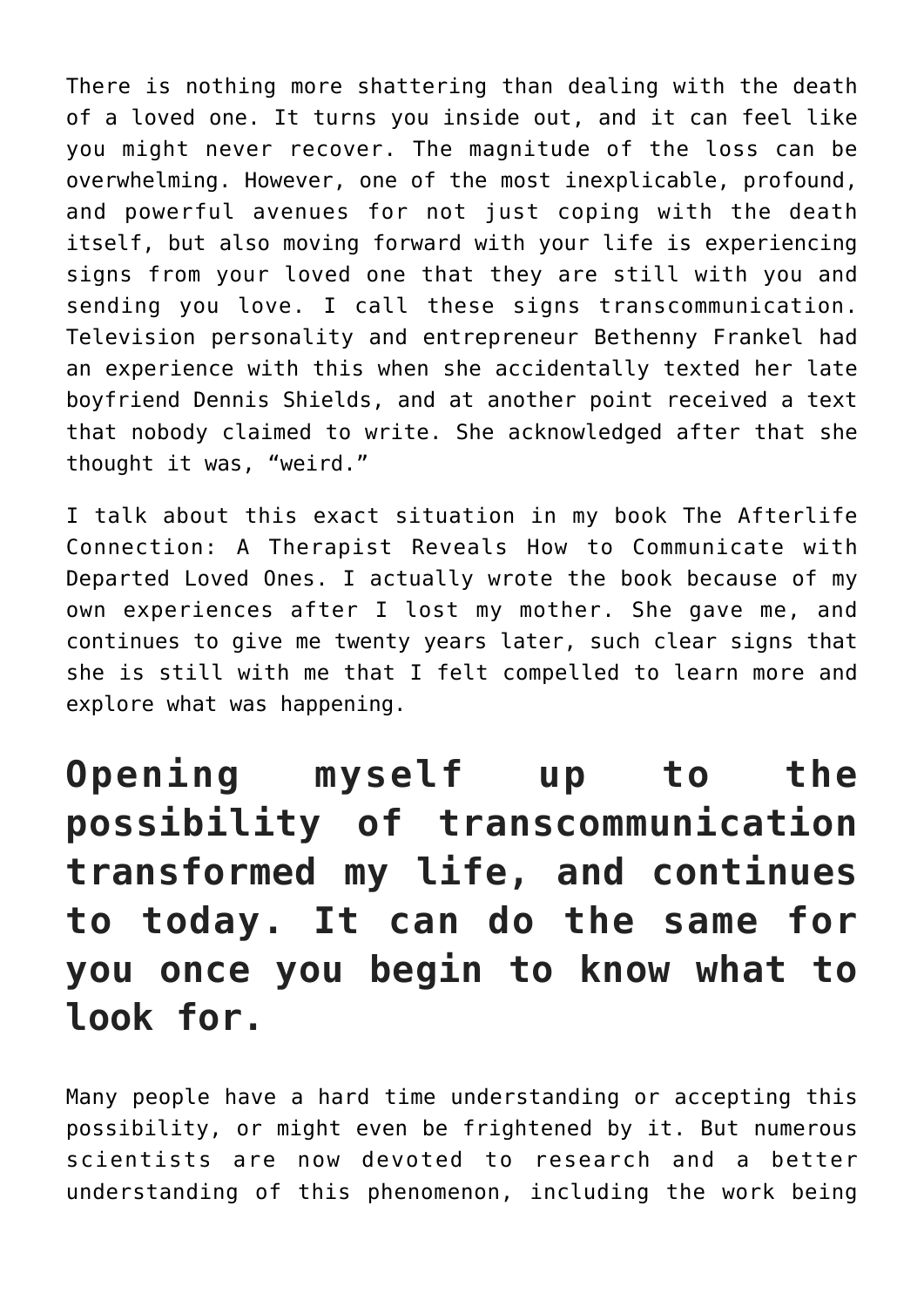done at The Afterlife Research and Education Institute. The big question is, how can you bring this to a personal level? To begin with, in the same way Bethenny said her experiences were "weird," one indication that you are receiving a sign is that you say, "I know this sounds crazy but," when you talk about it. That's because you know something important happened, but you don't have the means to explain it rationally. Another clue is when you get goosebumps or chills. How, then, can you begin to learn to read the signs that are sent your way? In my book I refer to another book written by Louis E. LaGrand, Ph.D. called After Death Communication. In his preface, he describes the various ways people might become aware of communications from deceased loved ones.

**Related Link:** [Relationship Advice: Will Your Perfect Partner](http://cupidspulse.com/126956/relationship-advice-perfect-partner-vision-become-reality/) [Vision Become Reality?](http://cupidspulse.com/126956/relationship-advice-perfect-partner-vision-become-reality/)

ADCs (after-death communications) include sensing the presence of the deceased, feeling a touch, smelling a fragrance, hearing the voice or seeing the deceased, and meeting the loved one in a vision or dream. Messages are also received in symbolic ways, such as finding an object associated with the deceased, unusual appearances or behavior of birds and animals, or other unexplainable happenings which occur at or shortly after the moment of death. Several combinations of the above phenomena may occur within weeks of death or over a period of years.

Along the same lines, Bill and Judy Guggenheim, in their seminal book Hello from Heaven, have categorized and provided anecdotal evidence for the innumerable methods – from visual to olfactory to auditory to symbolic – those in spirit have used to communicate with the living. Those they categorize as symbolic include the appearance of birds, butterflies, rainbows, animals of all kinds and a variety of inanimate objects such as seashells, coins, and pictures.

**Related Link:** [Parenting Advice: How to Manage Being a Working](http://cupidspulse.com/126845/parenting-advice-working-parents-dr-jane-greer/)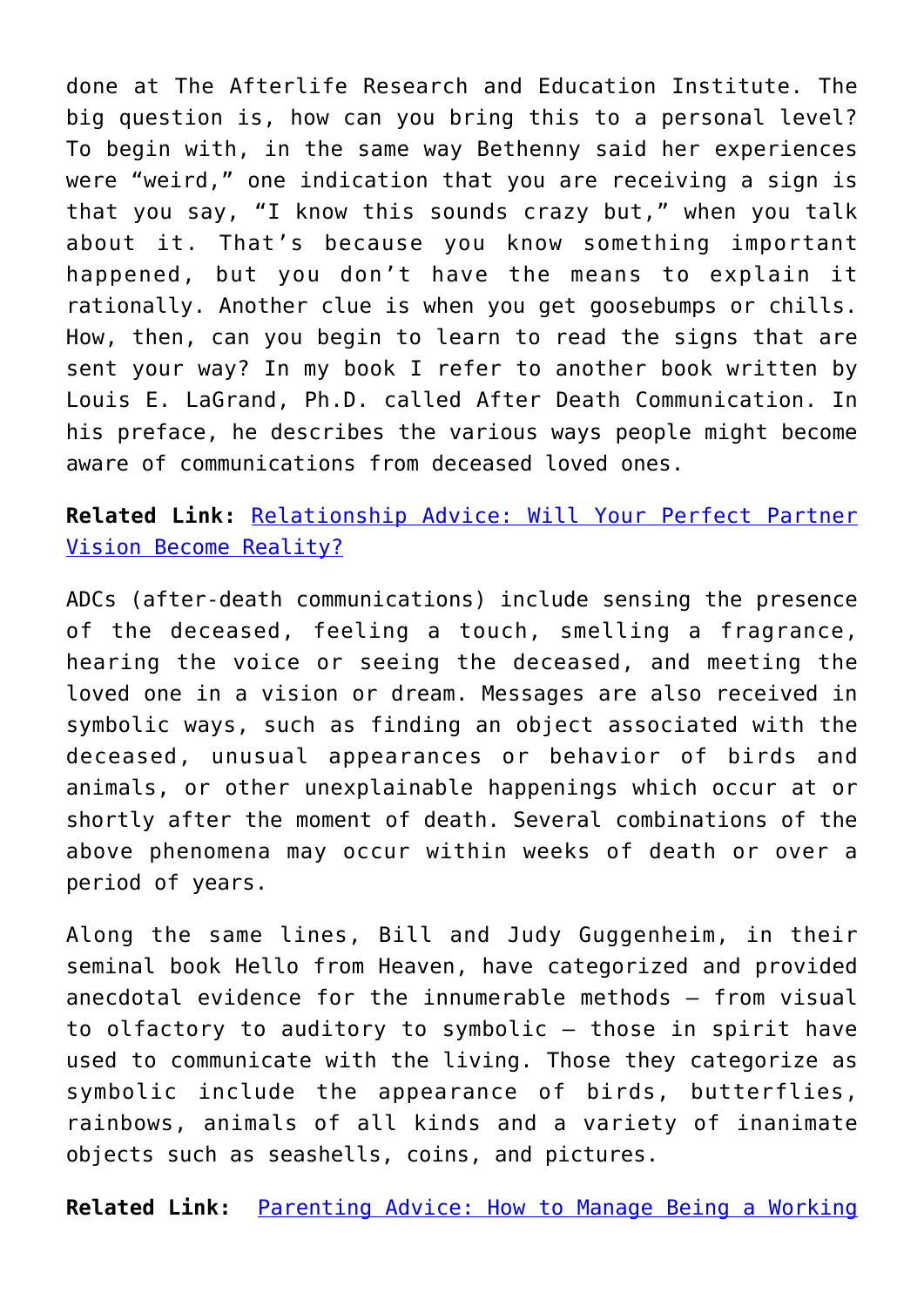### [Parent](http://cupidspulse.com/126845/parenting-advice-working-parents-dr-jane-greer/)

When coincidence comes calling, consider instead that you are really dealing with a message of love from the other side. Here are three important things to keep in mind as you search for your own answers. The first is, be open to its occurring. If you accept it can happen to you, it will. The second is to debunk the notion that something huge has to happen, which is not the case. The signs can be subtle and small. They do not have to be big, sweeping gestures. For example, you might think about your mother and her favorite song comes on the radio, or you think about your father and a picture falls over. And the third is to be aware that some of the signs might come through energetically and might affect your computer, your car, your television, or any other machine or device by interfering with their function and disrupting what you are doing. Instead of being annoyed when these things break or malfunction, shift your way of thinking to see it as a sign and embrace that.

In my book I also talk about dream visits, in which the deceased is present in your dreams but not dead. The feeling is so powerful that I call these dreams, "the your still alive, you're not dead dreams." There might be a particular interactive quality to the dream – different from others – where you feel you are right there with the person. It is defined by an intense reality that other dreams don't possess, and after you experience one you wake up with a profound sense of well-being.

The most important takeaway here with all of this is that seeing is believing. It seems Bethenny had this experience, and if you, too, are able to open your heart and mind to this, you make room for your loved one to stay connected with you in a way that is remarkable.

*Please tune in to the Doctor on Call radio hour on [HealthyLife.net](http://www.healthylife.net/) every Tuesday at 2 PM EST, 11 AM PST. First*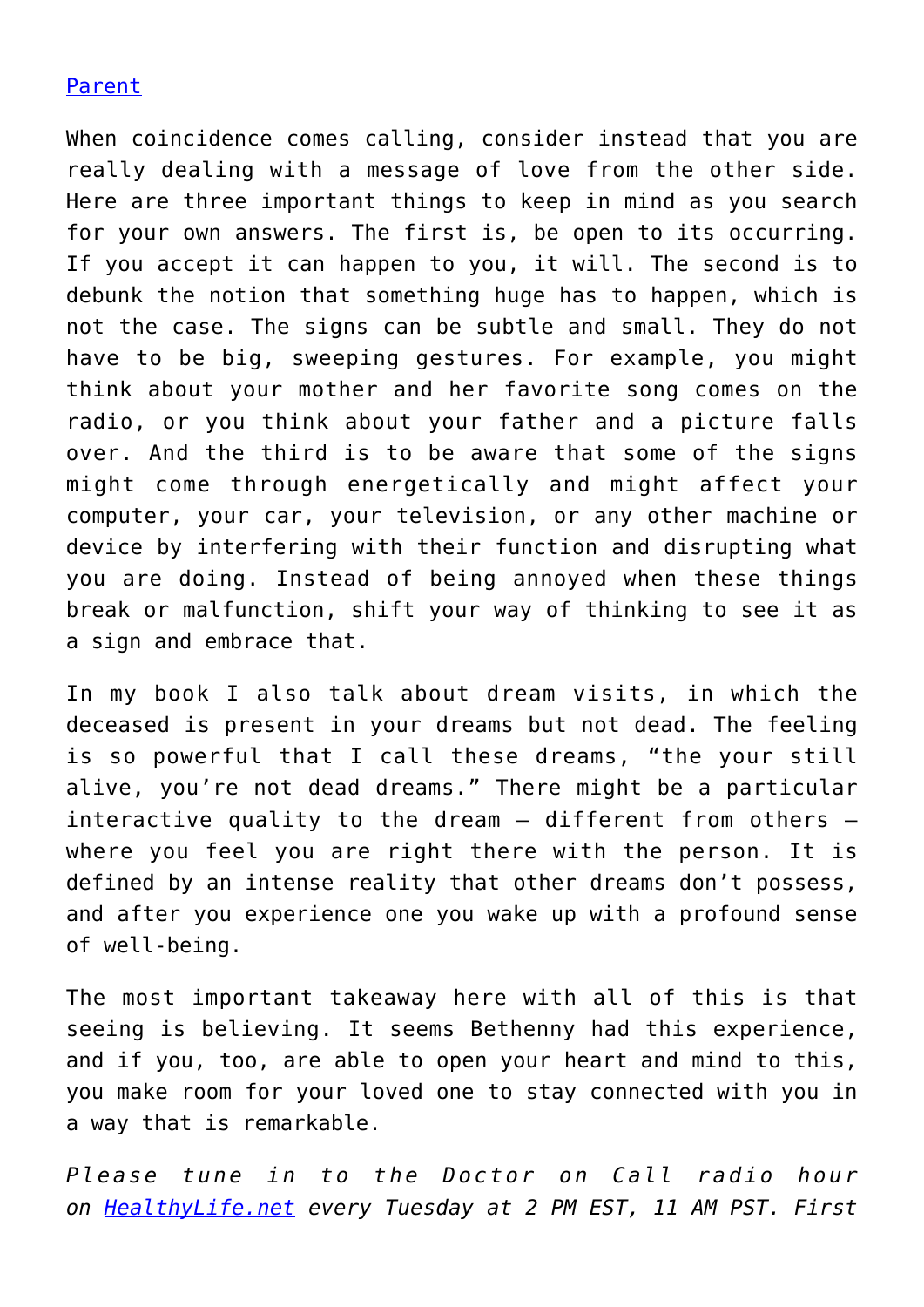*and third Tuesdays are Shrink Wrap on Call, second Tuesdays are HuffPost on Call, and the last Tuesday of the month is Let's Talk Sex! Email your questions dealing with relationships, intimacy, family, and friendships to Dr. Greer at [askdrjane@drjanegreer.com](mailto:askdrjane@drjanegreer.com). Connect with Dr. Jane Greer on Facebook, at [www.facebook.com/DrJaneGreer,](http://www.facebook.com/DrJaneGreer) and be sure to follow [@DrJaneGreer on Twitter f](https://twitter.com/#!/DrJaneGreer)or her latest insights on love, relationships, sex, and intimacy. For more on Dr. Greer, visit [http://www.drjanegreer.com.](http://www.drjanegreer.com/)*

## **[Relationship Advice: Will](https://cupidspulse.com/126956/relationship-advice-perfect-partner-vision-become-reality/) [Your Perfect Partner Vision](https://cupidspulse.com/126956/relationship-advice-perfect-partner-vision-become-reality/) [Become Reality?](https://cupidspulse.com/126956/relationship-advice-perfect-partner-vision-become-reality/)**

#### $\pmb{\times}$

 $\overline{B}$  By Dr. Jane Greer

Some people refer to it as the Soulmate List, others as the Love List. Whatever you call it, there is a popular trend being used by many hopeful romantics in which people write down the traits they hope to find in a mate – anything from handsome to well-read to empathetic – with the belief that putting it out there will allow the universe, or whatever entity might grant true love, to conjure it up. In fact, Tiffany Haddish dished about her "dream guy" having everything from cooking skills to excellent credit to beautiful hands. While it's nice to fantasize about the ideal companion, the reality is we all have flaws and imperfections. And the later in life you meet, the more likely each person has baggage from former relationships and life experiences, which can sometimes include previous marriages or even children.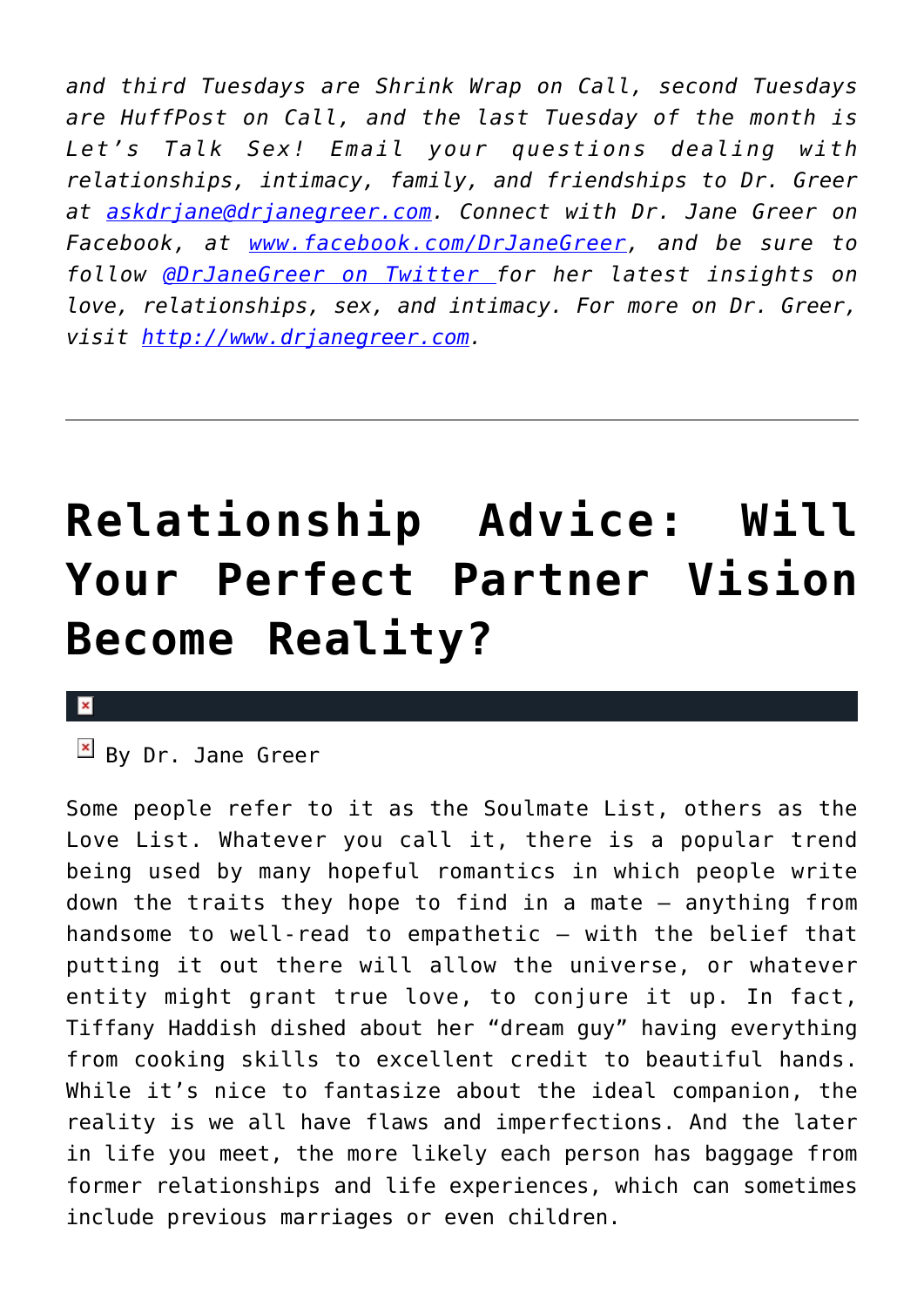### **So, the question becomes, is the practice of creating a perfect partner on paper leading you closer to or further from your goal?**

Can this idea of putting a vision out there make it become a reality and energetically bring him or her into your life? Or does creating a dream person end up actually stifling your dreams because there can't possibly be anyone out there who fits every aspect of what you are looking for?

### **Related Link:** [Parenting Advice: How to Manage Being a Working](http://cupidspulse.com/126845/parenting-advice-working-parents-dr-jane-greer/) [Parent](http://cupidspulse.com/126845/parenting-advice-working-parents-dr-jane-greer/)

We all know there is no perfect person, and waiting for one will mean you might continue to be alone until you feel ready to compromise. If you keep searching for your dream person, you might be dreaming for a long time while remaining single. It's important to leave room for the reality of who a person is, since nobody can live up to a fantasy. If you are not willing to consider someone beyond your list – for example, you want your future partner to be six feet tall and you rule out anyone who isn't – then you are limiting yourself in your search for love. How, then, can you have a dream list that can work for you and not against you? First of all, it is important to have a sense of what you are looking for in a partner so you can place a premium on and appreciate what you like – creativity, hardworking, smart – whatever it might be. But so often someone simply looks to what the other person brings to the equation, are they tall? Beautiful? Wealthy? Do they have an exciting job? Do they have a great social life? And while these details can certainly enhance your life and your relationship, there is something else even more important to consider. That is – how they make you feel when you are with them. Do they make you believe you are special? Can you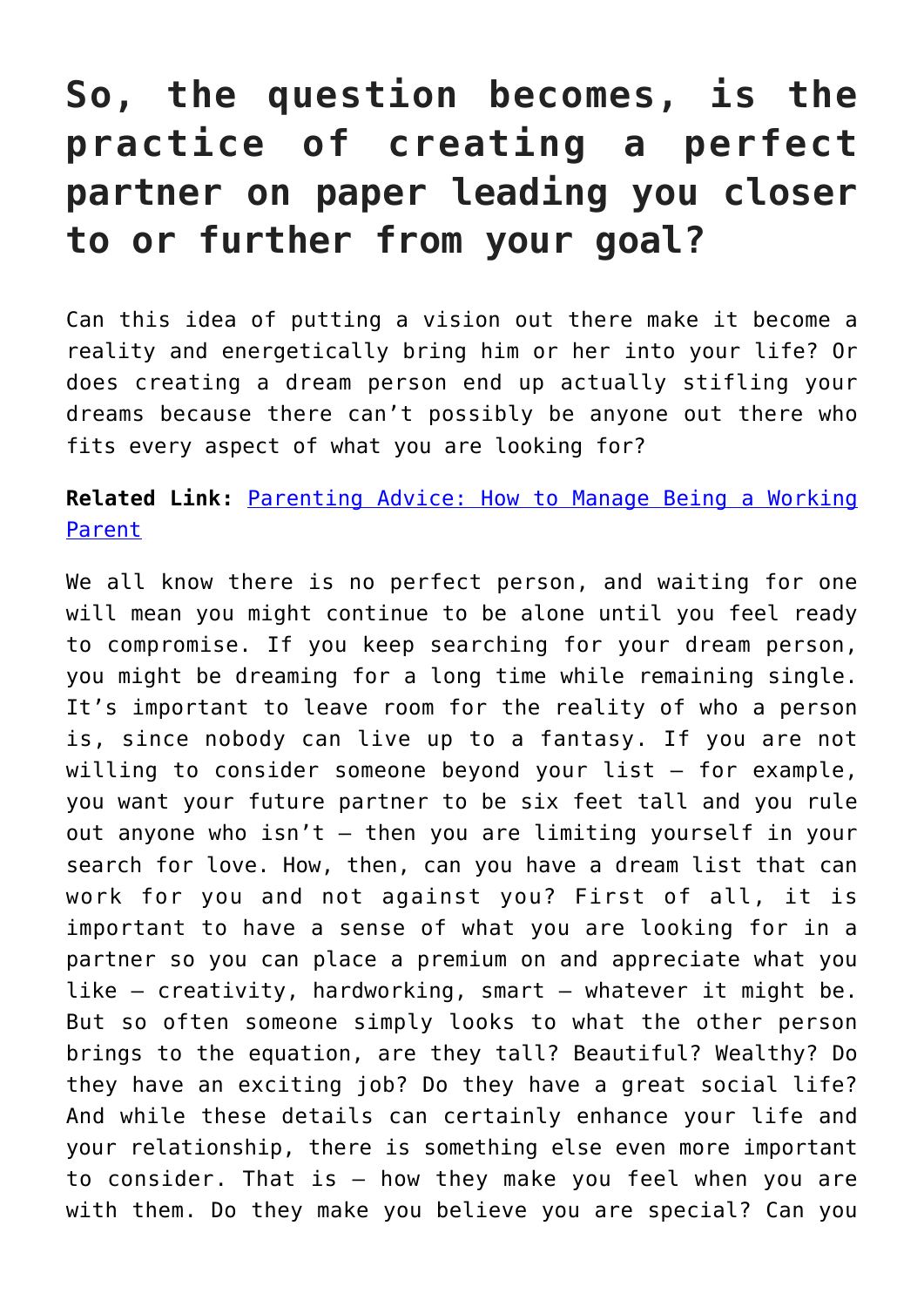be real, be yourself, and not worry that you are being constantly judged? Do you laugh a lot when you are together? Do they have a sense of humor, and do they understand and appreciate yours? Are they interested in meeting your family? Do they take care of you when you are sick? These are the details that trump someone's height, or someone's job title, or how much someone's annual salary is.

**Related Link:** [Relationship Advice: Get the Birthday Gift Right](http://cupidspulse.com/126713/relationship-advice-get-birthday-gift-right/)

It is so easy to get hung up on the external details, but very often it is these other ingredients, the personal ones, that can be on the back burner and eventually lead to a high flame if you are open to it, as was the case in the movie When Harry Met Sally. If you can keep your eyes and heart open, and not rule someone out because they don't match one of the items on your dream list, you are more likely to find love. Those items – such as being a good cook in Tiffany's case – should be considered to be the bonus prizes, the perks, but not the essentials. So when you sit down to write that dream list of yours, include yourself, what you hope your partner will be able to give to you emotionally, and what they might bring out in you. After all, the search for true love is a journey for two.

Hopefully Tiffany will find everything she thinks she wants in her dream guy, and so much more.

*Please tune in to the Doctor on Call radio hour on [HealthyLife.net](http://www.healthylife.net/) every Tuesday at 2 PM EST, 11 AM PST. First and third Tuesdays are Shrink Wrap on Call, second Tuesdays are HuffPost on Call, and the last Tuesday of the month is Let's Talk Sex! Email your questions dealing with relationships, intimacy, family, and friendships to Dr. Greer at [askdrjane@drjanegreer.com](mailto:askdrjane@drjanegreer.com). Connect with Dr. Jane Greer on Facebook, at [www.facebook.com/DrJaneGreer,](http://www.facebook.com/DrJaneGreer) and be sure to follow [@DrJaneGreer on Twitter f](https://twitter.com/#!/DrJaneGreer)or her latest insights on love, relationships, sex, and intimacy. For more on Dr. Greer,*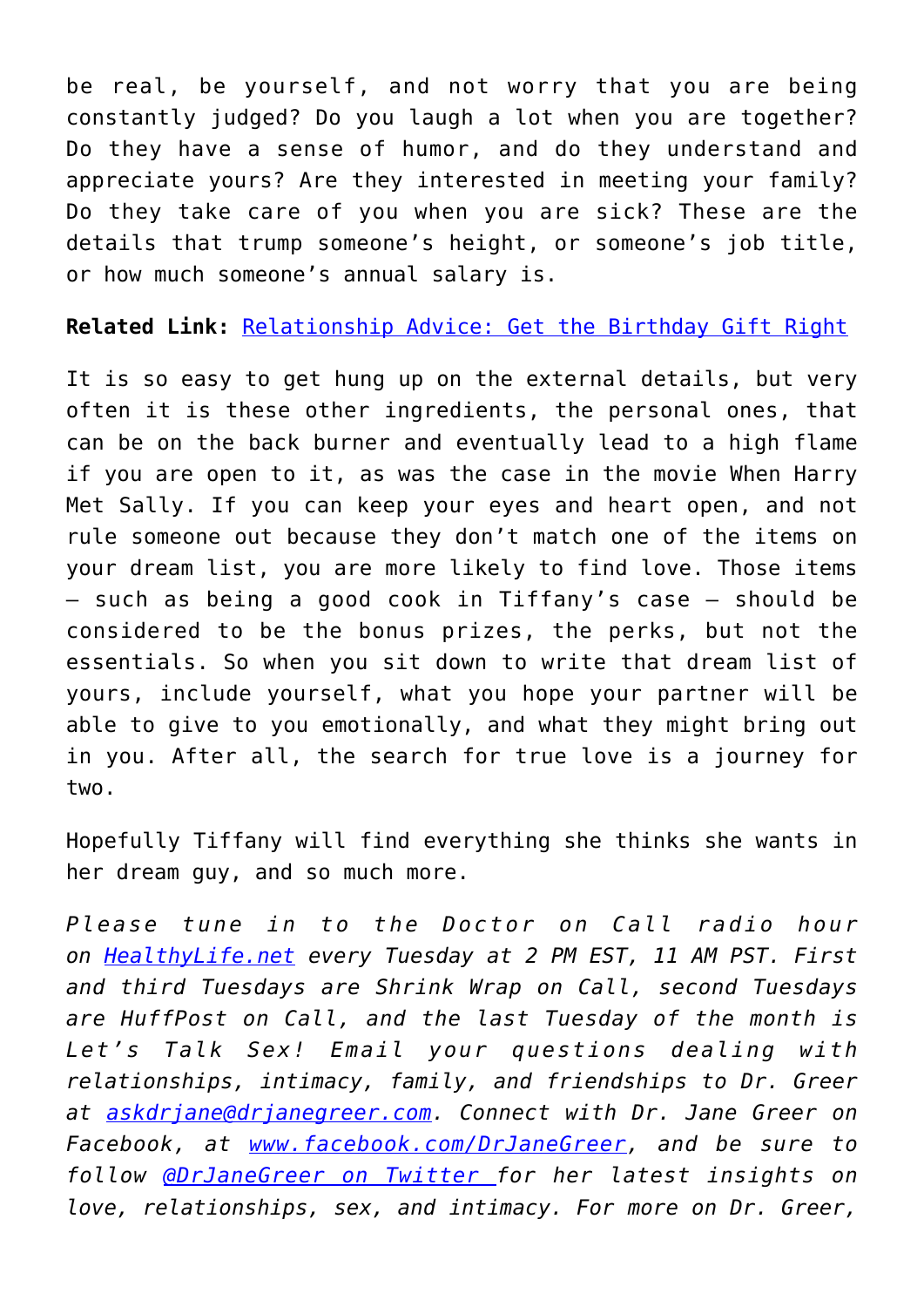## **[Parenting Advice: How to](https://cupidspulse.com/126845/parenting-advice-working-parents-dr-jane-greer/) [Manage Being a Working Parent](https://cupidspulse.com/126845/parenting-advice-working-parents-dr-jane-greer/)**

#### $\mathbf x$

 $By$  Dr. Jane Greer

The push and pull between holding down a job and taking care of a home is an ongoing struggle. It can be hard to balance taking care of the kids, pursuing a career, and getting all of the daily housework and chores done. If a mom is going back to work after taking time off to start a family, it can be even harder to transition into the workforce again. Eva Mendes has opened up about her struggles as a working mother of two. She talked about how difficult some of the simple things can become when you are juggling so much, even just getting dressed.

### **So what, if anything, is the answer to managing the tug of war and the potential chaos that comes with working and being a parent?**

There are two things going on when a mom decides to go back to work after spending time at home with children. The first is something Eva touched on, getting the logistics into place. The second, and this one can often be even more difficult to deal with, is the guilt and longing that can go along with the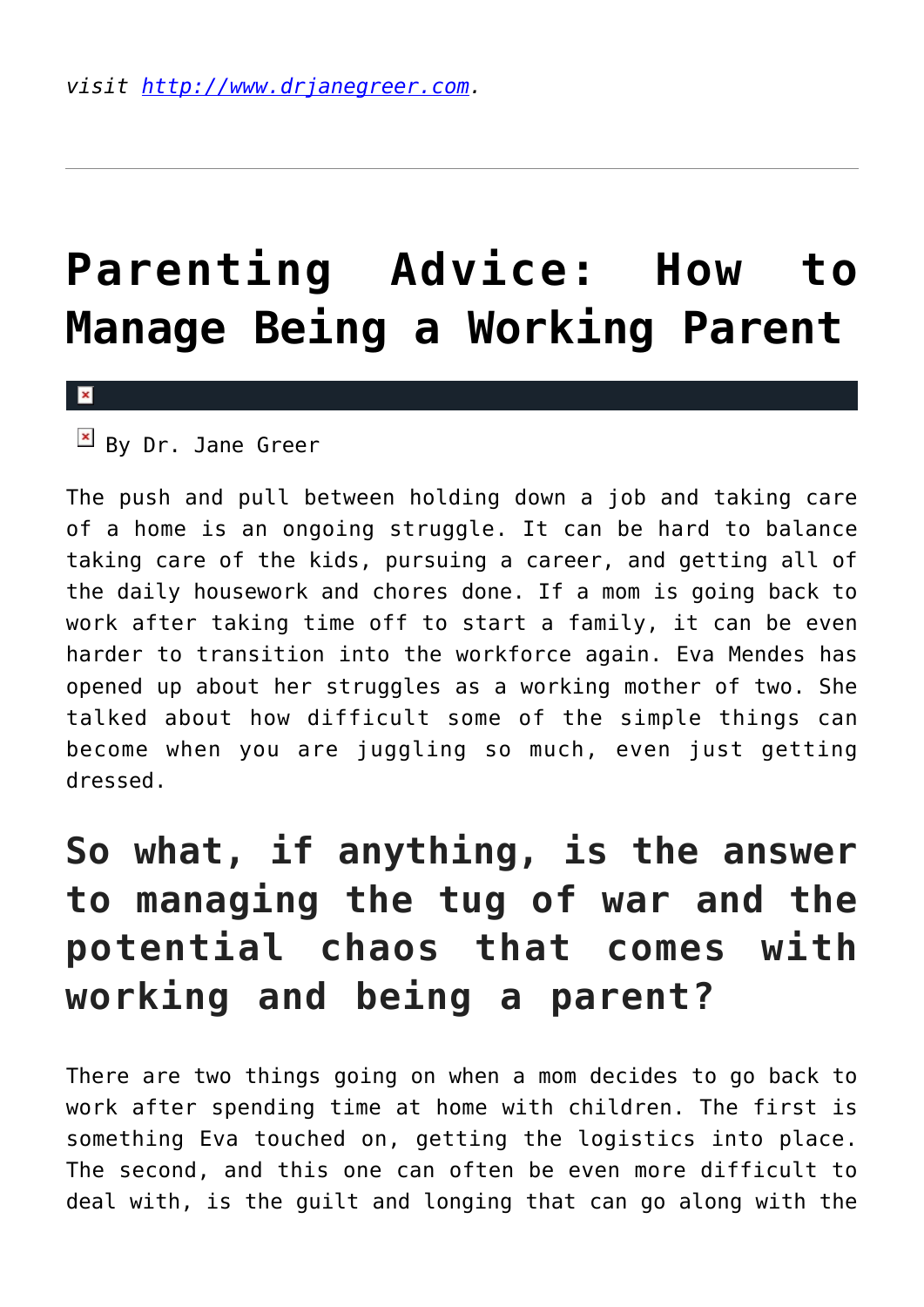decision to return to a job, and the transition of actually doing it. Not only might you want to be with your kids, but you also might feel you are not doing the right thing by leaving them with a nanny or at daycare. The hope is that you will be able to find a middle ground so you are not consumed by these feelings, and you are able to enjoy your work and be present there.

**Related Link:** [Relationship Advice: Get the Birthday Gift Right](http://cupidspulse.com/126713/relationship-advice-get-birthday-gift-right/)

There is no one answer for all women, each one has to find her own way and her own balance. Here are a few things to keep in mind, though, as you navigate your way. The first is that while you may not be able to spend all day with your child anymore the way you are used to doing, know that research has shown that what is most important is the quality of the time you spend together, not the quantity. In other words, it is better to have one or two meaningful hours together a day, which you may be able to find before or after work, when you are completely focused on what your child needs, than it is to have all day every day when you are frazzled, possibly unfulfilled, and not paying full attention to your son or daughter. People often falsely equate the idea that being the "good enough mother " means being with your child all the time. However, the term, used by Winnicott and other developmental theorists, in fact means setting aside your needs in order to be available and responsive to those of your kids, and in this way you are completely attuned to them, which ensures promoting their emotional well-being. This can be achieved in many different ways, and, in reality, it is how you spend the time you do have together, no matter how much it is in a given day, that really counts. With this knowledge, you may be able to set a few realistic goals which will help ease the transition back to work. For example, you might be able to carve out a chunk of time in the day or night when you can really tune in to your child, whether it be reading together, singing, or even having fun choosing an outfit for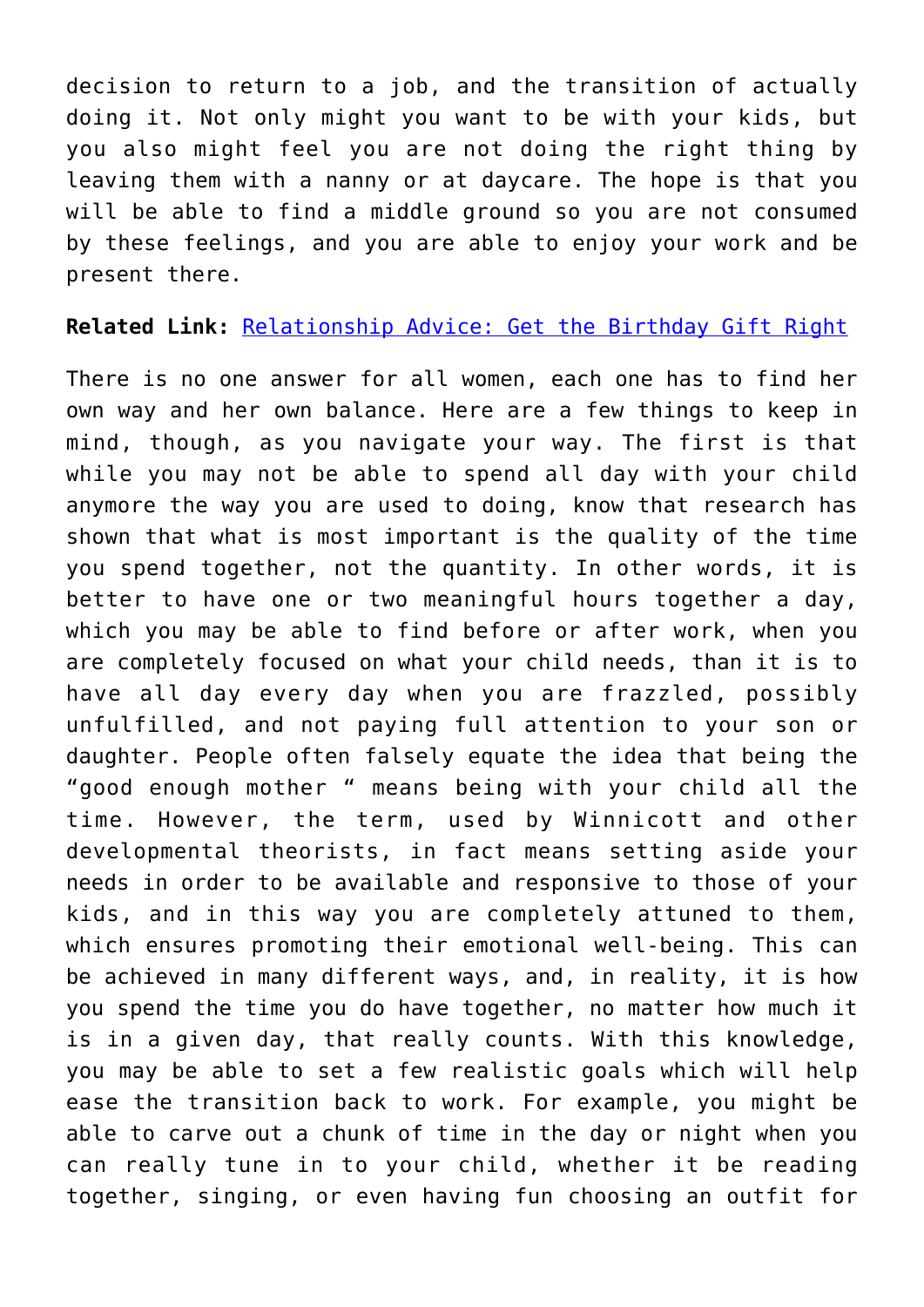the next day.

**Related Link:** [Relationship Advice: How to Cope with a Loved](http://cupidspulse.com/126648/relationship-advice-cope-addicted-loved-one-dr-jane-greer/) [One Who Is an Addict](http://cupidspulse.com/126648/relationship-advice-cope-addicted-loved-one-dr-jane-greer/)

Some women, though, become so consumed with being a stay-athome mom that it can really color the enjoyment of the job. Of course, sometimes there is a hard and fast financial element to deciding to go back, and if that is the case know you are doing exactly what your family needs, and keep in mind that the research is on your side. If you are more flexible, though, and it won't interfere with your sense of self, see if you can delay the return to work so you can continue to be physically and emotionally present for your children for a while longer. Some people choose to never go back to work. Making that choice really comes down to determining how crucial the work is to your well-being. If you know you will regret it and resent not being at work more, explore the possibility of finding a compromise, and try to come up with a plan where you are not away from home all day, maybe you can work part time or a few days a week.

It sounds like Eva is finding her way with that and doing what every mom has to do – confronting that fork in the road and looking at what will be the most meaningful and viable way to move forward for her and her children. Ultimately, that is all you can ask of yourself.

*Please tune in to the Doctor on Call radio hour on [HealthyLife.net](http://www.healthylife.net/) every Tuesday at 2 PM EST, 11 AM PST. First and third Tuesdays are Shrink Wrap on Call, second Tuesdays are HuffPost on Call, and the last Tuesday of the month is Let's Talk Sex! Email your questions dealing with relationships, intimacy, family, and friendships to Dr. Greer at [askdrjane@drjanegreer.com](mailto:askdrjane@drjanegreer.com). Connect with Dr. Jane Greer on Facebook, at [www.facebook.com/DrJaneGreer,](http://www.facebook.com/DrJaneGreer) and be sure to follow [@DrJaneGreer on Twitter f](https://twitter.com/#!/DrJaneGreer)or her latest insights on love, relationships, sex, and intimacy. For more on Dr. Greer,*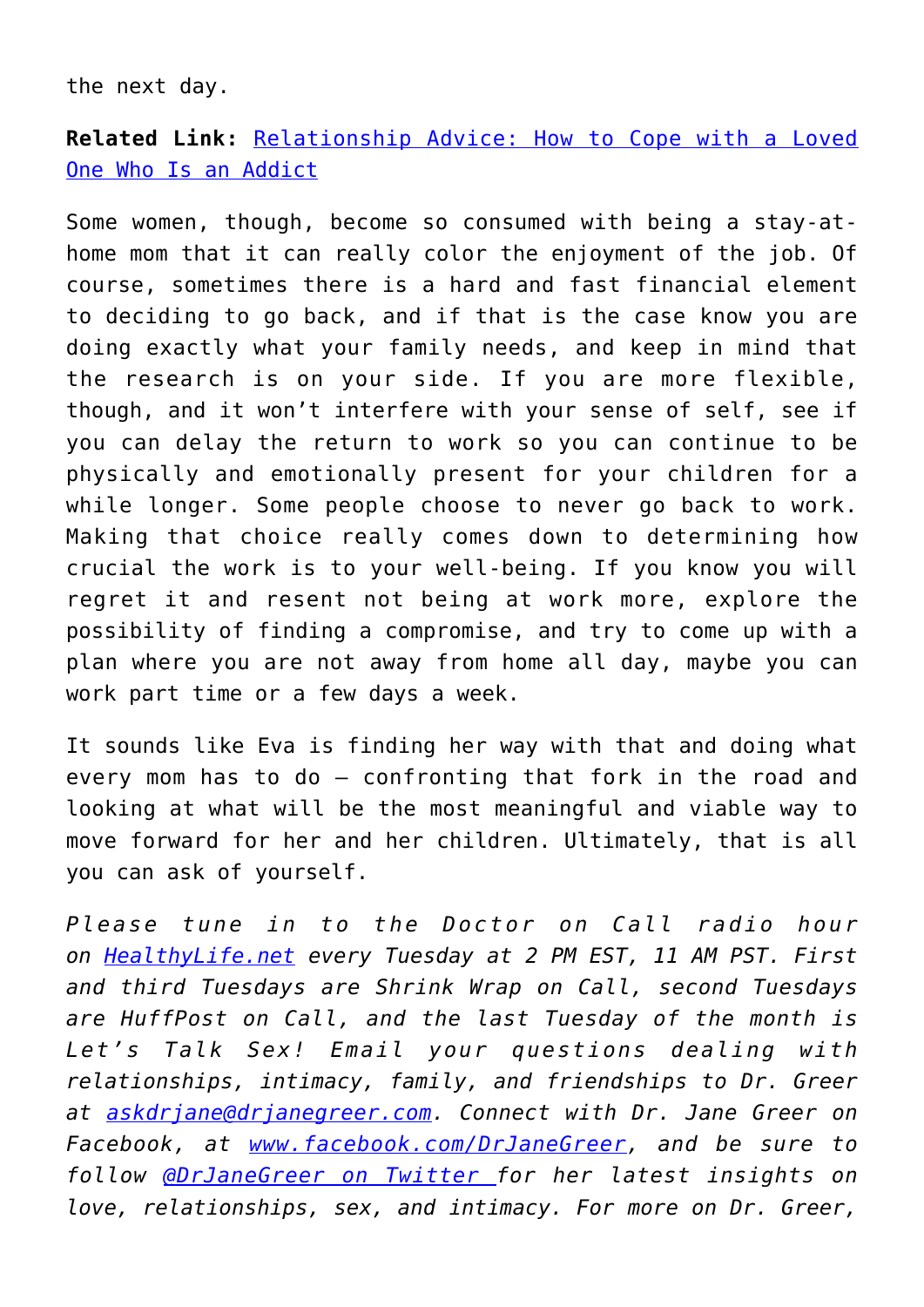## **[Love & Libations: Autumn +](https://cupidspulse.com/126761/love-libations-autumn-red-wine-love/) [Red Wine = Love](https://cupidspulse.com/126761/love-libations-autumn-red-wine-love/)**

 $\mathbf{R}$ 

 $\pmb{\times}$ 

By [Yolanda Shoshana](http://cupidspulse.com/relationship-experts/yolanda-shoshana/)

### **Red Wines For Upcoming Autumn**

### **Gifft Red Blend by: Kathie Lee Gifford**

It's no secret that Kathie Lee Gifford loves wine. She and her co-star Hoda always have a fun libation in front of them during the show. The name of the wines come from her last name and belief that friendship, love, and laugher are gifts that should be cherished. Recently Gifford has said that she is willing to make room in her heart for someone new. At this point, it would take someone pretty special to wine to sweep her off her feet. Her busy social life and show keep her content.

What's great about Gifft Wines is how affordable they are. It makes them the perfect option to channel your inner Kathie Lee and entertain friends and family.

**Related Links:** [Love & Libations: Celebs Create In The Name Of](http://cupidspulse.com/126313/love-libations-lets-create-love/) [Love](http://cupidspulse.com/126313/love-libations-lets-create-love/)

**Baby Bear Syrah by: Kyle McLaughlin**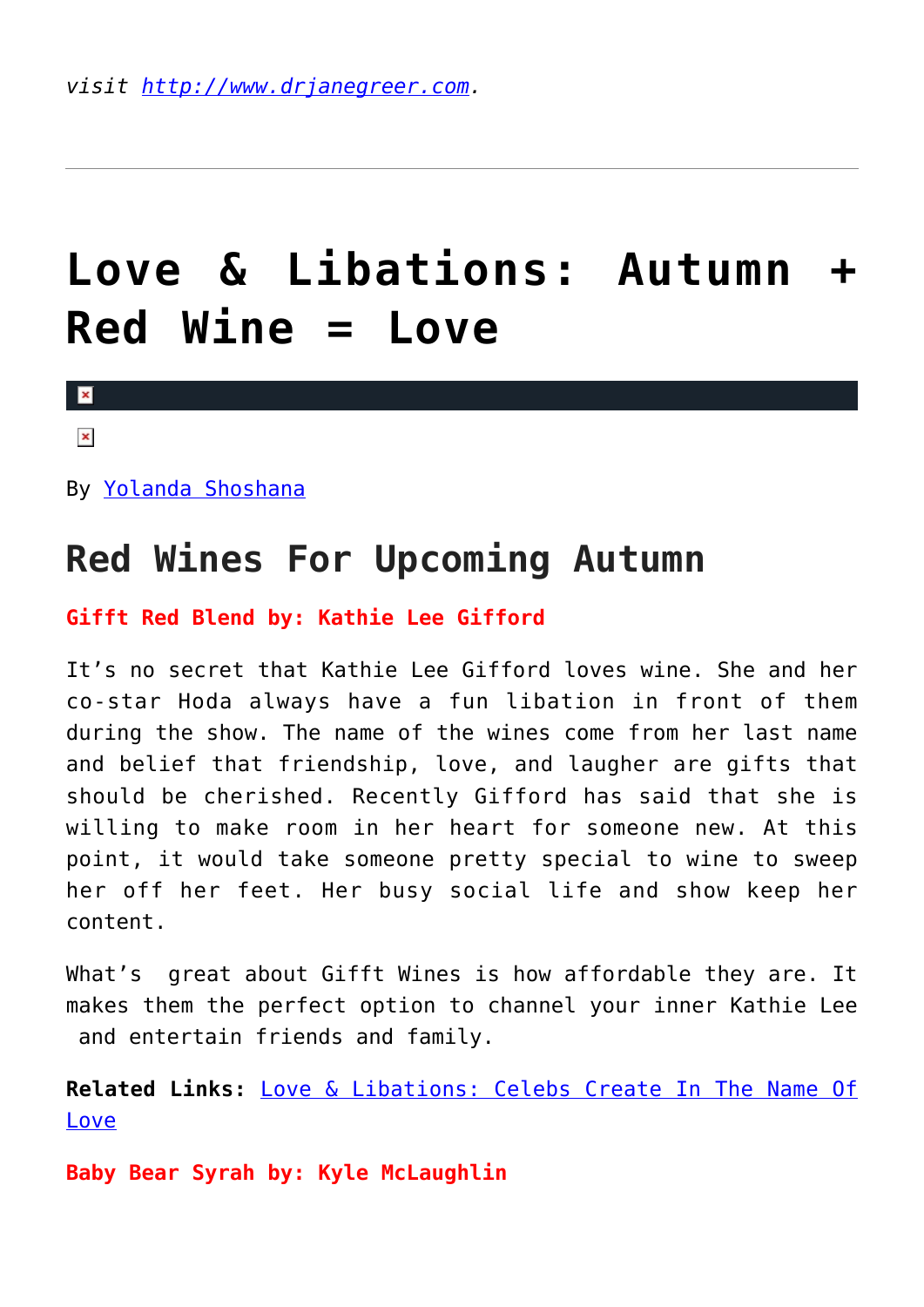One could say that Kyle McLaughlin is aging like his fine wines. When not acting McLaughlin can be found focusing on making small batch wines in Walla Walla, Washington. It's his home state and he said that he was obsessed with wines from the region. The unusual name for his line of wines comes from a reference from Shakespeare. If you've never had wines from the state you are in for a treat. Washington is known for producing amazing Cabernet Sauvignon, Merlot, Riesling and Syrah.

This is a special wine that should come out for a special occasion like an anniversary or romantic dinner. Make sure you have this one at home or a hotel so that you are close to the boudoir, it will give you the feels.

**Related Links:** [Love & Libations: Sparkling Wine for Holiday](http://cupidspulse.com/122080/love-libations-sparkling-wine-for-holiday-date-nights/) [Date Nights](http://cupidspulse.com/122080/love-libations-sparkling-wine-for-holiday-date-nights/)

#### **Two Paddocks Pinot Noir – by: Sam Neill**

If you won't know the actor, Sam Neill by name, you would definitely know him if you saw him. He recently was seen in the frisky movie, Gerald's Game. Let's just say handcuffs were involved. While he has had a very successful career as an actor, he found that he had a passion for wine. Neill has been in the wine game since 1993. Unlike most celebrities who have a wine business in Napa or Sonoma, his winery is in New Zealand. He owns four organic vineyard spread around Otago, a beautiful region known for its luscious mountains.

 This big juicy Pinot Noir is bold and full of body. It will be a delight on the palate of any red wine lover. With this wine you could opt for a nice quiet dinner of lamb or steak or have it when you have your closest friends over. It's not a wine for so called friend, but perfect for your squad.

**Related Links:** [Love & Libations: Autumn Date Night Ideas](http://cupidspulse.com/121075/autumn-date-night-ideas-celebrity-red-wines/) [Inspired by Celebrity Red Wines](http://cupidspulse.com/121075/autumn-date-night-ideas-celebrity-red-wines/)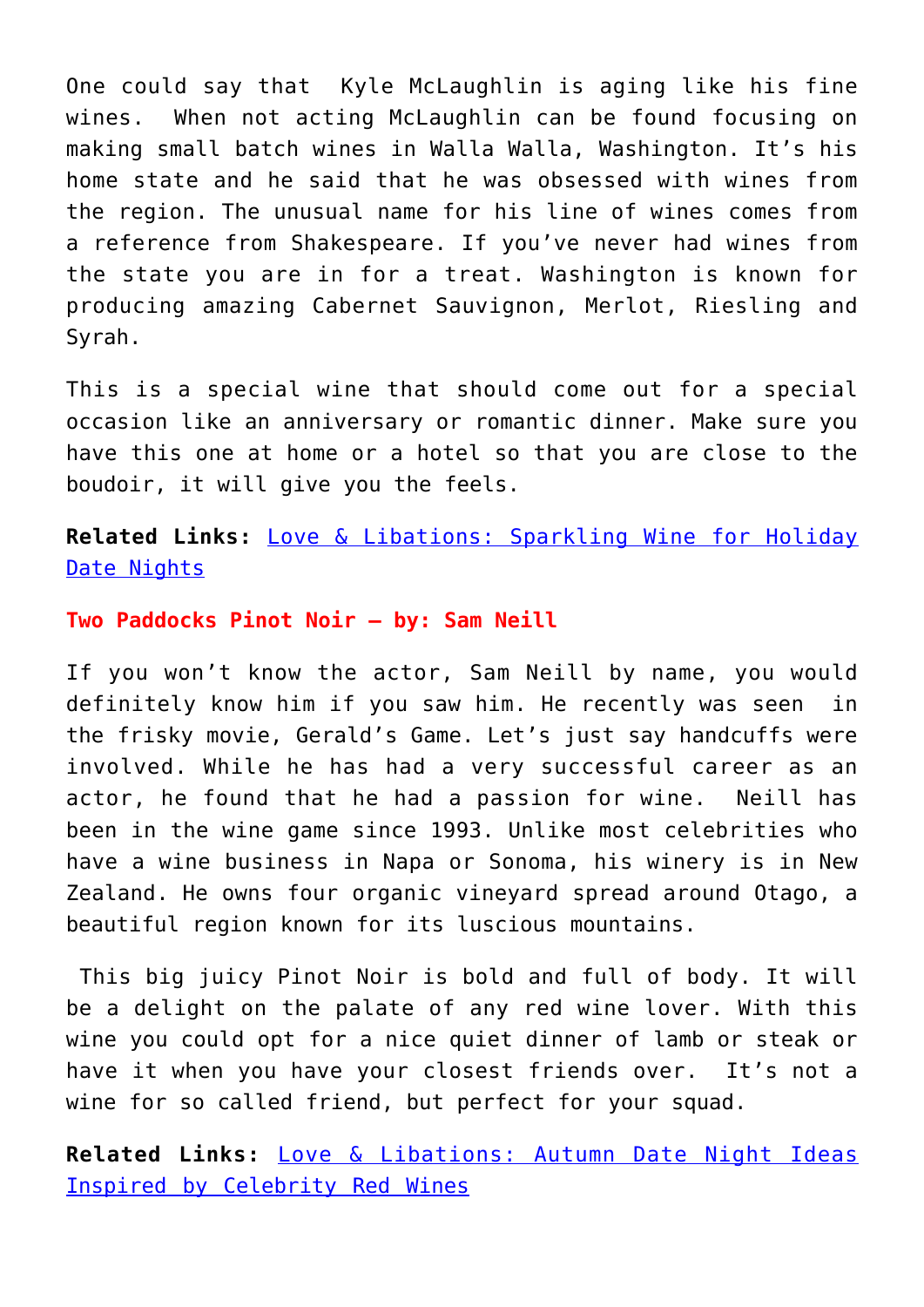### **LVE Cabernet Sauvignon- by: John Legend**

Legend teamed up with the very classy Raymond Vineyards to produce his award winning wine. The goal of the wine is to bring together classic elegance, rich complexity and modern soul.

It has notes of chocolate, blackberries, and oak. Let's just say that it's seduction in a bottle.

 This is a wine that is all about spending quality time with your partner. You might even want to whip up a recipe from Chrissy Teigen's new book, Cravings: Hungry For More, and pair with the wine. It would be like taking love tips for Chrissy and John.

*For more Love & Libations date ideas and [celebrity couple](http://cupidspulse.com/celebrity-news/celebrity-dating/) predictions from Yolanda Shoshana, [click here](http://cupidspulse.com/relationship-experts/yolanda-shoshana/).*

## **[Relationship Advice: Get the](https://cupidspulse.com/126713/relationship-advice-get-birthday-gift-right/) [Birthday Gift Right](https://cupidspulse.com/126713/relationship-advice-get-birthday-gift-right/)**

#### $\pmb{\times}$

 $\mathbb{F}$  By Dr. Jane Greer

Birthdays are generally synonymous with hopes, cakes, and, of course, presents, but they can also be tinged with disappointment since there are so many expectations wrapped into this one special day, and emotions can run high. Sometimes the gift is perfect. For example, Priyanka Chopra and Nick Jonas celebrated his 26th birthday together this past week at a baseball game which, according to social media, seemed to be exactly what he wanted. A misstep with the all-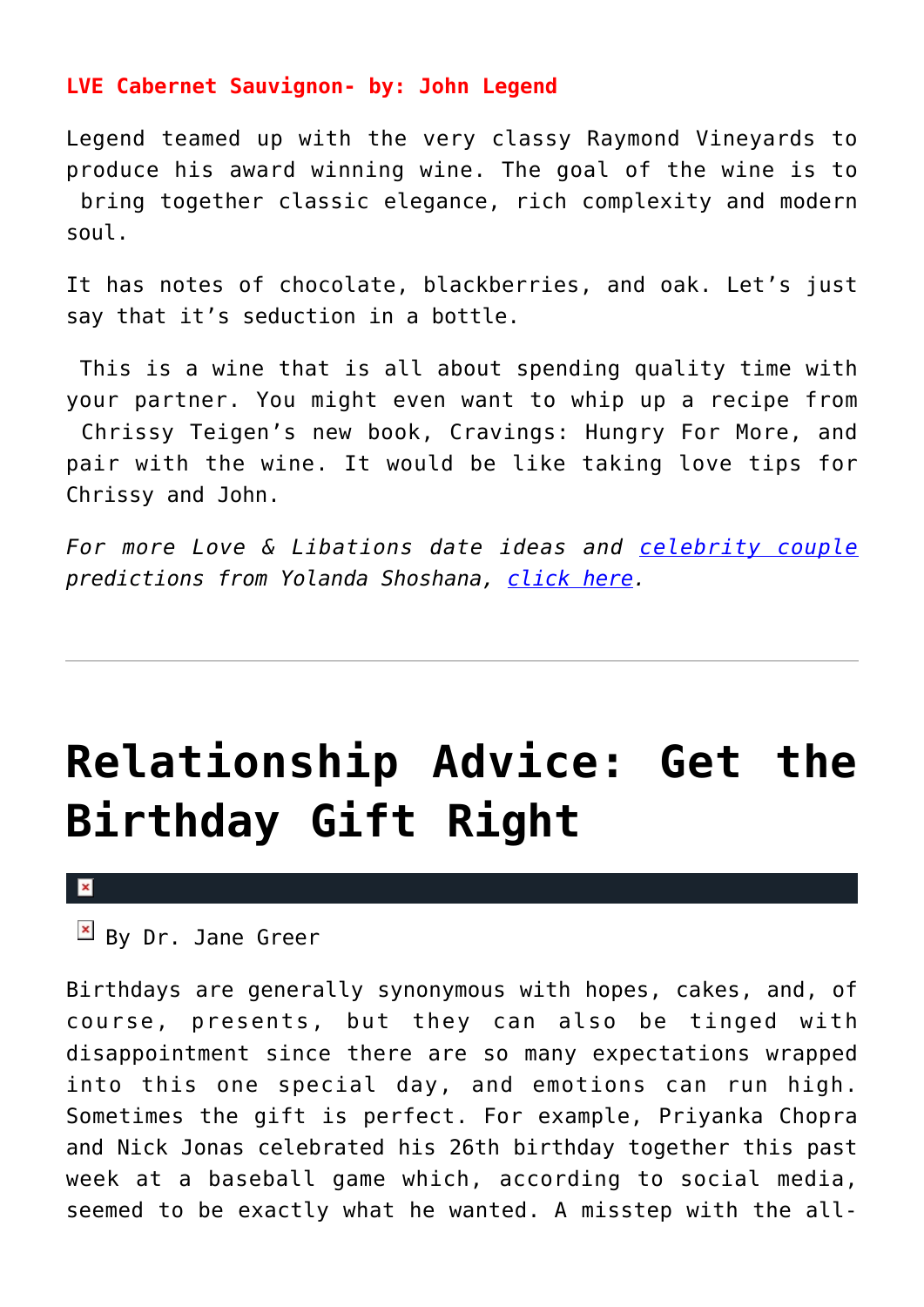important gift, however, can sometimes be the very thing that sinks the ship, and can not only ruin the day, but can also breed resentment for a long time afterward.

**Whether you're dating someone, or you've been married for years, getting the birthday present right can be a challenge. Your partner has wishes you may not be aware of, and you might not be sure what to get. How can you live up to meeting their desires, and where do you start?**

There are a few things that can lead you down the wrong path while you are contemplating that purchase. To begin with, if you have not paid attention to what they have appeared to be interested in over the past few weeks or months, like the scarf she stopped to look at in the store window, or if you have missed their hints, like the massage he always says he would like to get, then you may have no idea where to begin. If that's the case, when they tear away the tissue paper, hoping to find something specific looking back at them but find something out of left field, your gift might be met with disappointment. Along the same lines, it is never a great idea to simply buy what you like or want with no consideration to whether or not your partner might feel the same way. Just because it is your taste does not mean it is theirs. If they say they want a sweater, before choosing the one you would buy for yourself, instead think about their preferences and previous choices. Similarly, you might see this as a good time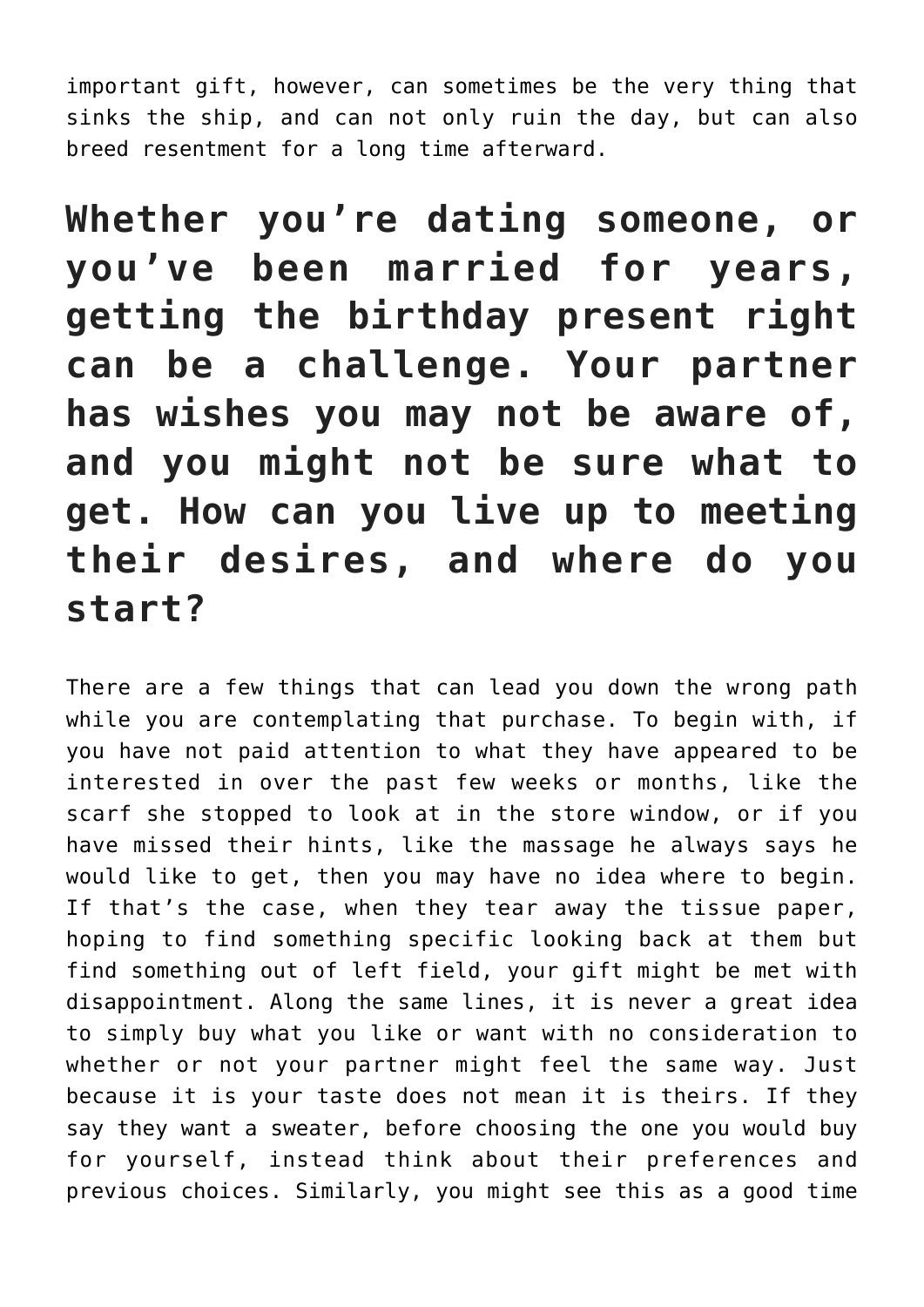to get something practical, why not? You really need that better coffee maker or expensive knife. Here is another way you can go awry, though, since your partner might not appreciate that, and may be hoping for something more personal and indulgent. Finally, while some do like a joint activity to be the gift, as was the case with Nick Jonas, not everyone falls into that camp. Make sure that is okay before you take the plunge, since some might see it as encroaching on their birthday, which they don't want to share, since they want it to be only about them.

**Related Link:** [Relationship Advice: How to Cope with a Loved](http://cupidspulse.com/126648/relationship-advice-cope-addicted-loved-one-dr-jane-greer/#more-126648) [One Who Is an Addict](http://cupidspulse.com/126648/relationship-advice-cope-addicted-loved-one-dr-jane-greer/#more-126648)

For any and all of these reasons, browsing online or in a store can feel like a minefield that could blow up in your face at any moment. So, what can you do to avoid that? Begin by asking what they want in advance, even going as far as requesting that they make up a birthday list. Think about suggesting that the list have three or four items that fall into different price ranges. That way you can have options, and you will know that whatever you choose will be well received. Another possibility might be to take them to a favorite store and have them try on a few things. You can go back later and choose one or more of those items, and it will still be a surprise, but you know it is something they will enjoy. Finally, you can simply get a gift card to a store or spa you know they like so they can select what they want, going back at a later date either by themselves or together to make an outing out of it.

**Related Link:** [Relationship Advice: Is It Too Soon to Get](http://cupidspulse.com/126033/relationship-advice-too-soon-get-engaged/#more-126033) [Engaged?](http://cupidspulse.com/126033/relationship-advice-too-soon-get-engaged/#more-126033)

Sometimes people are reluctant to make a present list because they think it spoils the surprise of the gift, which can be nice but not necessary. They also may think they are making it too easy for their partner by telling them what they want. But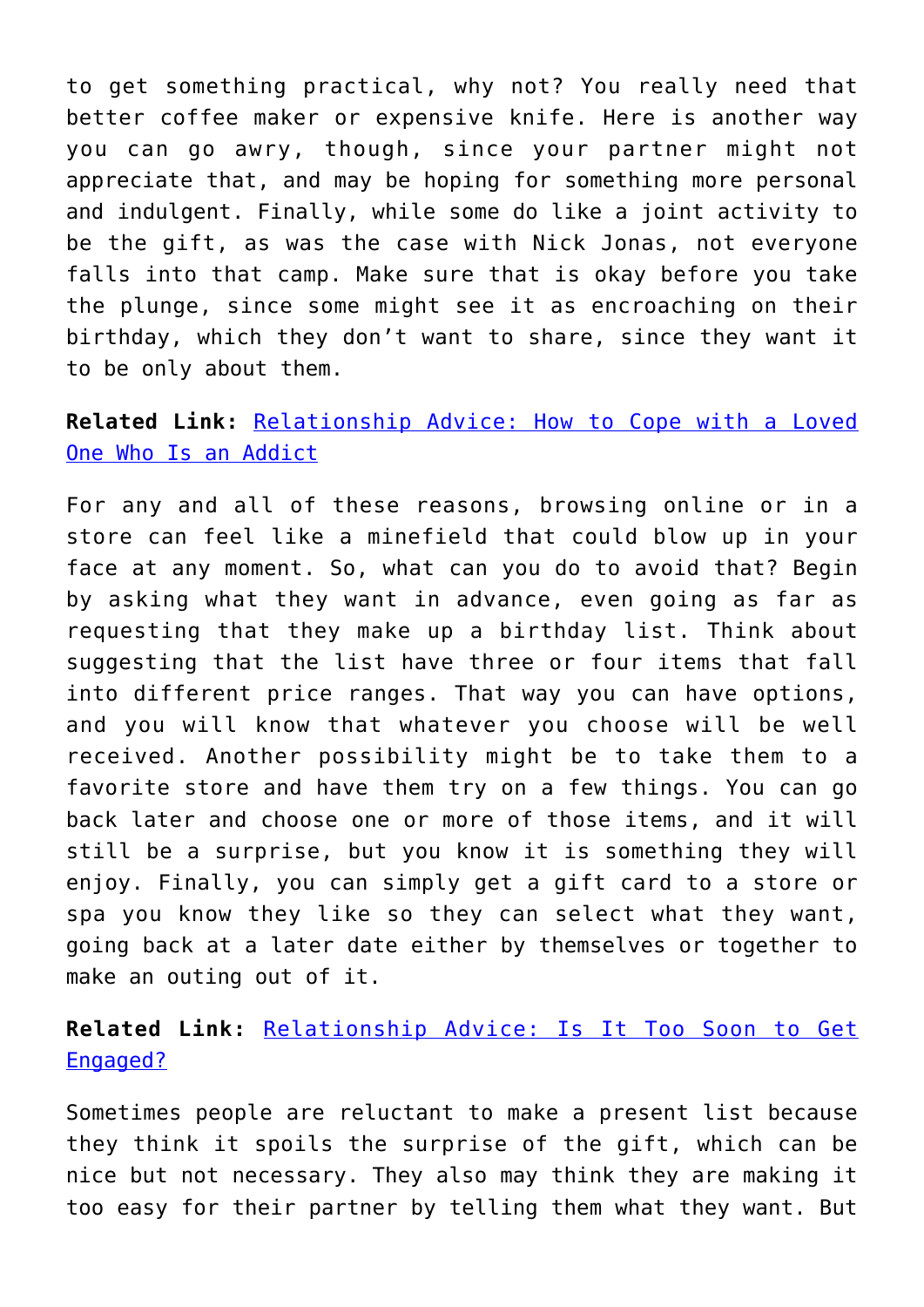the truth is it is more about the pleasure and the good feelings a great gift will generate over time. By helping your partner out so they know precisely how to please you, you guarantee a happy outcome, which is what matters most. The goal is to get what you want, it isn't a contest to see if your partner can figure it out.

It is likely that the way you give gifts comes from the way the family you grew up with gave gifts  $-$  in other words, that is what you know, and naturally you continue that pattern. The trick is to be open and aware of your partner's ways and preferences, so you can develop your own gift-giving protocol together. It sounds like Priyanka and Nick have been able to do just that.

*Please tune in to the Doctor on Call radio hour on [HealthyLife.net](http://www.healthylife.net/) every Tuesday at 2 PM EST, 11 AM PST. First and third Tuesdays are Shrink Wrap on Call, second Tuesdays are HuffPost on Call, and the last Tuesday of the month is Let's Talk Sex! Email your questions dealing with relationships, intimacy, family, and friendships to Dr. Greer at [askdrjane@drjanegreer.com](mailto:askdrjane@drjanegreer.com). Connect with Dr. Jane Greer on Facebook, at [www.facebook.com/DrJaneGreer,](http://www.facebook.com/DrJaneGreer) and be sure to follow [@DrJaneGreer on Twitter f](https://twitter.com/#!/DrJaneGreer)or her latest insights on love, relationships, sex, and intimacy. For more on Dr. Greer, visit [http://www.drjanegreer.com.](http://www.drjanegreer.com/)*

## **[Relationship Advice: How to](https://cupidspulse.com/126648/relationship-advice-cope-addicted-loved-one-dr-jane-greer/) [Cope with a Loved One Who Is](https://cupidspulse.com/126648/relationship-advice-cope-addicted-loved-one-dr-jane-greer/)**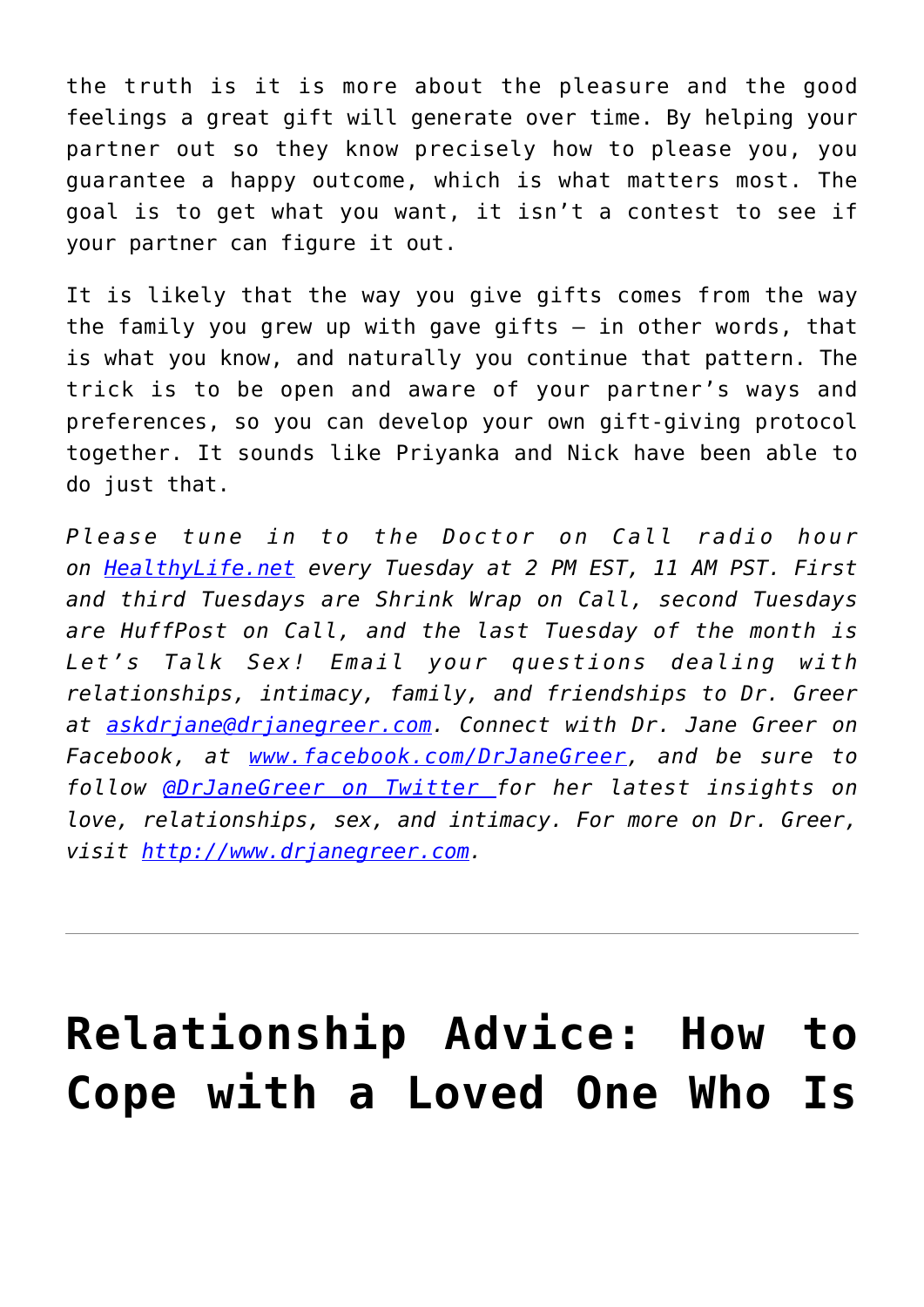## **[an Addict](https://cupidspulse.com/126648/relationship-advice-cope-addicted-loved-one-dr-jane-greer/)**

### $\overline{\mathbf{x}}$

 $\overline{B}$  By Dr. Jane Greer

When someone you once loved dies, it can be devastating, even if you haven't been in a relationship with them for a long time. If that person had problems, such as a drug or alcohol addiction, learning about their death can also be confusing and can conjure up all sorts of feelings including guilt. Ariana Grande is heartbroken over her ex Mac Miller's death, according to an inside source. The rapper was found dead last week after what is thought to be an overdose. Some people have lashed out at her, saying she should have done more for him. Others have strongly supported her, saying she did everything she could.

**Either way, it is a hard place to be and it raises the question, when someone is in a difficult relationship with an addict, how much is too much, and when is getting out the right thing to do, even if that person might be in danger? Here is some relationship advice.**

It is never easy to end any relationship with someone you love, and if they are struggling with personal demons it can be even harder. Anyone who has ever been involved with someone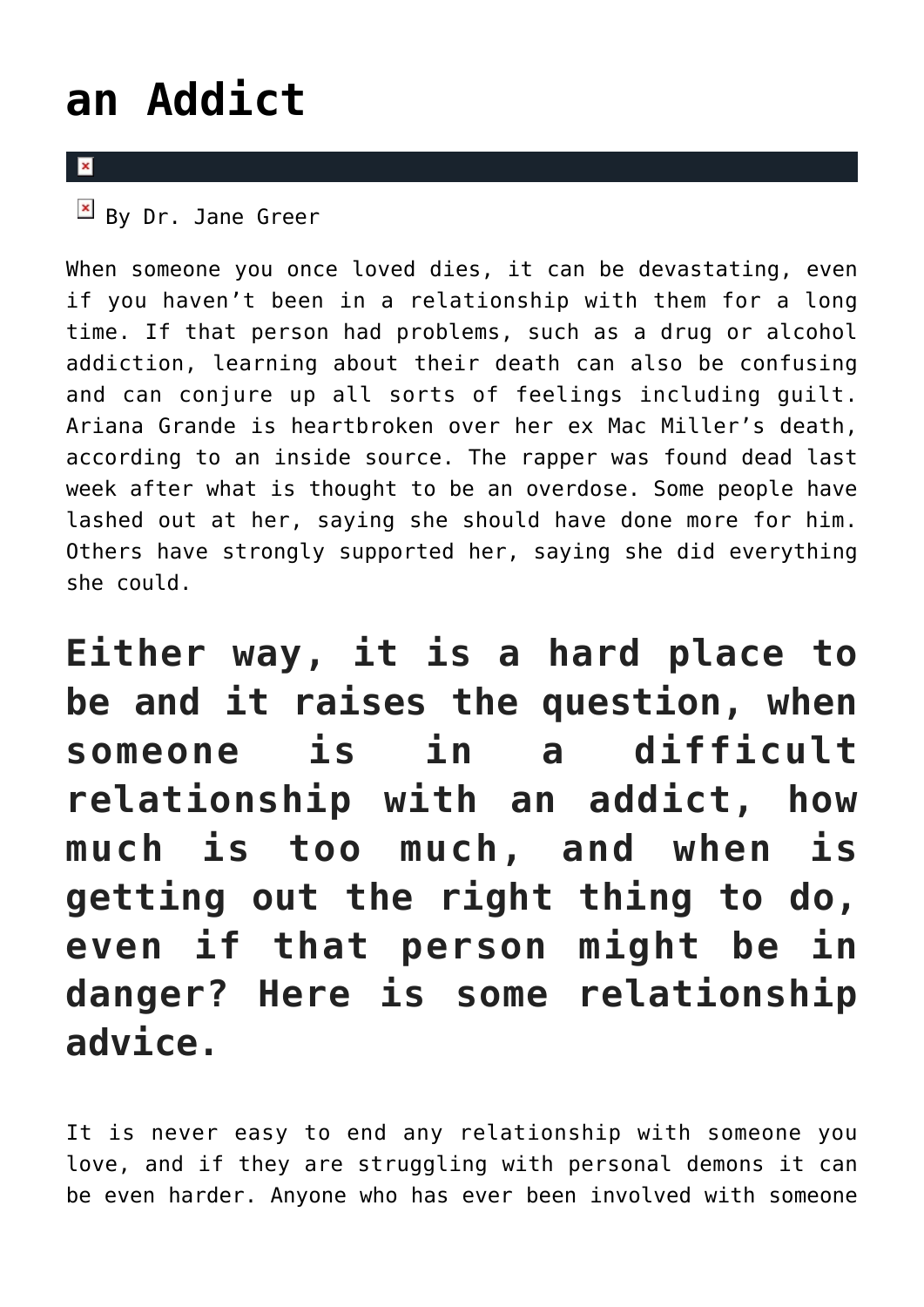who is alcohol or drug dependent knows how hard it is to separate even if it has reached a point in which staying seems just as impossible, and sometimes even harmful to your own well-being. There is a natural amount of guilt that goes along with any breakup, but when there are these added complications the guilt can be overwhelming. When a tragedy occurs after you are no longer together and there is a death or overdose, those feelings can take over, leading you to wonder if you "abandoned" them and could have or should have done more.

### **Related Link:** [Relationship Advice: Is It Too Soon to Get](http://cupidspulse.com/126033/relationship-advice-too-soon-get-engaged/) [Engaged?](http://cupidspulse.com/126033/relationship-advice-too-soon-get-engaged/)

The most important place to begin to reconcile these feelings is to recognize that you did everything you could possibly do when you were in the relationship to help them, and if you had remained it would have been to your own detriment. Acknowledge that leaving it was not easy for you. If you were able to remain friends, there might have been the opportunity to further illuminate that in order to have a better understanding of what happened. So in that case, it might be clearer to you that there was nothing more you could have done, and that you simply couldn't continue to handle the struggle. If you didn't remain friends or stay in touch and an overdose or death comes as a complete surprise, remind yourself that you chose to end the relationship because it took a heavy toll on you, and recognize that you had no choice in the face of their continuing destructive behavior. Understand that there are limits to what you were able to do to help the other person. Ultimately each person is responsible for him or herself. Accept and respect that you made the decision out of necessity to invest in your own safety and happiness, that it was either sink or swim for you. Being able to see and do that is vital to your healthy selfesteem.

**Related Link:** [Relationship Advice: Tales of the Other Woman](http://cupidspulse.com/124540/relationship-advice-tales-other-woman-dr-jane-greer/#more-124540)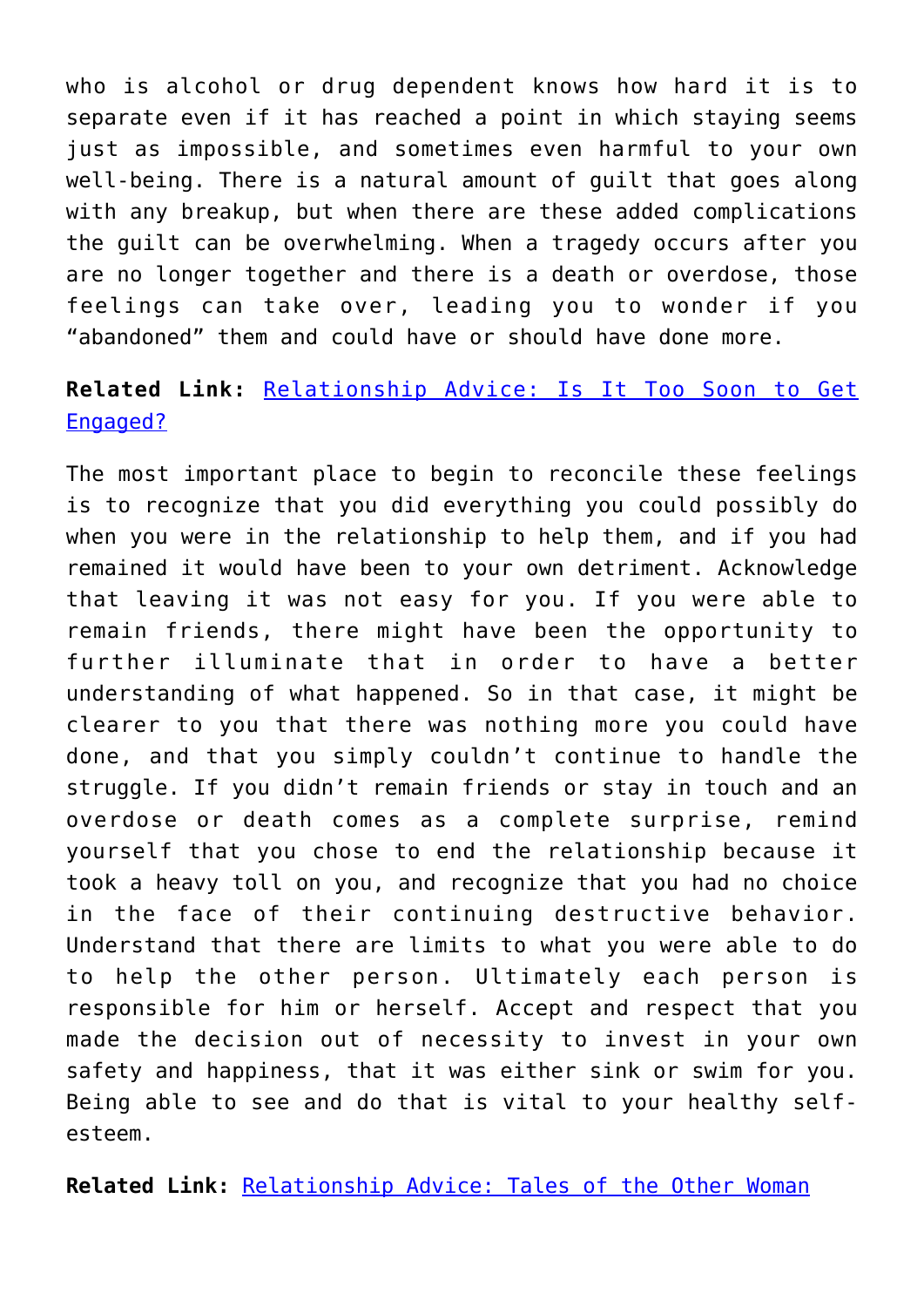Keep in mind that what you want to do is remember who the person was to you, what they meant and what you shared together. Ariana paid tribute to her relationship with Mac by posting a picture of her memory of him. Hopefully she has been able to find peace.

*Please tune in to the Doctor on Call radio hour on [HealthyLife.net](http://www.healthylife.net/) every Tuesday at 2 PM EST, 11 AM PST. First and third Tuesdays are Shrink Wrap on Call, second Tuesdays are HuffPost on Call, and the last Tuesday of the month is Let's Talk Sex! Email your questions dealing with relationships, intimacy, family, and friendships to Dr. Greer at [askdrjane@drjanegreer.com](mailto:askdrjane@drjanegreer.com). Connect with Dr. Jane Greer on Facebook, at [www.facebook.com/DrJaneGreer,](http://www.facebook.com/DrJaneGreer) and be sure to follow [@DrJaneGreer on Twitter f](https://twitter.com/#!/DrJaneGreer)or her latest insights on love, relationships, sex, and intimacy. For more on Dr. Greer, visit [http://www.drjanegreer.com.](http://www.drjanegreer.com/)*

## **[Expert Dating Advice: 5](https://cupidspulse.com/126632/expert-dating-advice-5-reasons-to-hire-a-online-dating-assistant/) [Reasons to Hire A Online](https://cupidspulse.com/126632/expert-dating-advice-5-reasons-to-hire-a-online-dating-assistant/) [Dating Assistant](https://cupidspulse.com/126632/expert-dating-advice-5-reasons-to-hire-a-online-dating-assistant/)**

#### $\pmb{\times}$

### By [Joshua Pompey](http://cupidspulse.com/relationship-experts/joshua-pompey-articles/)

As the head of Next Evolution Matchmaking, I am hired by busy and successful professionals to serve as their very own online dating assistant. But I don't just assist them with the process, I take complete control of the process. If you don't have the time to build an online profile, keep reading for some [dating advice](http://cupidspulse.com/love/relationship-advice-articles/) from relationship expert Joshua Pompey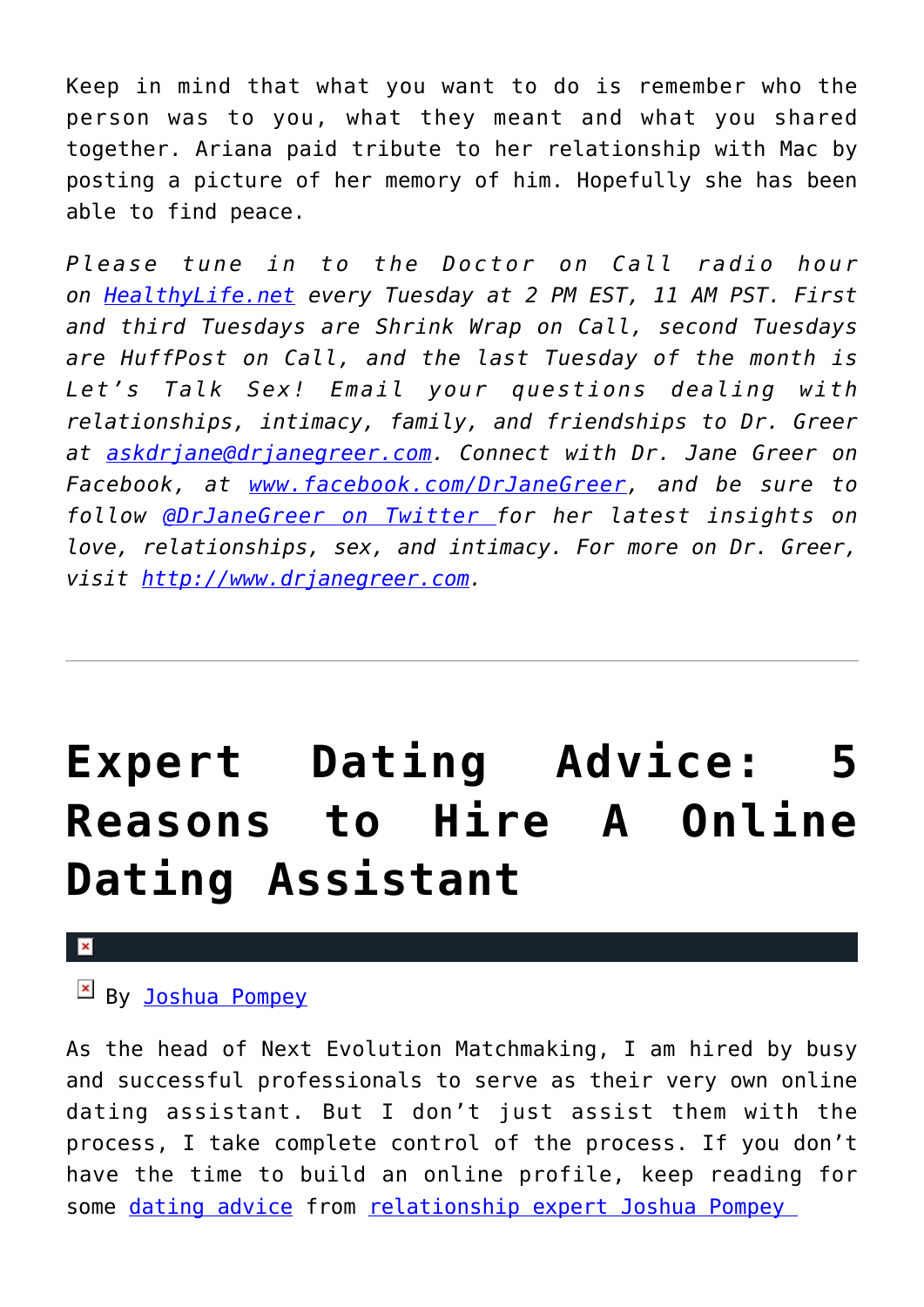### **Have Someone Find You Matches!**

As their online dating assistant, I'm not only finding them matches, but I'm also writing all their emails and lining up dates as well. While this may sound a little extreme to some, I believe that the birth of online dating assistants has only just begun. Below are several arguments as to why we should embrace the idea. Keep reading to find out more from our [relationship expert!](http://cupidspulse.com/relationship-experts/)

### **1. Hiring an assistant is nothing new**

Need someone to clean your house? You hire a housekeeper. Are you a busy career mom? You hire a babysitter. Too busy to find love? Why not hire an online dating assistant? People have sought help from skilled professionals since the beginning of time. Hiring a professional to handle what is arguably the most important component of your entire life, finding love, sounds like a worthwhile cause to me.

**Related Link:** [5 Steps To Securing Second Date](http://cupidspulse.com/108920/dating-advice-securing-second-date/)

### **2. There just aren't enough hours in the day.**

Online dating is a full time job if you are going to fully dedicate yourself to the process in a meaningful way. Being busy and successful shouldn't require love and happiness to be put on the back burner. A professional online dating assistant can complete all the time consuming aspects that you might not otherwise have the time to pursue on your own.

**Related Link:** [Moving Your Relationship From Online To Face-To-](http://cupidspulse.com/105412/dating-advice-joshua-pompey-online-relationships/)[Face](http://cupidspulse.com/105412/dating-advice-joshua-pompey-online-relationships/)

**3. Online dating assistants can save you months, or years of loneliness**

Want to know one the biggest reasons people quit online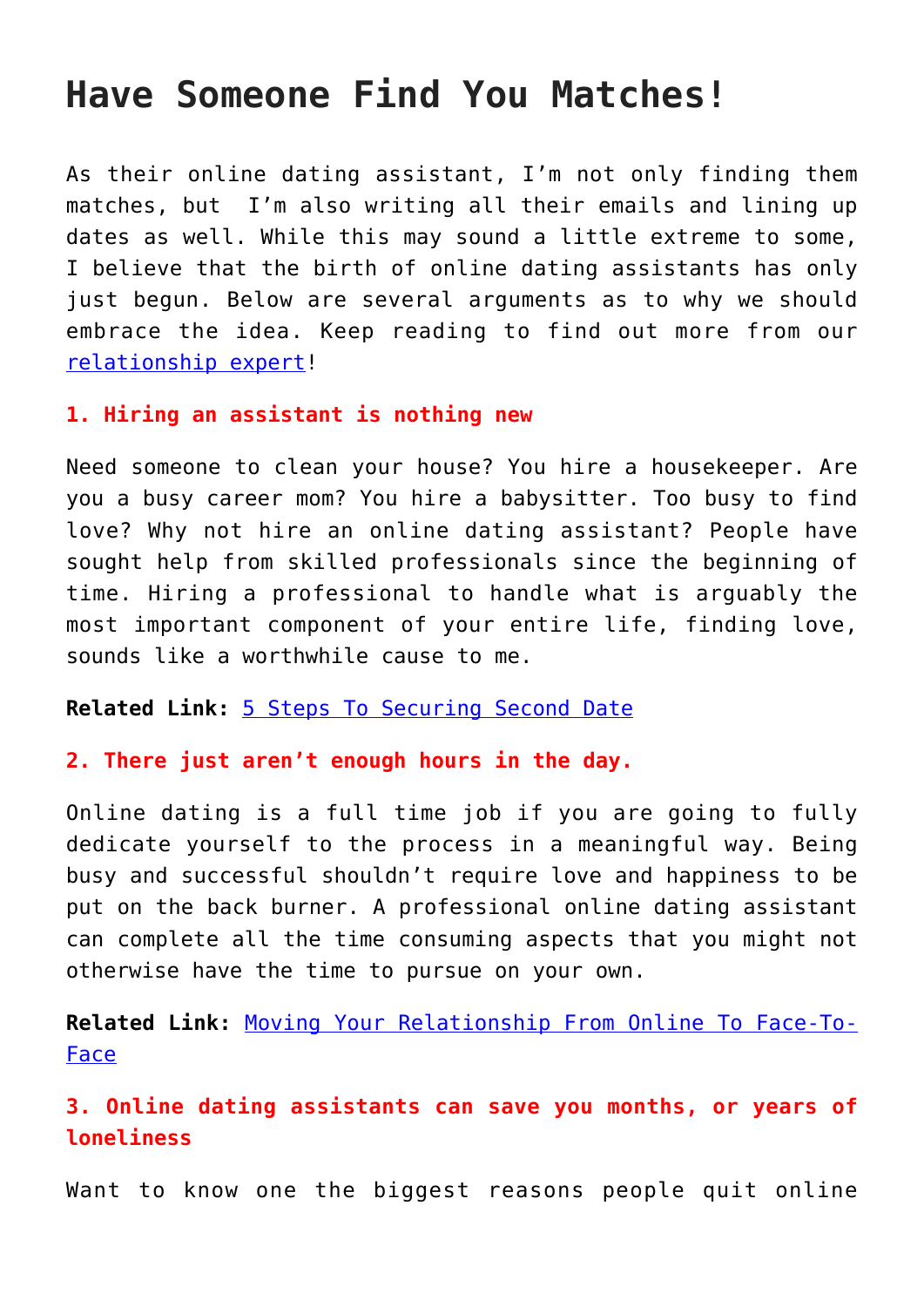dating? It's because they just aren't successful at it. After a few weeks or months of bad dates, they eventually quit, but it doesn't have to be this way. A professional online dater will bring experience and skill to the table, navigating the online world for you in a way that yields quality results. Not being an expert at online dating shouldn't mean that you have to waste months, or even years of your life navigating these dating sites without finding the happiness you deserve.

**Related Link:** [The Do's And Don'ts of Online Dating First Dates](http://cupidspulse.com/120483/dating-advice-dos-and-donts-online/)

#### **4. Nobody is being deceived on a massive scale**

If this was the 1993 Sleepless in Seattle version of online dating, where two people are pouring their souls out over dozens of emails and getting to know each other on an intimate level over the computer, than yes, this would be very deceiving and immoral.

Fast forward to the present and the email exchanges on dating sites are about as harmless and lighthearted as it gets. Sure, when I work on a client's account at Next Evolution Matchmaking, I am writing emails as my clients. But these are mainly just superficial exchanges where I help to facilitate the exchange of phone numbers. Once that's complete, it's entirely up to the client to take things from there.

**5. Online dating assistants take over the tedious aspects of online dating.**

Let's face it, online dating just isn't fun! Sure, you could endlessly swipe right, chase down other singles, and write repetitive emails day after day. Or you could hire a pro and be free to do things you actually like to do! At the end of the day, sometimes pampering yourself is just plain worth it!

Joshua Pompey is the founder of Next Evolution Matchmaking. For information about how Joshua Pompey helps online daters, visit this page.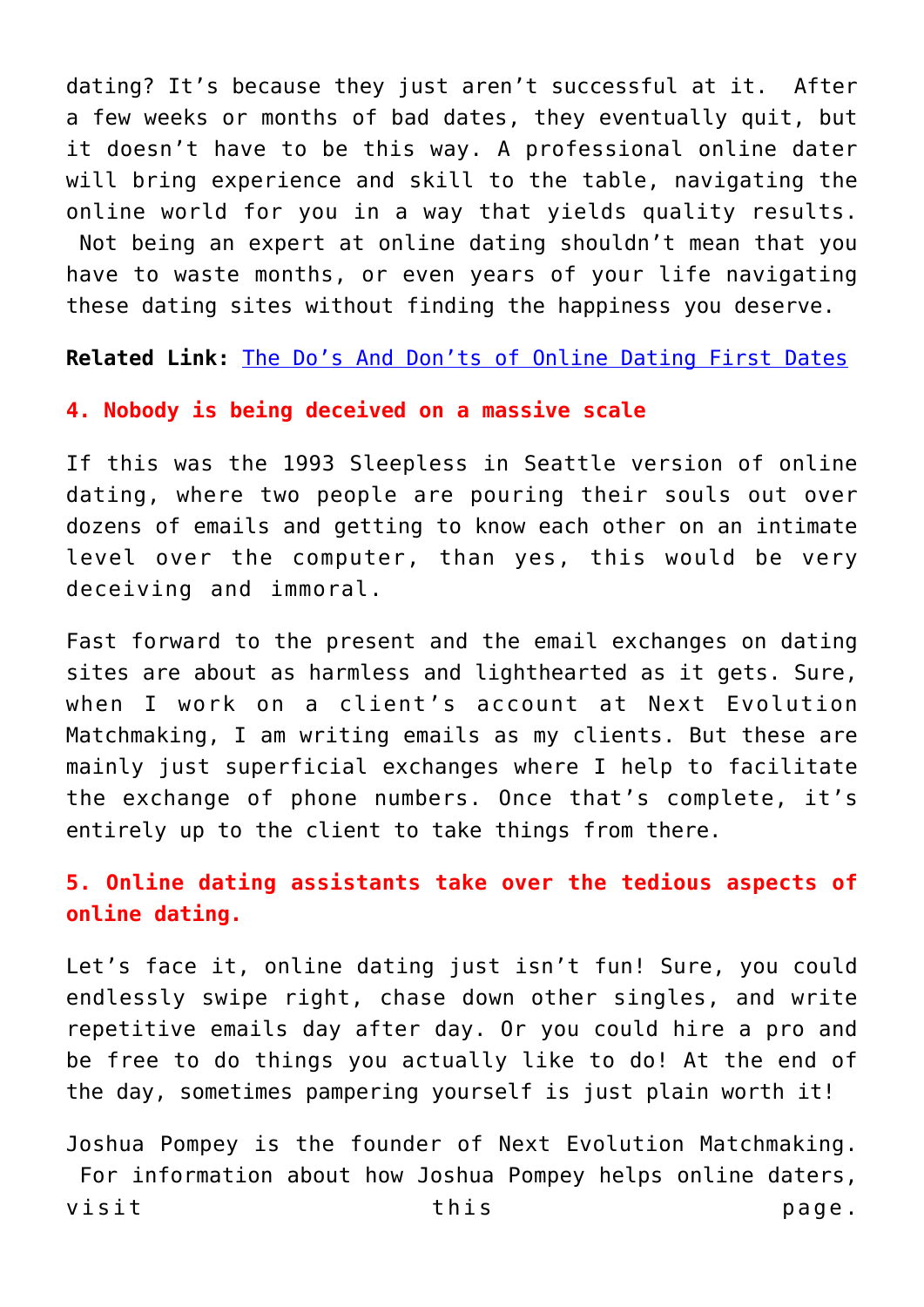## **[Ask The Guy's Guy: How to Win](https://cupidspulse.com/126629/ask-guy-win-first-date-after-meeting-online/) [a First Date After Meeting](https://cupidspulse.com/126629/ask-guy-win-first-date-after-meeting-online/) [Online](https://cupidspulse.com/126629/ask-guy-win-first-date-after-meeting-online/)**

#### $\mathbf{R}$

 $\boxed{\mathbf{x}}$  By Robert Manni

*Question from Gillian L., Manhattan, "Hey Guy's Guy, whats the best way of turning an online connection into a real date?*

You have a match on your favorite dating app and the conversations online are taking off. You're up for hours talking to your match but you're nervous about meeting in person. How can you be sure to impress on a first date when you've already gotten to know each other? How do you make a successful transition from online to in person dating? Read [dating advice](http://cupidspulse.com/videos/dating-advice-videos/) from our [relationship expert](http://cupidspulse.com/relationship-experts/) Robert Manni!

### **Score That First Date!**

We live in a wired world so these days connecting with new people often begins online. As a result, in business and dating, we need to develop an authentic, online voice that others like and can relate to. We make our connections online with a goal of meeting in person to close the deal.

When it comes to dating, after making a new connection online,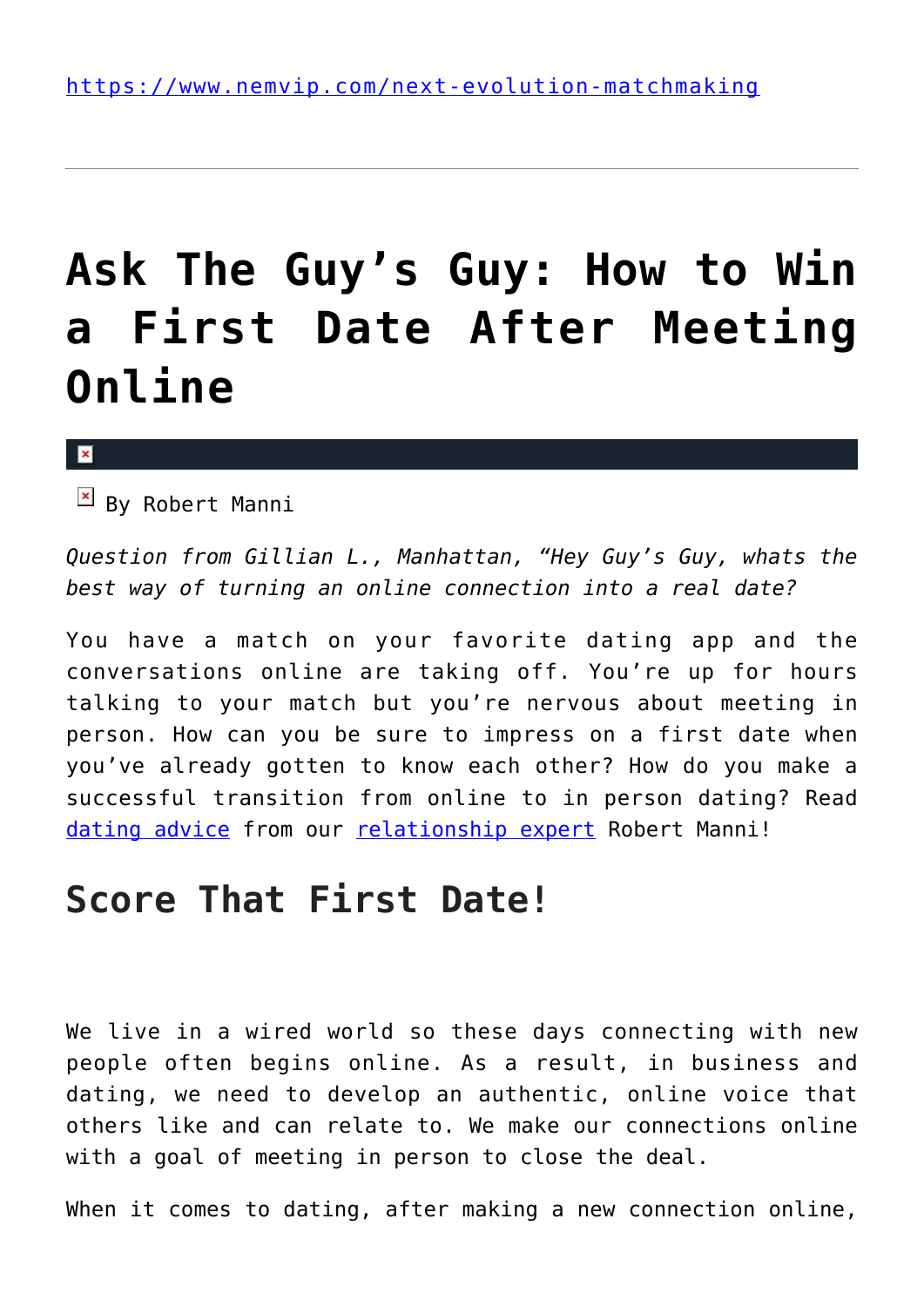scoring an in-person meeting can be challenging. With all the texting and emails we send each day, online communications are second nature for us. As a result, some online daters become nervous when it comes to leaving their comfort zone behind the keyboard and actually meeting someone new in person. But, it must be done because no matter how much texting or how many Facebook or Instagram posts you share, romantic connections only happen when you meet face-to face.

**Related Link:** [Can Technology Make Long-Distance Work?](http://cupidspulse.com/123897/dating-advice-can-techonology-make-a-long-distance-relationship-work/)

So, after you've made a potential online love connection how can you quickly and seamlessly move the process ahead? First, keep the online correspondence brief and always pointed towards the ultimate goal of meeting in person. What's worked for me is after exchanging a few brief texts or emails with someone new, I send my number and suggest a phone call. As a guy, this validates that I am who I say I am and is sharing my real phone number. It's a minor display of truth and vulnerability.

### **Related Link:** [Is It Weird If He Doesn't Call Back After A Date](http://cupidspulse.com/108622/dating-advice-qa-is-it-weird-if-he-doesnt-call-back-after-a-date/)

If the woman is interested she would usually send her number. Then, I make the first call. The process may work a bit differently for women. If you are interested in a guy and he's dragging his feet, if everything else feels right send him your number or ask for his. The goal remains the same; exchange numbers and have a phone call. Energy is exchanged when you hear a person's voice for the first time and hold a conversation with them. A phone conversation is a qualifying step before you decide on meeting someone new.

**Related Link:** [Why Do Men Ask For Photos?](http://cupidspulse.com/115299/dating-advice-qa-why-do-men-ask-for-photos/)

I suggest keeping the call brief. It's easy to get excited and share too many personal details with someone new, but you also can waste a lot of time chatting on the phone with someone that you don't feel the sparks for in person. Keep the call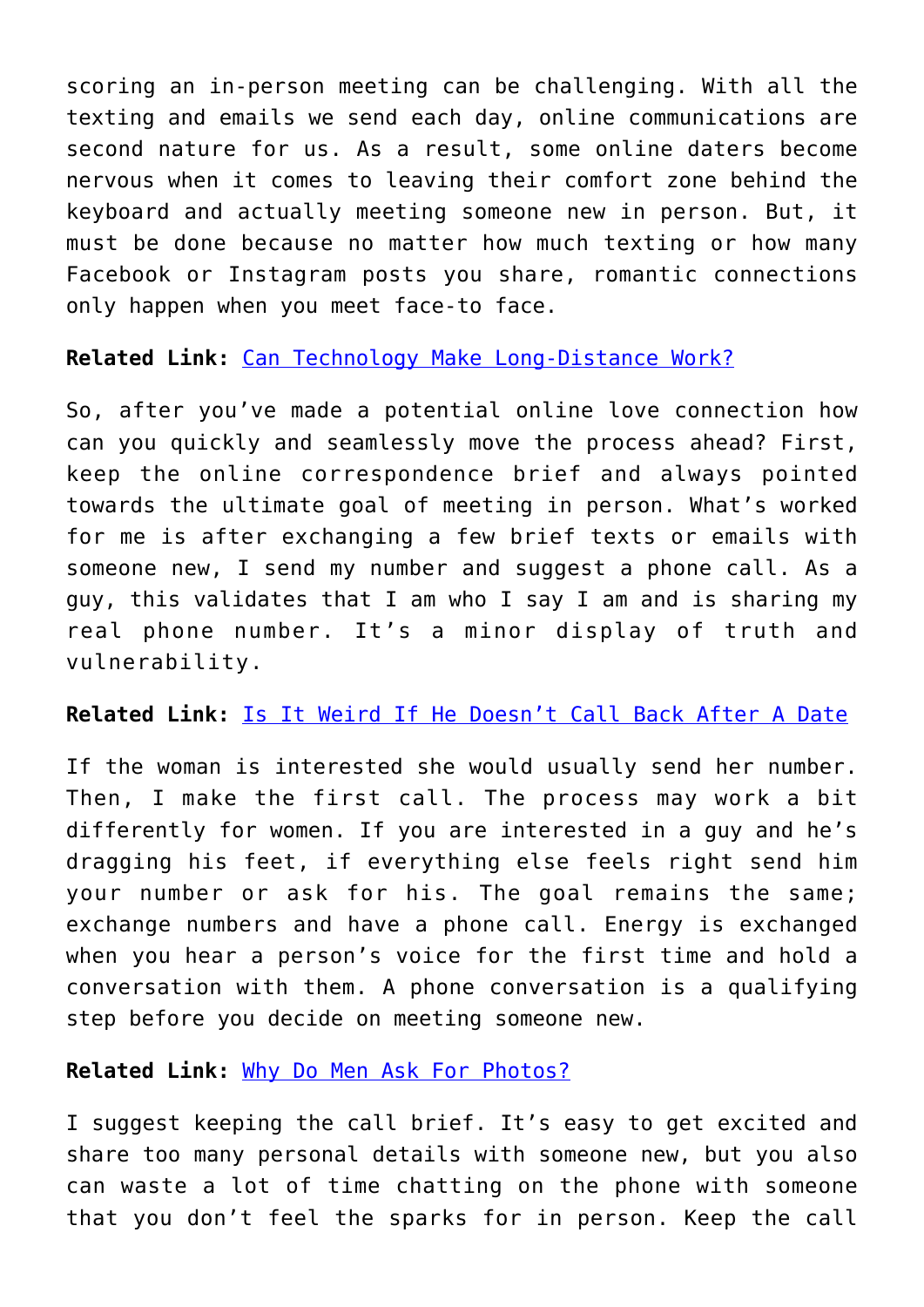short and keep the process moving. If things feel right, before breaking off the call, casually suggest meeting up and continuing the conversation in person. Drinks, coffee, whatever feels right for a first "date". If the guy shows any hesitation and does not jump at the chance to meet a woman as dynamic as you in person, move on.

Hope this helps. Good luck!

*For more dating advice and to find out more about our dating and technology guru, click [here.](http://cupidspulse.com/relationship-experts/robert-manni/)*

*If you have any questions you would like answered by our relationship experts, please e-mail them to cupid@cupidspulse.com.*

## **[Expert Relationship Advice:](https://cupidspulse.com/126504/expert-relationship-advice-dogs/) [Dogs Make Everything Better](https://cupidspulse.com/126504/expert-relationship-advice-dogs/)**

 $\pmb{\times}$ 

By [Dr. Amy Osmond Cook](http://cupidspulse.com/relationship-experts/dr-amy-osmond-cook/)

We all know how great dogs are; no one can quite match your dog's unique brand of love. While your fuzzy fur baby will always be the love of your life, did you know that your dog can also make your human relationships better?

According to my research, having a dog is good for you. Not only does having one in your life lower your stress levels and blood pressure, but your furry family member also boosts your immune system and brings added joy to your personal relationships. Here are four reasons being a dog person makes you a better people person.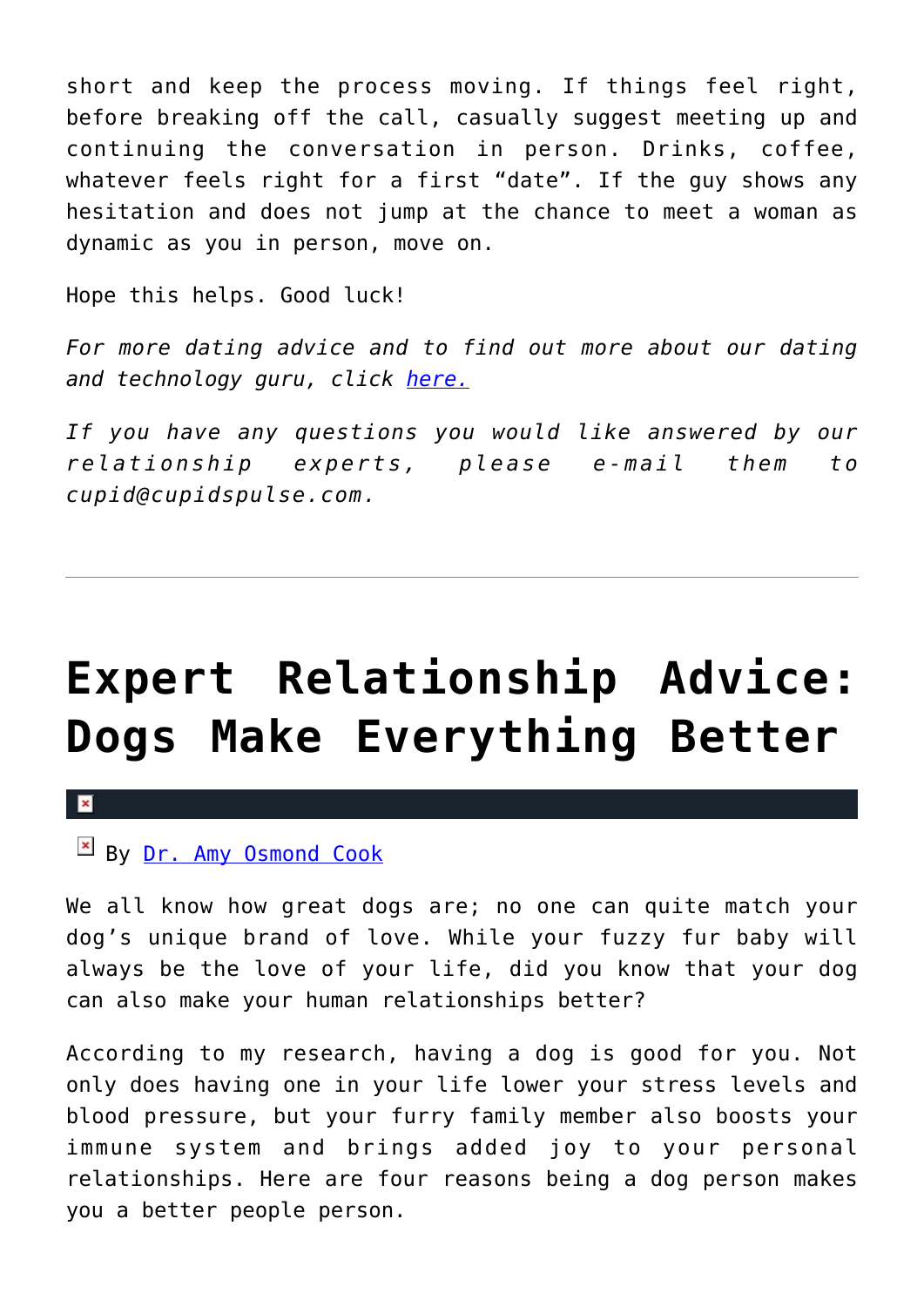### **Expert Relationship Advice On Dogs In Relationships**

On the edge of your seat…click here for more

**1. Improve Communication:** If it's hard for you to make connections with people, your fur buddy can help. An early stud[y](http://www.tdi-dog.org/images/TDIStudy.pdf) by [Therapy Dogs International](http://www.tdi-dog.org/images/TDIStudy.pdf) discovered that people who were in elder care facilities that used canine therapy treatments were more social with other people in their facility. They were more verbal in general and more alert.

I found that when you play with, pet, and talk to your dog while in the presence of other people, you'll feel relaxed, which may make others see you as approachable. Introverts especially benefit communication-wise by owning a dog. If you're an introvert without a pet, go out and get one. You won't be sorry.

**2. Strengthen Relationships:** While many believe children are key to strengthening a marriage, research has found a dog will have a similar effect. In an Association for Psychological Science study, researchers found that participants experienced more positive feelings about their partner after viewing a picture of them with cute animals.

[James K. McNulty](https://www.psychologicalscience.org/news/releases/how-viewing-cute-animals-can-help-rekindle-marital-spark.html#.WVEkVYqQzX-), the psychological scientist over the study, said, "One ultimate source of our feelings about our relationships can be reduced to how we associate our partners with positive affect, and those associations can come from our partners but also from unrelated things, like puppies and bunnies." While there are many ways to make your relationship with your partner stronger, such as by celebrating one another and staying connected, to me, when people bring a dog into their life, they are strengthening their relationship with each by having something special to share.

**[Related Link:](http://cupidspulse.com/105307/relationship-advice-amy-osmond-cook-older-couples-can-keep-the-romance-alive/)** [Relationship Advice: 8 Creative Ways That Older](http://cupidspulse.com/105307/relationship-advice-amy-osmond-cook-older-couples-can-keep-the-romance-alive/)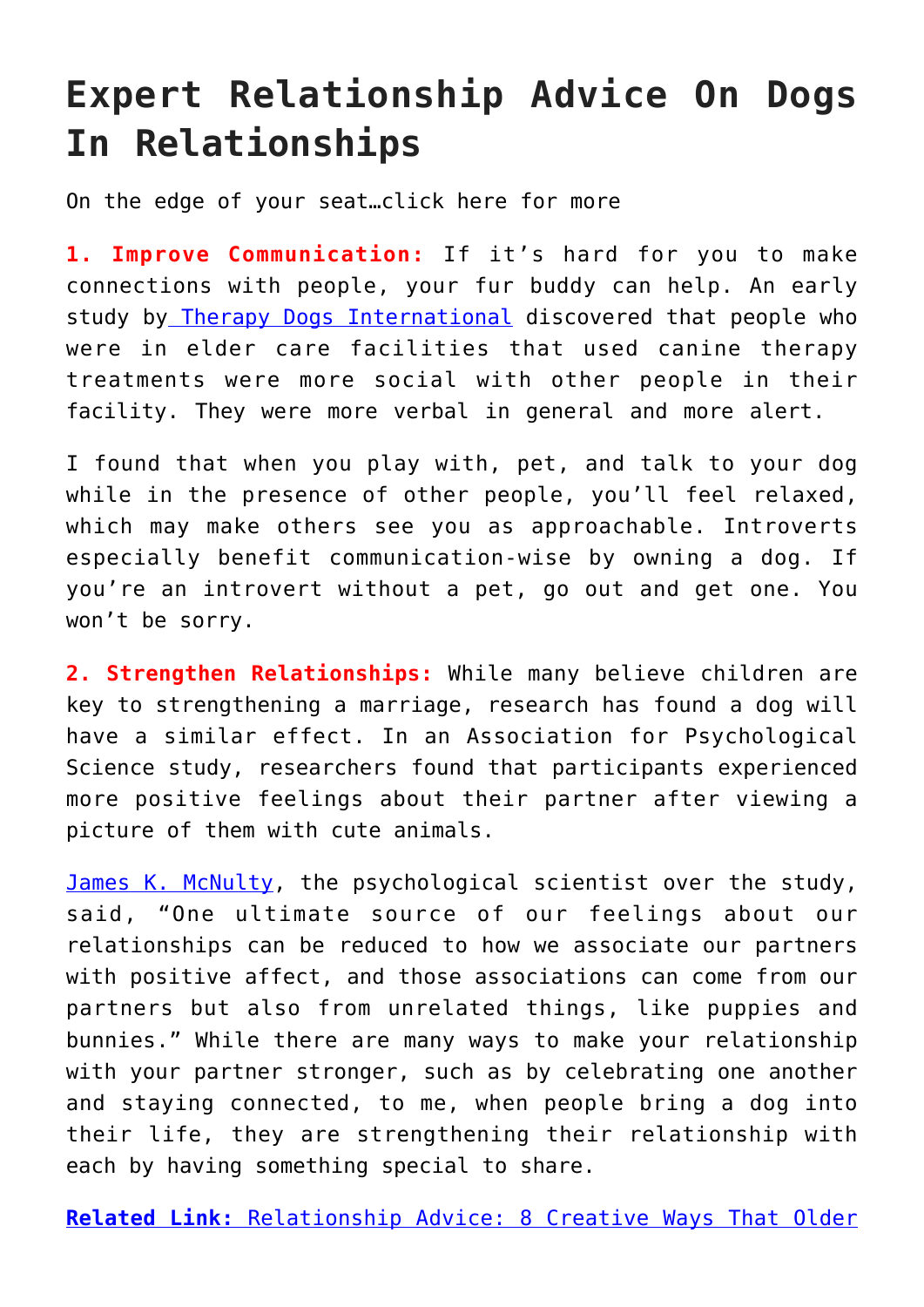#### [Couples Can Keep The Romance Alive](http://cupidspulse.com/105307/relationship-advice-amy-osmond-cook-older-couples-can-keep-the-romance-alive/)

**3. Develop Patience and Empathy:** When it comes to emotional intelligence, canines score high. That intelligence can rub off on their owners, who can become more empathetic and loving toward other humans. A study published in th[e National Center](https://www.ncbi.nlm.nih.gov/pmc/articles/PMC5451941/) [for Biotechnology](https://www.ncbi.nlm.nih.gov/pmc/articles/PMC5451941/) found that when children have the opportunity to care for another living being, they become more empathetic.

Getting better at empathy also helps you read people's nonverbal cues. Improving your ability to read nonverbal cues can be particularly helpful in relationships. The way that your partner is looking, moving, reacting, and listening can tell you whether he or she cares, how well you're being listened to, and if they're being truthful.

As a pet owner, patience is a must. Animals are going to misbehave. Your fuzzy family member will try to steal your steak off the counter or pee on the floor. Dealing with your pet's slip-ups may make it easier for you to handle the ones that your partner makes.

#### **[Related Link:](http://cupidspulse.com/79708/stay-connected-to-your-spouse/)** [Four Ways to Stay Connected to Your Spouse](http://cupidspulse.com/79708/stay-connected-to-your-spouse/)

**4. Renews Focus on Others:** In relationships, it can be tough to figure out the point that the other person is trying to make as well as what he or she really wants. Often, the reason behind this is our own [lack of focus.](https://www.the1thing.com/blog/the-one-thing/how-mans-best-friend-can-help-you-build-better-relationships/) If you typically forget a person's name right after being introduced, it's likely because you were paying attention to how the person was perceiving you instead of what they were saying.

When you take a dog to a trainer, your furry friend will learn how to focus to pay attention to your words and actions. The next time you're in a social situation, think about your pet and how he or she focuses—mimic that.

If you aren't a pet owner and find most of your personal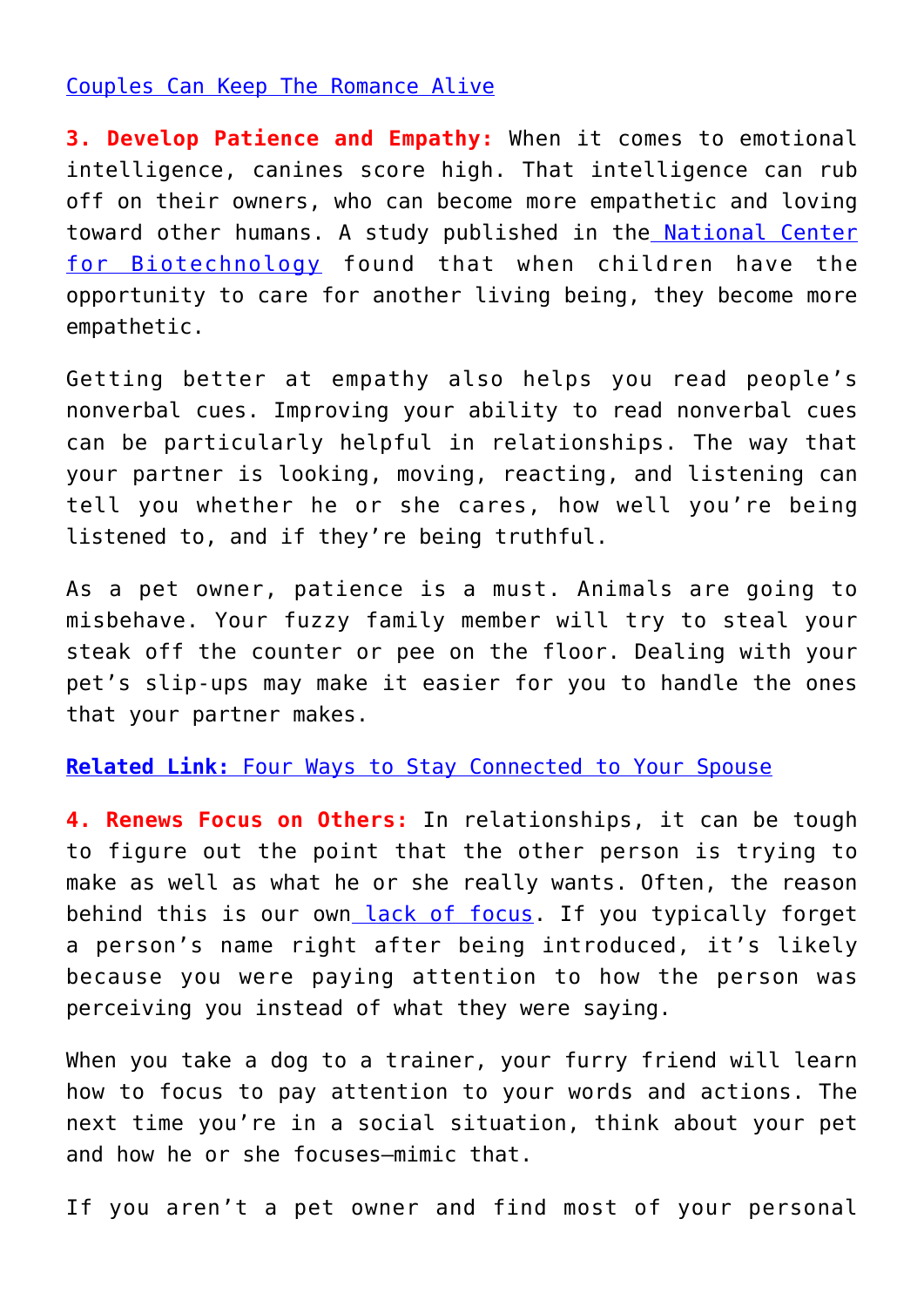relationships challenging, consider becoming one. Along with making life just better in general, owning a dog improves your personal relationships by making it easier for you to communicate. With a dog in your home, you'll learn [how to be a](https://www.psychologytoday.com/us/blog/the-soul-all-living-creatures/201501/10-things-animals-can-teach-us-about-being-human) [better human](https://www.psychologytoday.com/us/blog/the-soul-all-living-creatures/201501/10-things-animals-can-teach-us-about-being-human) by feeling more positive about your partner, empathizing more and focusing on the people in your life. As [Orhan Pamuk](https://books.google.com/books?id=ueXdUj88jtYC&dq=my+name+is+red) wisely put it, "Dogs do speak, but only to those who know how to listen."

*For more information about and articles by our relationship expert Dr. Amy Osmond Cook, click [here](http://cupidspulse.com/relationship-dating-experts/hope-after-divorce-relationship-experts/).*

## **[Expert Dating Advice: How To](https://cupidspulse.com/126358/expert-dating-advice-how-put-yourself-out-there-after-break-up/) [Put Yourself Out There After](https://cupidspulse.com/126358/expert-dating-advice-how-put-yourself-out-there-after-break-up/) [A Break-Up](https://cupidspulse.com/126358/expert-dating-advice-how-put-yourself-out-there-after-break-up/)**



By [Megan Weks](http://cupidspulse.com/relationship-experts/megan-weks/)

After having my heart beaten to a pulp too many times in my life, I've learned a valuable lesson: there's no time like the present to get back into the saddle. But before you get too skeptical, hear me out on this [expert relationship love](http://cupidspulse.com/relationship-experts/) [advice](http://cupidspulse.com/relationship-experts/). Trust me, I'm a [relationship expert.](http://cupidspulse.com/relationship-experts/)

### **Expert Relationship Advice to Help You Move On After a Breakup!**

Of course it's good to take some time and heal. I'm not advising you to push past your feelings and not acknowledge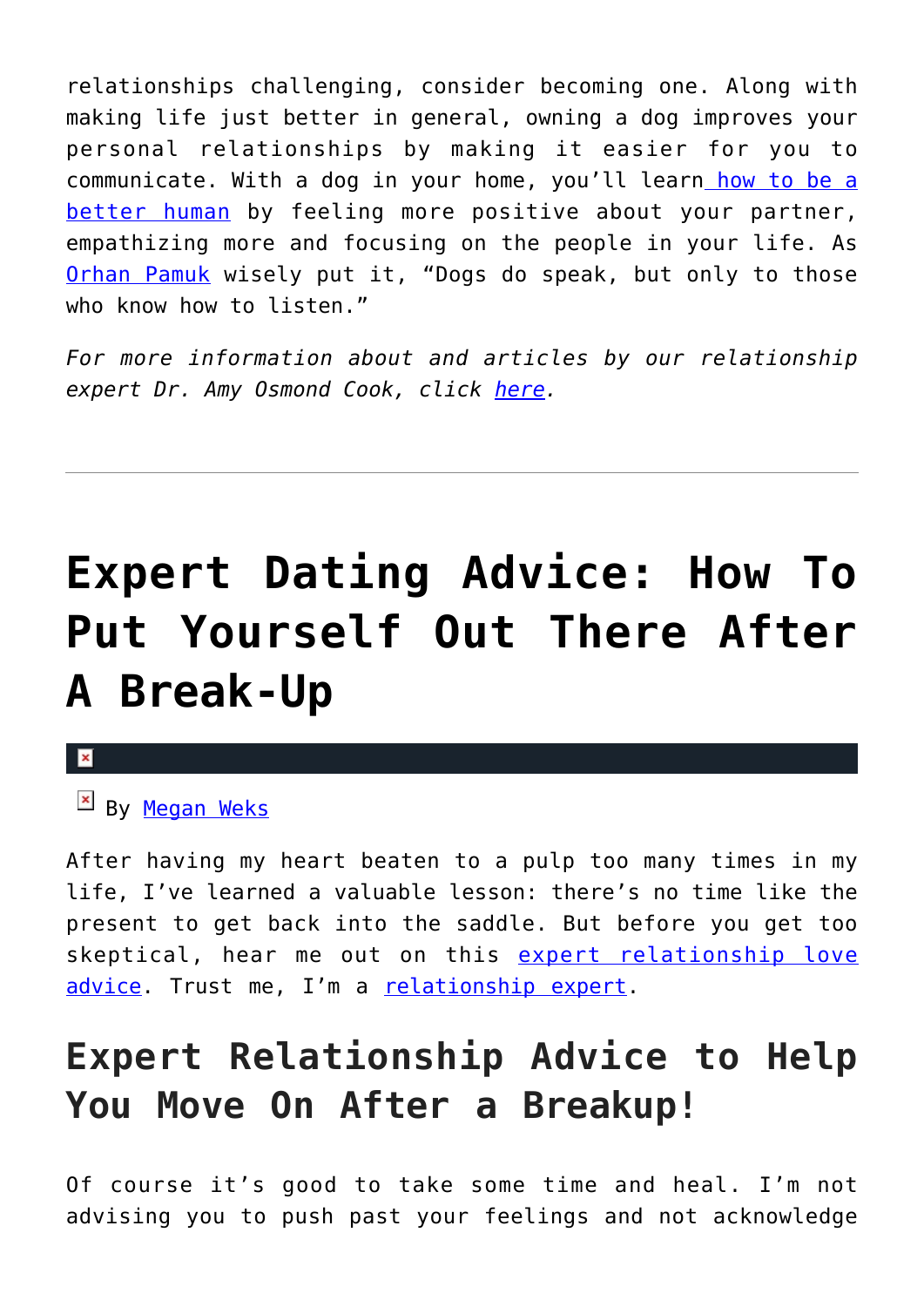them. In fact, it's a absolutely necessary part of the healing process. Lay in bed for a weekend. Cry. Watch all 94 episodes of Sex and The City. Wallow in enough cute animal videos to comfort you for a lifetime.

But then get back out there! This time do it with patience, an open heart, and with the goal of simply learning. You're out there only to learn and explore, to figure out how to improve upon what went wrong with the last relationship. Do you need to shift some criteria around to find a better match? Find your clarity through exploration.

### **Related Link:** [Expert Dating Advice: How To Handle Heartbreak](http://cupidspulse.com/123523/expert-dating-advice-heartbreak-the-bachelor/)

Here's the loophole. You don't necessarily have to date others to start dating. I want you to date yourself. Yes, yourself! Start filling up the time you used to spend on your relationships with creative ways of pampering and bettering yourself or just plain pleasuring yourself in any way you can think of. It's healthy to bring pleasure to yourself.

Maybe you're feeling lesser or you've lost some of your glow because a person you loved is leaving your life. Keep in mind you have the power to ignite your own glow! As soon as you're able to get out of that bed, it's your challenge to cultivate your spark again. If you're finding that you're luck in love is not all that great and you seem to be facing a lot of let downs and broken hearts, it's time to look within.

**Related Link:** [Expert Relationship Advice: How to Move on After](http://cupidspulse.com/124119/expert-relationship-advice-move-on-after-being-ghosted/) [Being Ghosted](http://cupidspulse.com/124119/expert-relationship-advice-move-on-after-being-ghosted/)

There a few ways you can increase the quality of your relationships. You can deepen your relationship with yourself through self-nurturing, become a more multifaceted person with more to offer as a partner, and you can increase your relationship skills. There is not a better time to work on these things than when you are grieving and taking a deeper look within.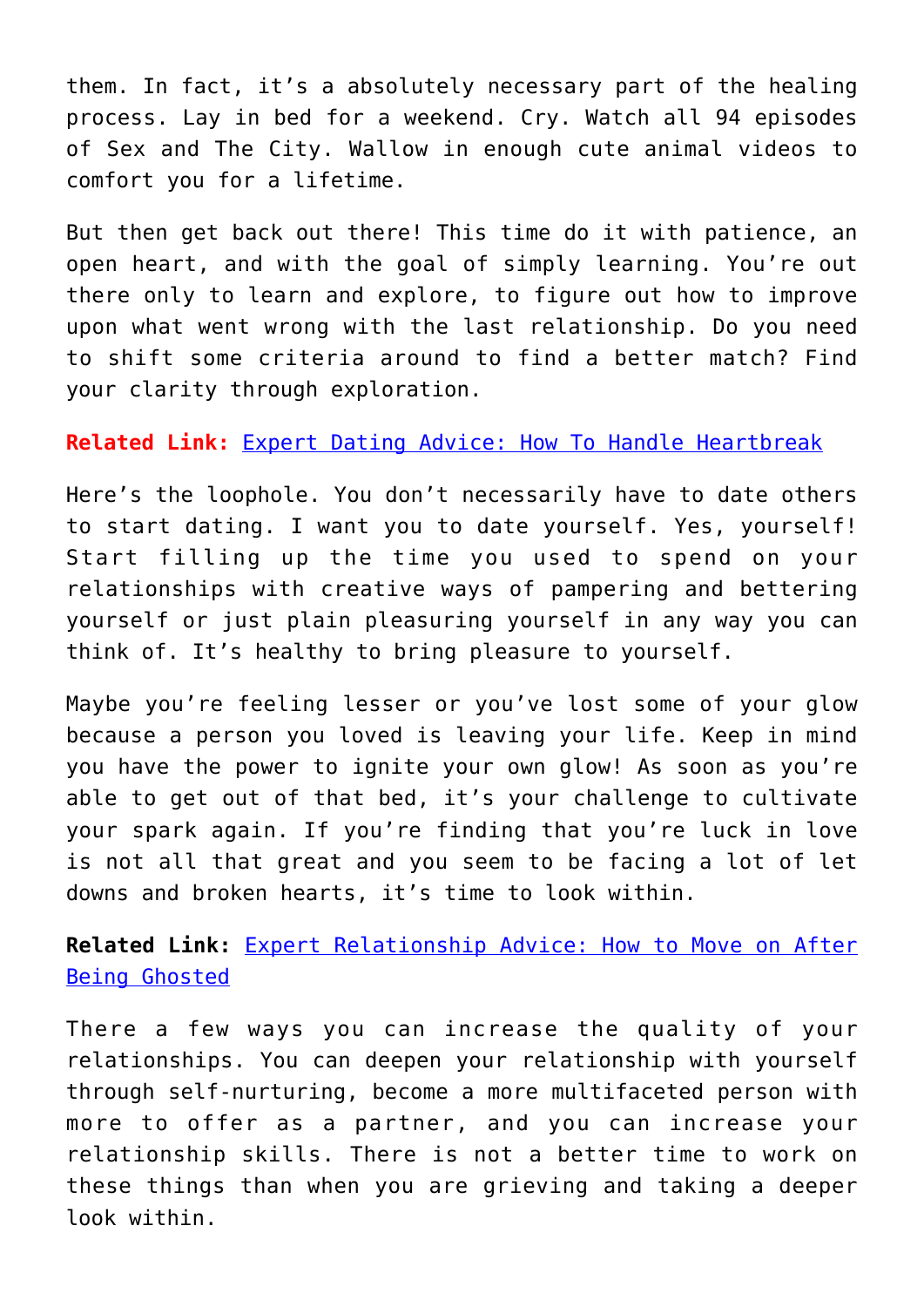When you live your life knowing YOU are in control of your joy and happiness, you will be able to cultivate it on your own without a partner. You will begin to have a greater chance of attracting a true and incredible partnership with someone else in the process. When two halves are out there looking to form a whole… that is not when the most idealistic partnerships are formed.

After heartbreak, it may take time to become whole again. Become the greatest whole you can be and you'll be well on your way to attracting an even higher quality relationship than the one you're grieving today.

For more information about dating expert Megan Weks, visit her [website.](http://www.meganweks.com/) For more relationship advice articles from Megan, click [here.](http://cupidspulse.com/relationship-experts/megan-weks/)

## **[Love & Libations: Celebs](https://cupidspulse.com/126313/love-libations-lets-create-love/) [Create In The Name of Love](https://cupidspulse.com/126313/love-libations-lets-create-love/)**

 $\mathbf{x}$ 

### By [Yolanda Shoshana](http://cupidspulse.com/relationship-experts/yolanda-shoshana/)

Everyday it seems like another celebrity is announcing a new wine or spirit. It's hard to keep up, especially when some of them are being quiet about it. There are some famous folks who just put their name on some booze so they can make money. However there are some celebs who do it for love. Below is a list of libations that the stars are putting their heart into.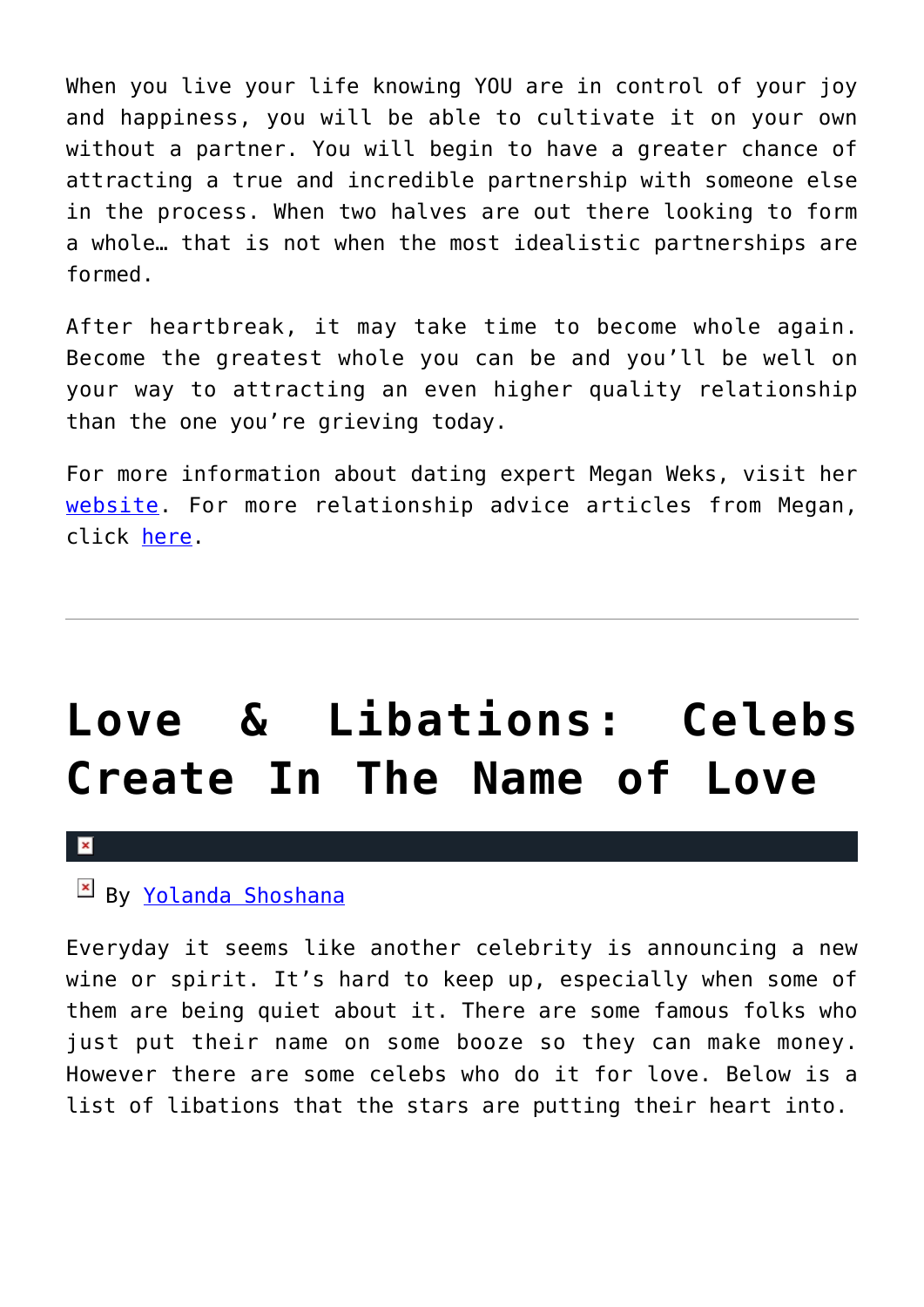### **In The Name of Love Celebrities Libations**

Kelsey Grammer was recently in the news due to the possibility of a Frasier reboot. It was exciting news for fans of the show. While Frasier Crane was an avid sherry lover, what you may not know about Grammer is that he's working on opening a brewery in the Delaware Country near the Catskill Mountains called Faith American Ale. He bought the land over 25 years ago because he loved going to area when he was growing up, starting a [celebrity vacation](http://cupidspulse.com/celebrity-news/celebrity-vacations/) trend. The actor went into rehab in 1996, but has stopped going to AA and enjoys a drink from time to time.

**Related Link:** [Love & Libations: Autumn Date Night Ideas](http://cupidspulse.com/121075/autumn-date-night-ideas-celebrity-red-wines/) [Inspired by Celebrity Red Wines](http://cupidspulse.com/121075/autumn-date-night-ideas-celebrity-red-wines/)

Somewhere along the way, Sting teamed up with Shaggy, making [celebrity news.](http://cupidspulse.com/celebrity-news/) This has made his music relevant to a whole new set of fans. When not making music, Sting is giving his time to wine. Italy has been one of Sting's favorite places to spend time with his wife. The iconic couple is making the wine on their estate, Villa II Palagio. All of the wines are named after Sting's biggest hits, since he says " a wine is like a song- it has a story to tell". If you want, you can rent the villa for a romantic getaway and sip copious amounts of Italian wine.

Jensen Ackles is known to his fans as one half of the Winchester boys on Supernatural. When he's not slaying demons, Ackles is all about beer. He started the brewery, Family Brewing Business, with his wife, Daneel Ackles, who you may know from the show One Tree Hill or One Life To Live. Their goal is to bring people together over good beer, food, and music in their Austin-based tap room. Take Ackles [relationship](http://cupidspulse.com/relationship-experts/) [advice](http://cupidspulse.com/relationship-experts/): the couple that brews beer together stays together.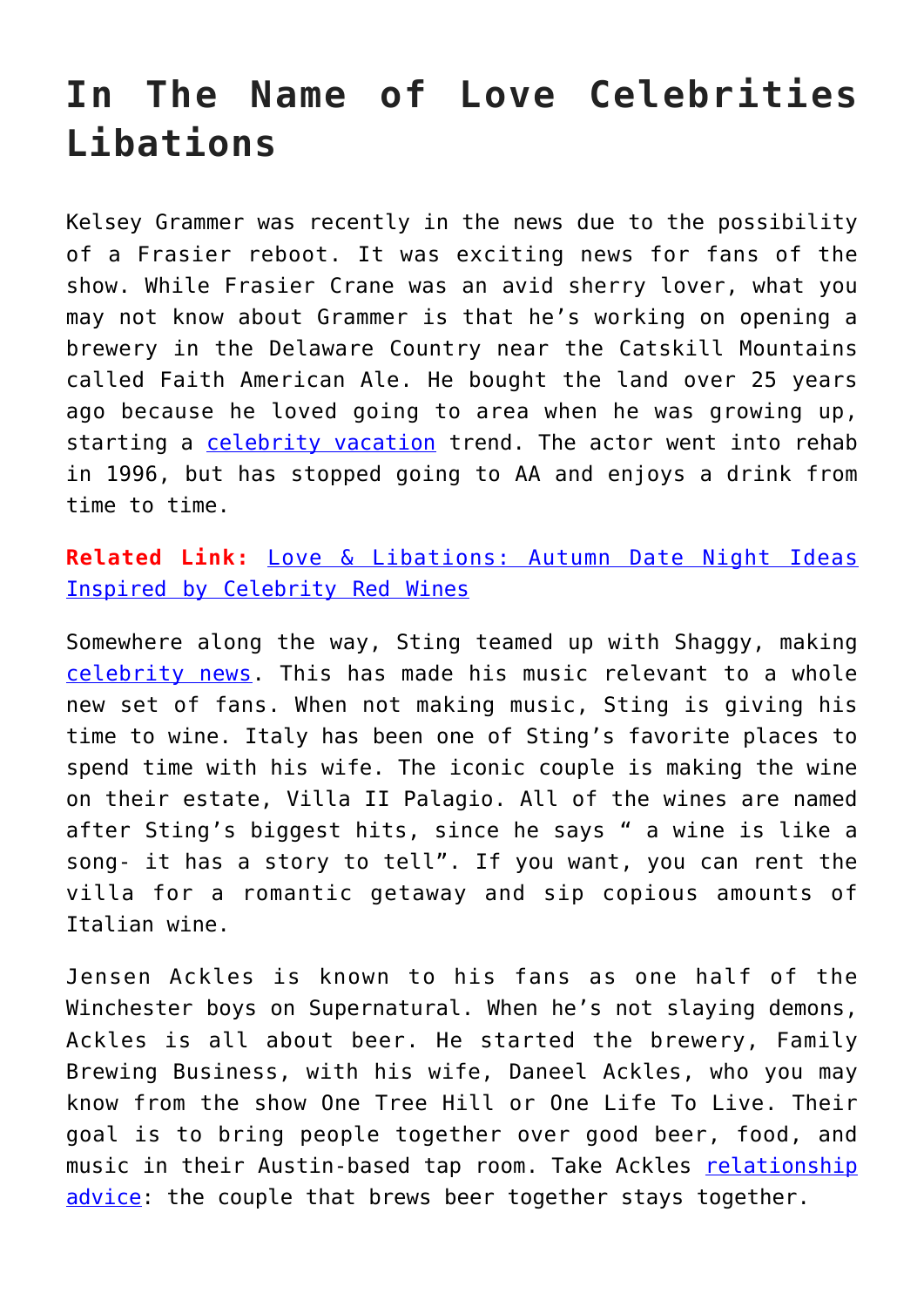Nicki Minaj recently caused a stir on Twitter by claiming her album was delayed due to not being able to have a song cleared by the music legend, Tracy Chapman. Normally the drama that surrounds Minaj is centered around her love life. It's hard to keep up with the rapper's controversies. It's easy to miss that she has a line of bubbly moscatos and sangrias called Myx Fusions. According to Minaj, she didn't want to create an ordinary wine, though it's safe to say anything Minaj does wouldn't be considered ordinary. If only her relationships were as sweet as her line of wine.

### **[Related Link:](http://cupidspulse.com/123747/date-ideas-summer-loving-with-rose/)** [Love & Libations: Date Ideas & Summer Loving](http://cupidspulse.com/123747/date-ideas-summer-loving-with-rose/) [With Rosé](http://cupidspulse.com/123747/date-ideas-summer-loving-with-rose/)

Ryan Phillippe will forever be known for his bad boy role in Cruel Intentions. He's gone form heartthrob to DILF. I have to admit I was tardy to the Phillippe party until catching his latest show, Shooter. Lately he's been posting about Phillippe Vineyards. While there has been no formal announcement, it appears as if he is getting into the wine game with his family. Phillippe's love life is always a bit bumpy, but his love for his family or a glass of wine can't be denied. Time will tell what he has cooking.

*For more Love & Libations date ideas and [celebrity couple](http://cupidspulse.com/celebrity-news/celebrity-dating/) predictions from Yolanda Shoshana, click [here](http://cupidspulse.com/relationship-experts/yolanda-shoshana/).*

## **[Dating Advice: How to Make](https://cupidspulse.com/126149/dating-advice-how-make-summer-love-last/) [Summer Love Last](https://cupidspulse.com/126149/dating-advice-how-make-summer-love-last/)**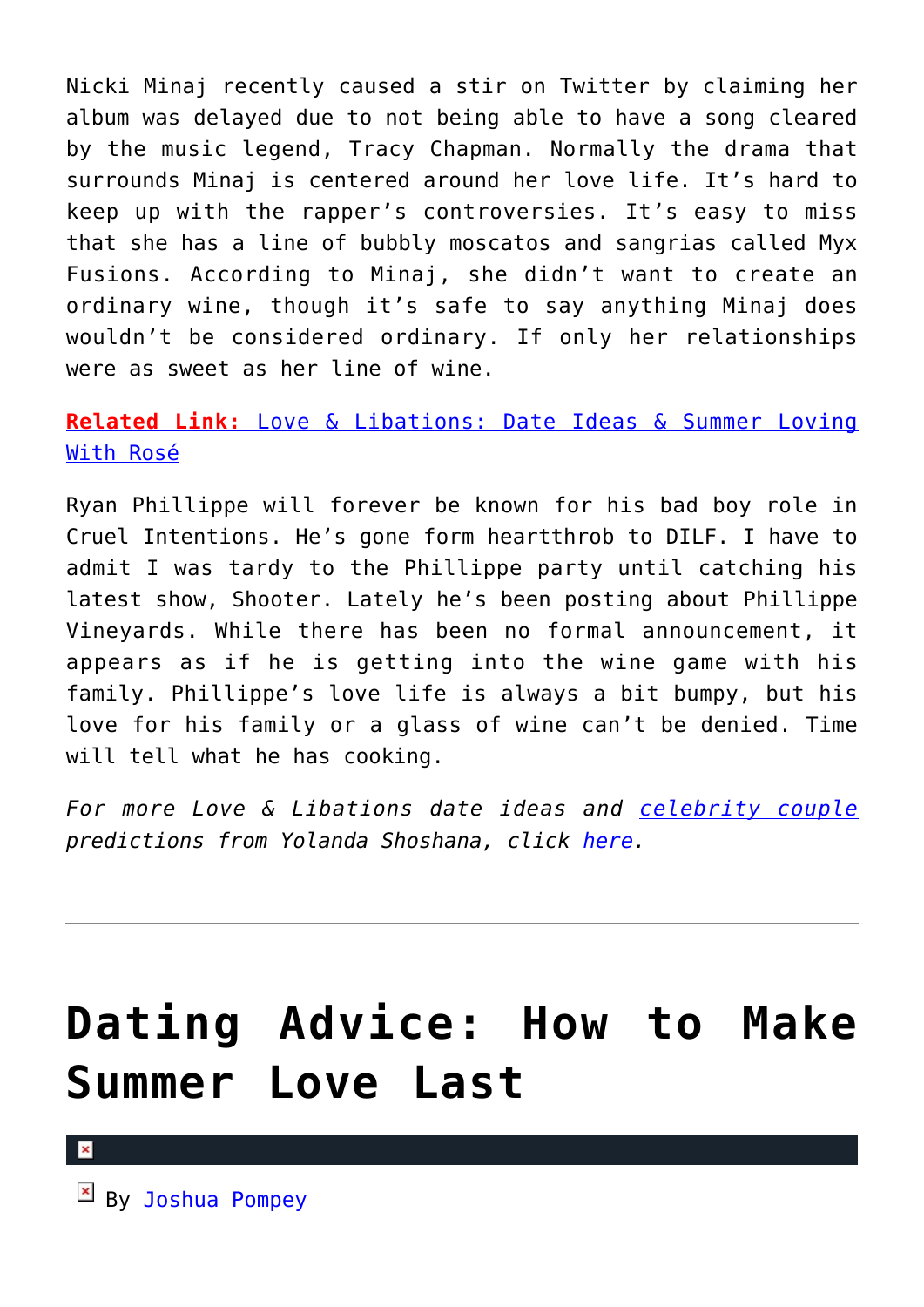The end of the summer may be closing in, but that doesn't mean we can't still take advantage of the few weeks we have left. This is an optimal time to plan some [date nights](http://cupidspulse.com/dating/date-ideas/) that will be remembered long down the road. Summer time is when I met the love of my life online, who I am proud to say is now my beautiful wife. Read the below [dating advice](http://cupidspulse.com/relationship-experts/) from [relationship](http://cupidspulse.com/relationship-experts/) [expert](http://cupidspulse.com/relationship-experts/) Joshua Pompey to help spark that summer love.

### **Dating Advice to Help You Hold Onto Your Summer Crush!**

**1. Rooftop drinks:** Drinks, city skyline, beautiful weather, and a beautiful woman. There really aren't many better ways to spend a summer evening. This sure beats heading over to a sports bar or a neighborhood hole in the wall. With a scenic background, the night turns a bit more romantic, and ultimately, more memorable. If you don't have a rooftop in your area, an outdoor venue that allows you to enjoy the fresh air will do. Most cities or towns will have at least one spot that is conducive to this type of setting.

**Related Link:** [Dating Advice: How To Make The First Move](http://cupidspulse.com/119903/dating-advice-make-first-move-womens-edition/) [\(Women's Edition\)](http://cupidspulse.com/119903/dating-advice-make-first-move-womens-edition/)

**2. A night at the beach:** The second date I had with my wife was a night at the beach. We started out with some oceanside drinks and then moved the night to a casual outdoor restaurant. We ended the night sitting on a blanket and staring out to the ocean. Well, that's not entirely true; the night actually ended with our first kiss!

**Related Link:** [Dating Advice: 5 Steps To Securing The Second](http://cupidspulse.com/108920/dating-advice-securing-second-date/) [Date](http://cupidspulse.com/108920/dating-advice-securing-second-date/)

**3. An amusement park:** Nothing says summer like a few rides, some cotton candy, and a ferris wheel. We may not have made it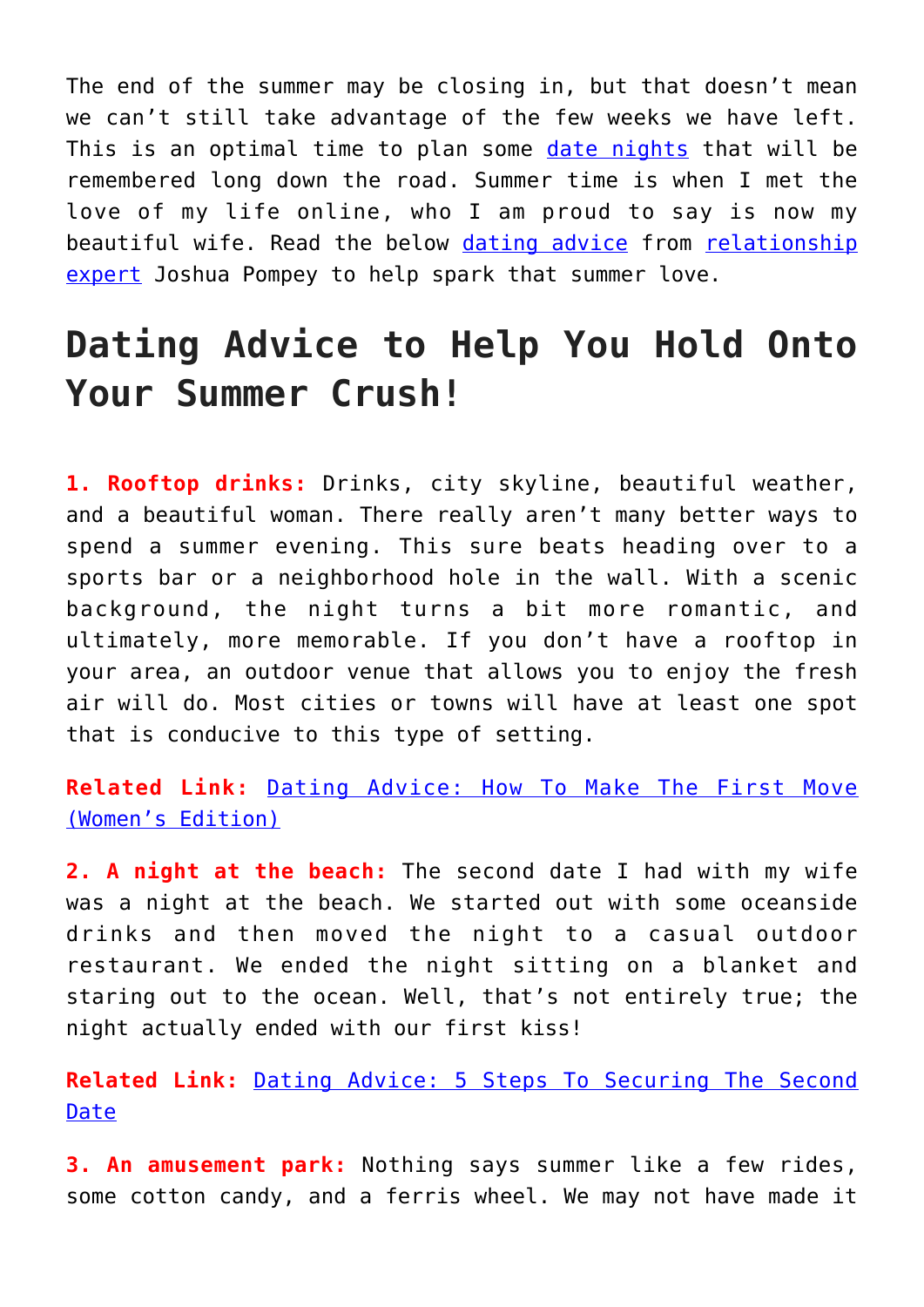to a real amusement park, but we did manage to make it to Coney Island on 4th of July weekend. Between the food, quirky atmosphere, fireworks, and laughing about how ferris wheels make me nervous, it was an all around great night. If you don't have an amusement park in you area, see what types of fairs or carnivals will be in town.

**4. Catch a ball game:** You know what my wife finds to be the most boring thing in the world? Baseball. Seriously. When I turn on a game she goes comatose within ten seconds. But guess what? We have a ton of fun at baseball games. The fresh air, the food, and the energy of a stadium is enough to put a smile on most people's faces, regardless of whether or not they are sports fans.

**5. Road Trip:** This may have to come later in the dating game, but once you are officially on the path to relationship status, nothing seals the bond like a good old fashioned road trip. Ours involved renting several AirBnB's as we crossed through Maryland, Baltimore, Virginia, and Washington. To this day, we have countless memories that we will never forget from this trip.

Joshua Pompey is an online dating and relationship expert. For more free dating advice, click [here](https://joshuapompey.com/men/online-dating-profile-writers-for-hire/) now.

## **[Dating & Technology Q&A: How](https://cupidspulse.com/126058/dating-technology-qa-win-first-date-meeting-online/) [to Win a First Date After](https://cupidspulse.com/126058/dating-technology-qa-win-first-date-meeting-online/) [Meeting Online](https://cupidspulse.com/126058/dating-technology-qa-win-first-date-meeting-online/)**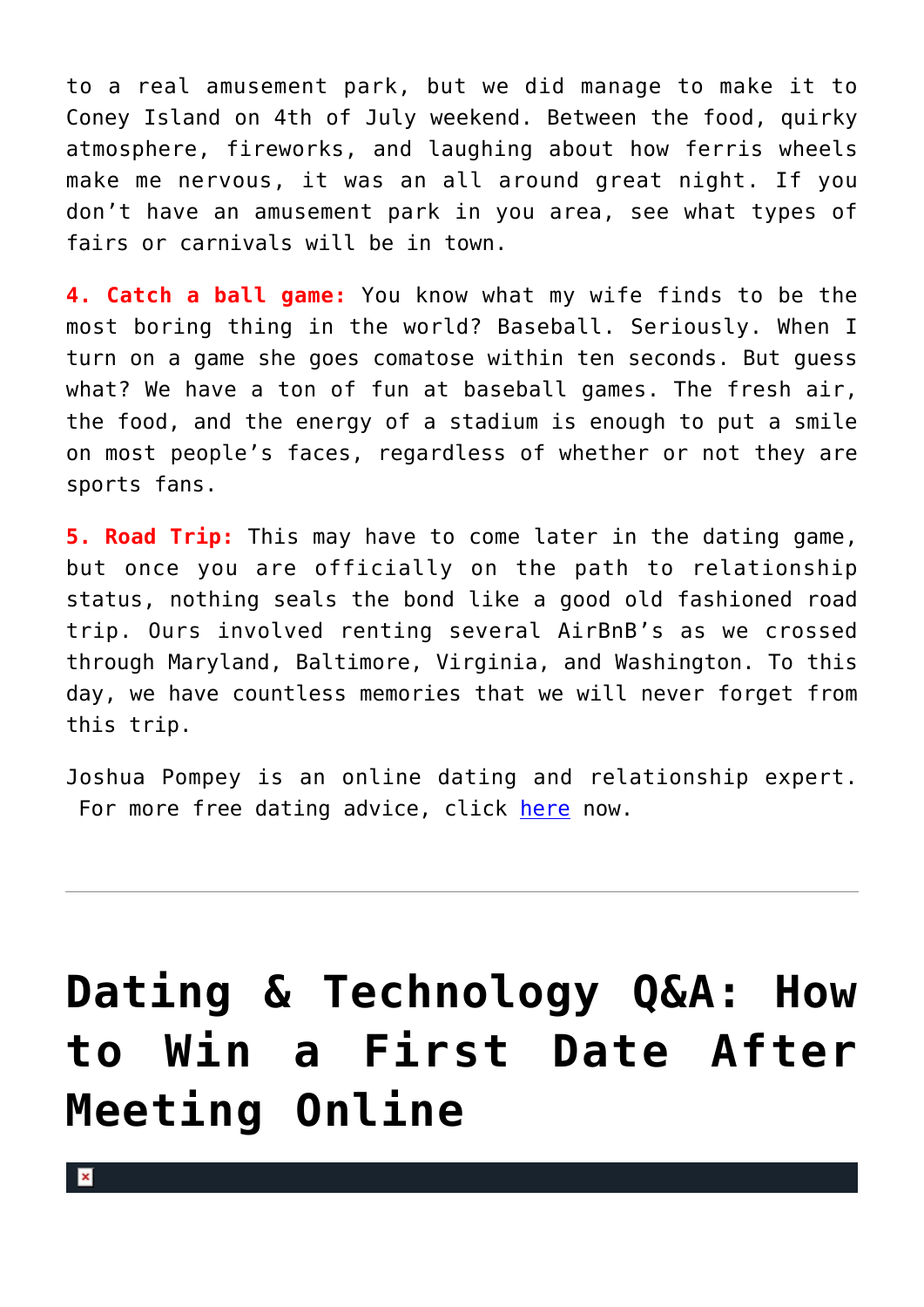*Question from Andrew L: It's easy to look good online. There's photo editing and time to plan what to say. When you finally meet someone in person after connecting online, there's only one chance to impress. How can I make sure a first date is a win?*

You have a match on your favorite dating app and the conversations online are taking off. You're up for hours talking to your match and find that you're both interested in each other. But how can you be sure to impress on a first date when you've already gotten to know each other? How do you make a successful transition from online to in person dating? Read [dating advice](http://cupidspulse.com/videos/dating-advice-videos/) from our [relationship experts](http://cupidspulse.com/relationship-experts/) Suzanne Oshima and Robert Manni!

### **Dating Advice to Help You Successfully Transition from Online Conversations to a Killer First Date!**

[Suzanne K. Oshima, Matchmaker](http://www.dreambachelor.com/): Online dating can seem like a major convenience for people that are too busy to get out there and meet people, but technology can be a setback when it comes to actually meeting someone face to face. In order to win that first date after meeting online, it's important to be the best version of yourself— both inside and out. When you're able to achieve that level of confidence and self-love, that's when the right man will ask you out.

Having high self-esteem, knowing your self-worth, and understanding exactly what you have to offer a man is key. If you believe it, then he will see it, too. You'll be on your way to that first date in no time! And if he can't see that an amazing woman is right in front of him, then he's probably the wrong man for you!

**Related Link:** [Relationship Advice: Can You Fall in Love Just](http://cupidspulse.com/122625/relationship-advice-fall-love-chatting-online/) [By Chatting Online?](http://cupidspulse.com/122625/relationship-advice-fall-love-chatting-online/)

[Robert Manni, Guy's Guy](http://www.robertmanni.com/): There are so many dating apps and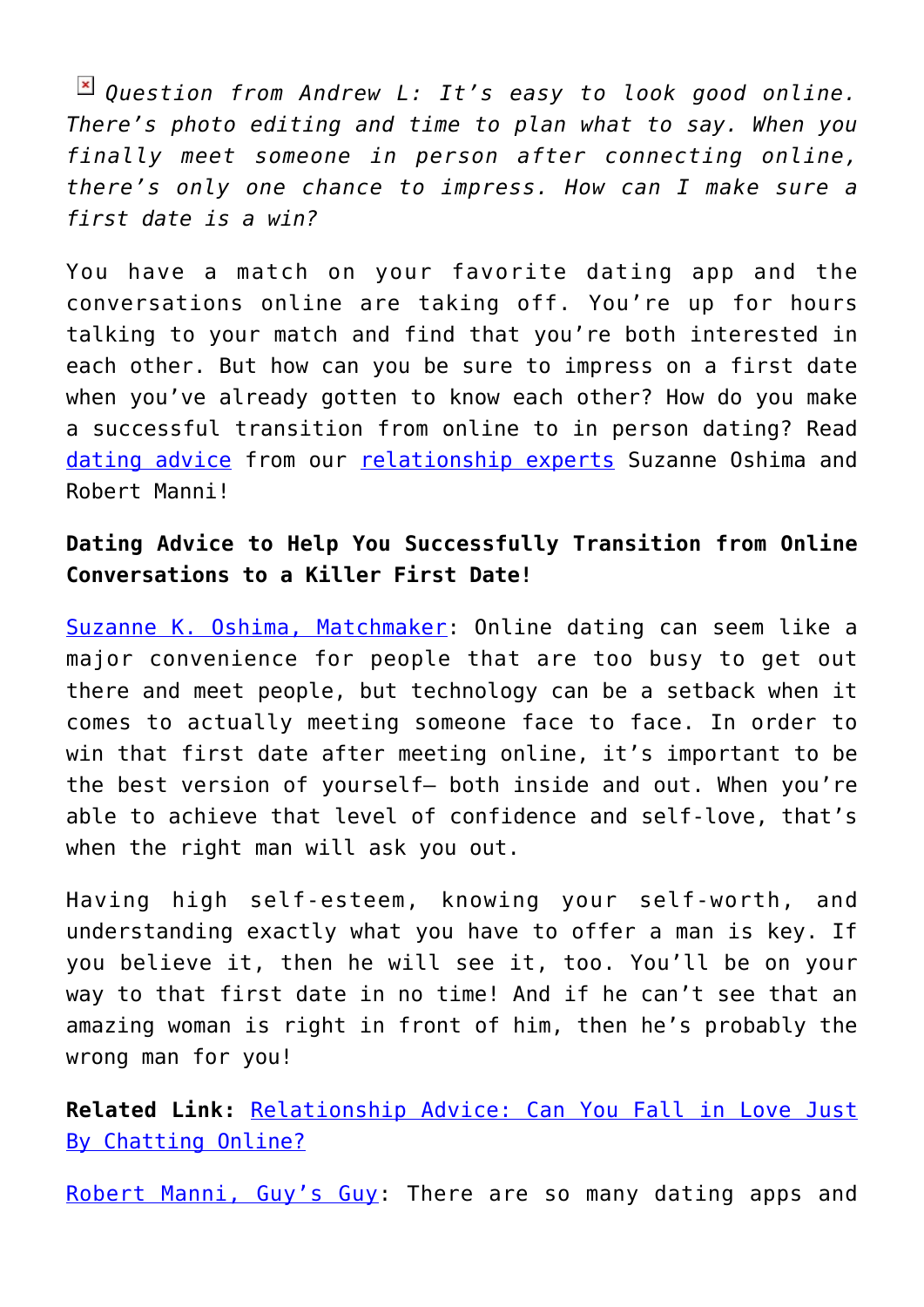websites that today's singles often overanalyze things after making an online connection, sadly never scoring an actual date. When I was single and dating online frequently, I became comfortable approaching women online and responding to the ladies who contacted me first.

If I felt attracted to how a woman presented herself online, I'd send a short note and ask an open-ended question about her profile. If she responded, I'd send my digits. If the woman was still interested, she'd invariably send me her number and I'd make sure to call her by the next day. I'd keep the conversation short and, if things felt right, I'd suggest meeting. This usually led to a first "date" over a beverage. After that first face-to-face meet up things either moved forward or went nowhere. It was that simple.

So, if you see someone you like online, be cool, but make your move. Don't overanalyze. Trust your gut, but keep an open mind.There are a lot of cool people out there just like you. Remember, dating is a fun sport. Good luck.

*For more dating advice and to find out more about our dating and technology gurus, click [here.](http://cupidspulse.com/relationship-dating-experts/oshima-wyatt-manni-technology-experts/)*

*If you have any questions you would like answered by our relationship experts, please e-mail them to cupid@cupidspulse.com.*

## **[Relationship Advice: Is It](https://cupidspulse.com/126033/relationship-advice-too-soon-get-engaged/)**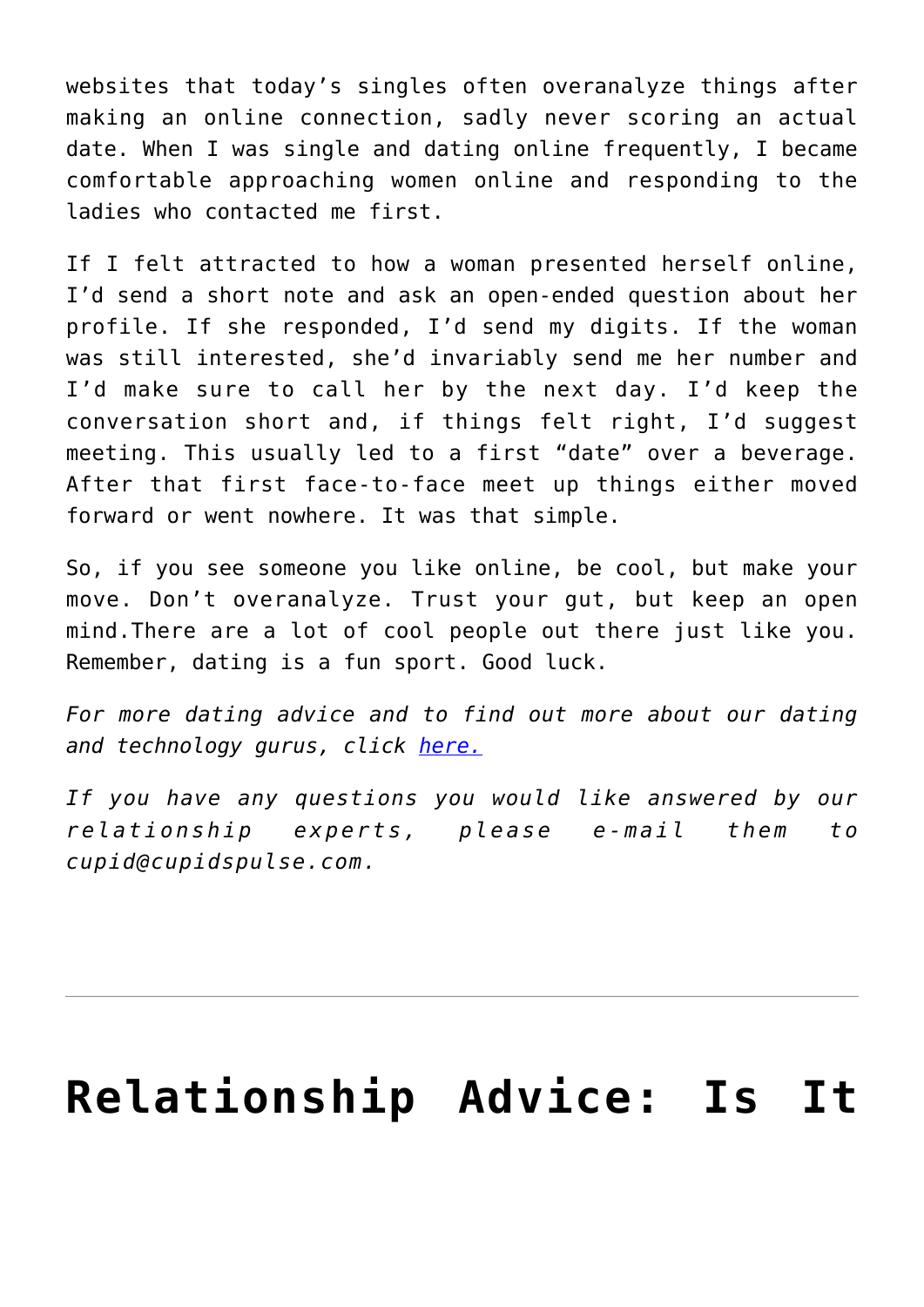## **[Too Soon to Get Engaged?](https://cupidspulse.com/126033/relationship-advice-too-soon-get-engaged/)**

### $\mathbf{x}$

 $\overline{B}$  By Dr. Jane Greer

When is it too soon to get engaged? There are so many considerations that go into making this decision, from practical issues such as having enough money to finishing a degree to living in the same place, to more philosophical ones like is there a proper timeline for true love? Sometimes people have to first deal with other commitments and responsibilities before taking the plunge. But what if you meet someone and know instantly that person is your soulmate, do you still have to wait? Some think the answer to that is no. Nick Jonas and Priyanka Chopra announced their engagement after dating for only two months.

**Quick engagements can be a sign that one or both parties are ready to settle down and feel the security and stability that comes with marriage. However, there are a number of pieces of [relationship](http://cupidspulse.com/relationship-experts/) [advice](http://cupidspulse.com/relationship-experts/) to consider before taking this next all-important step.**

One of the biggest questions that comes up is, does it make sense to wait even if all the pieces are in place so that you can have more time to bring each other into the other's respective world? In other words, does having the inside track on your partner's life before you're all in add to the success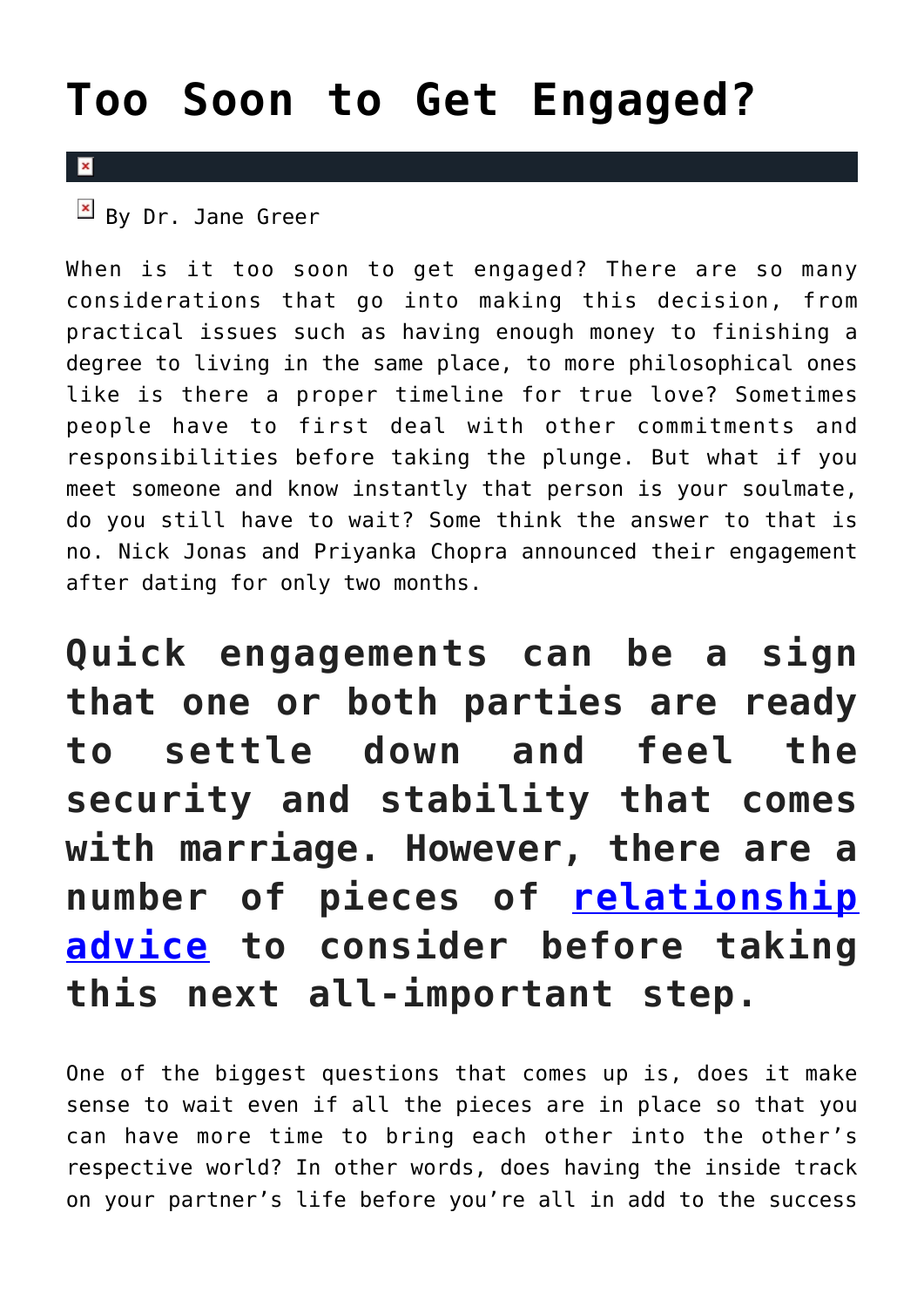of a marriage? Some might worry that the intensity of the high one feels when they first fall in love won't last, and therefore won't be enough to sustain you through life's ups and downs. If you do feel, however, it is enough to get you through, and you are seriously considering a quick engagement, it can be helpful to ask yourself why. Is it because you simply want to get married and crave the security that comes with that? Or were you disappointed by a previous relationship and now eager to move forward with someone who's ready to truly commit and get married? Or is it all about the person, that you have fallen so hard for one another, that you have become a part of each other's lives so completely, and there is enough compatibility, that you feel you want to and will be able to continue to make things work between you?

**Related Link:** [Relationship Advice: Tales of the Other Woman](http://cupidspulse.com/124540/relationship-advice-tales-other-woman-dr-jane-greer/)

Whatever the case, most people do find that the all-consuming, instant attraction eventually, and really inevitably, wanes. That's why a certain amount of time and effort is generally important to allow the relationship to solidify so you have the chance to really learn how to work things out together, and to see how each of you reacts to different situations. With time, you'll move from that googly-eyed stage where your partner can do no wrong, to eventually "sobering up," so to speak, and deal with life – sickness, cars that don't work, endless bills, having to work late – as opposed to the euphoria you might be feeling when you first come together. In fact, the "honeymoon phase" can often last longer than most people think, in some cases even up to a year, but by the time you move away from that and into everyday reality where you need to be able to work together as a couple to deal with the nuts and bolts of each day, it takes more than rose-colored glasses to navigate the raging rapids. If you don't manage to build that strong foundation, it will only be a matter of time before your individual needs, as well as all the daily hits of living that create friction and tension, tear you apart.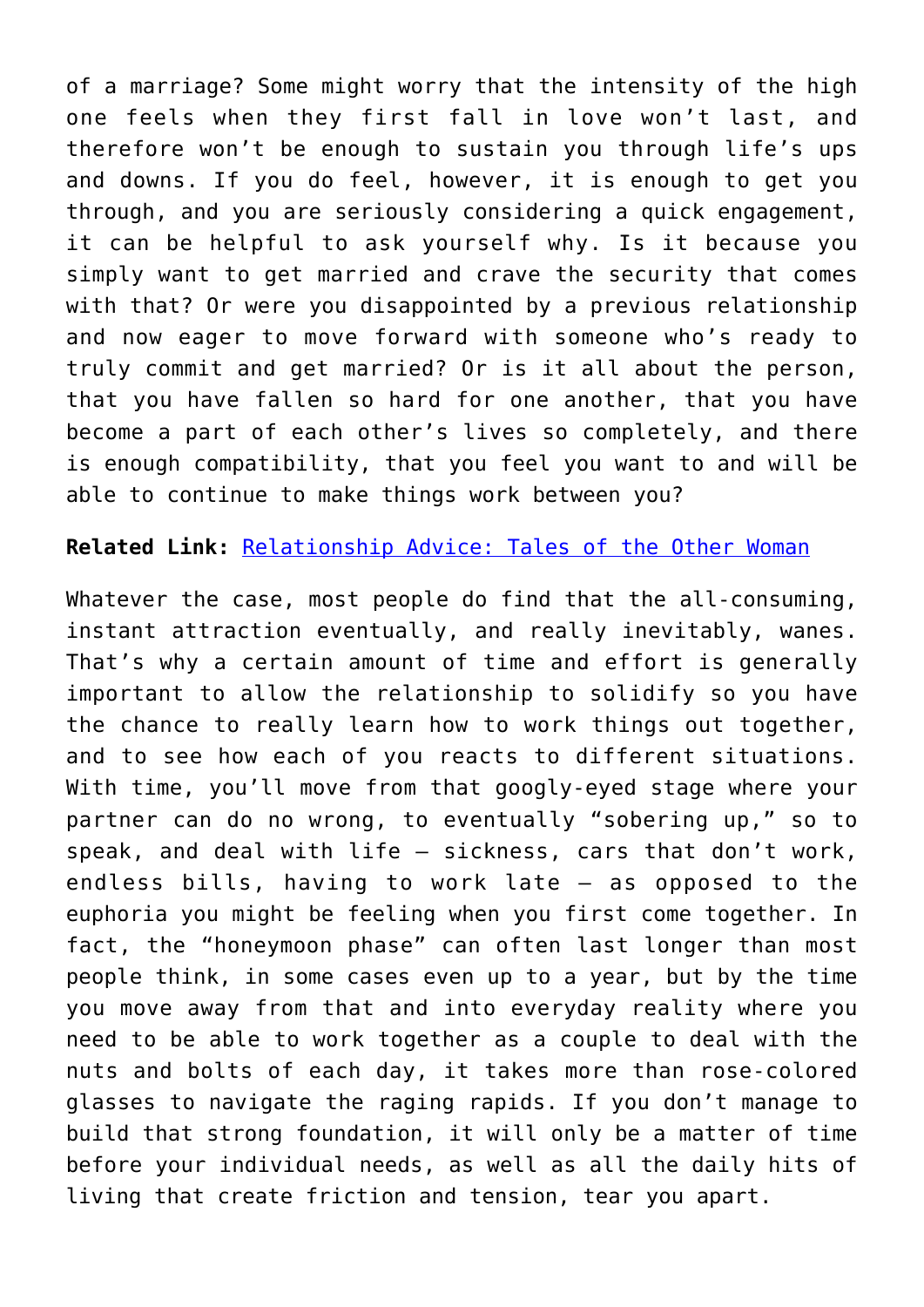**Related Link:** [Relationship Advice: The Pitfalls of Dating](http://cupidspulse.com/124396/relationship-advice-pitfalls-dating-while-divorcing-dr-jane-greer/) [While Divorcing](http://cupidspulse.com/124396/relationship-advice-pitfalls-dating-while-divorcing-dr-jane-greer/)

If you are in love, and if marriage is on the table, here are a few things you can ask yourself to determine if you are ready. First, do you think you are able to deal with your differences and compromise around them so you end up at a joint decision that feels good for both of you? Are you able to communicate and listen to each other, and ultimately relate to each other's feelings, so that you both feel understood? Can you problem solve, as well as work through and clear up your anger and disappointment so those feelings don't linger and cause trouble between you? Do you have empathy for each other? If you have these skills in place, then you are starting your life together with a full toolbox of important skills.

Nick and Priyanka seem to have found in each other what they are looking for, and have faith that they can continue to keep love alive. If you, too, have that trust in your partner then perhaps a short engagement can work for you as well.

*Please tune in to the Doctor on Call radio hour on [HealthyLife.net](http://www.healthylife.net/) every Tuesday at 2 PM EST, 11 AM PST. First and third Tuesdays are Shrink Wrap on Call, second Tuesdays are HuffPost on Call, and the last Tuesday of the month is Let's Talk Sex! Email your questions dealing with relationships, intimacy, family, and friendships to Dr. Greer at [askdrjane@drjanegreer.com](mailto:askdrjane@drjanegreer.com). Connect with Dr. Jane Greer on Facebook, at [www.facebook.com/DrJaneGreer,](http://www.facebook.com/DrJaneGreer) and be sure to follow [@DrJaneGreer on Twitter f](https://twitter.com/#!/DrJaneGreer)or her latest insights on love, relationships, sex, and intimacy. For more on Dr. Greer, visit [http://www.drjanegreer.com.](http://www.drjanegreer.com/)*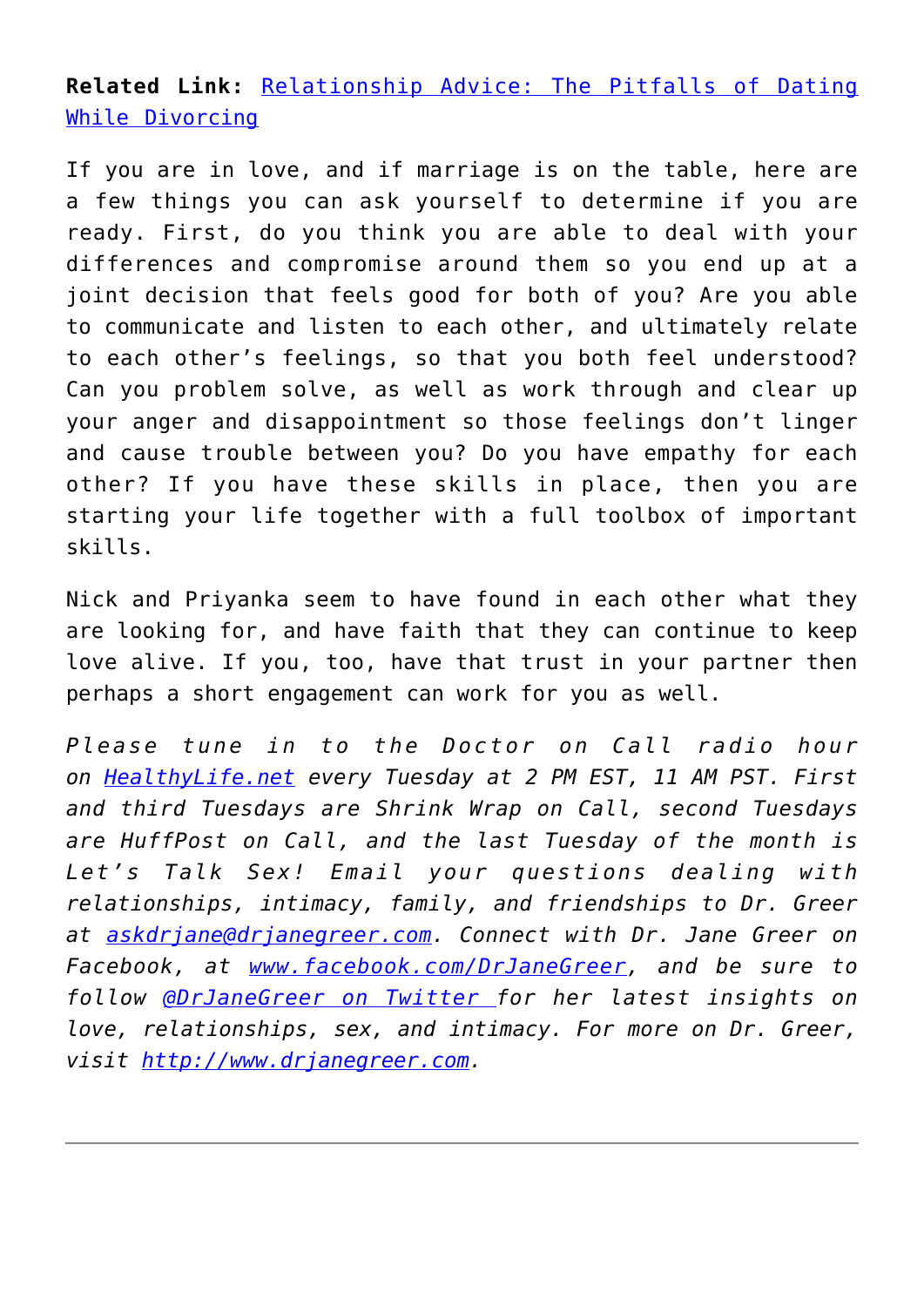## **[Expert Relationship Advice:](https://cupidspulse.com/125934/expert-relationship-advice-positive-attitude/) [Four Ways a Positive Attitude](https://cupidspulse.com/125934/expert-relationship-advice-positive-attitude/) [is Good for You](https://cupidspulse.com/125934/expert-relationship-advice-positive-attitude/)**

### $\pmb{\times}$

By [Amy Osmond Cook, Ph.D.](http://cupidspulse.com/relationship-experts/dr-amy-osmond-cook/)

It seems Hollywood celebrities are famous not only for their creative work, but also for their personal lives. Everybody has a story about their road to success, but amid the sparkle of superstardom and robust social media platforms, there are a handful of celebrities like **[Emily Blunt](https://www.themuse.com/advice/9-famous-people-who-will-inspire-you-to-never-give-up), [Jim Carrey](http://riseupeight.org/jim-carrey-overcame-years-of-adversity-to-become-successful-actor/), [J.K.](https://www.bustle.com/articles/162906-8-reasons-why-jk-rowling-is-the-ultimate-role-model)** [Rowling,](https://www.bustle.com/articles/162906-8-reasons-why-jk-rowling-is-the-ultimate-role-model) and [Shania Twain,](https://katwiseman.com/2017/09/20/why-shania-twain-was-the-feminist-role-model-i-didnt-know-i-needed-growing-up/) who persevered despite personal obstacles and adopted a profoundly positive attitude.

Now, studies show that not only is a positive attitude good for your career and relationship, but it is also good for your health. Here are four reasons from [relationship expert](http://cupidspulse.com/relationship-experts/) Dr. Amy Osmond Cook why looking at the bright side of life is good for you. This [expert relationship advice](http://cupidspulse.com/relationship-experts/) will help you build a happier life for you and your partner!

### **Expert Relationship Advice to Cultivate Positivity**

**1. It controls stress:** Nobody would deny that stress is real, but sometimes the way we view various stresses in our life makes a big difference in how we manage it.

As the administrator of Park Manor, a busy rehabilitative care center, Ben Flinders is aware of the stress this work environment presents to his staff. Flinders recognizes his role in creating a supportive environment that fosters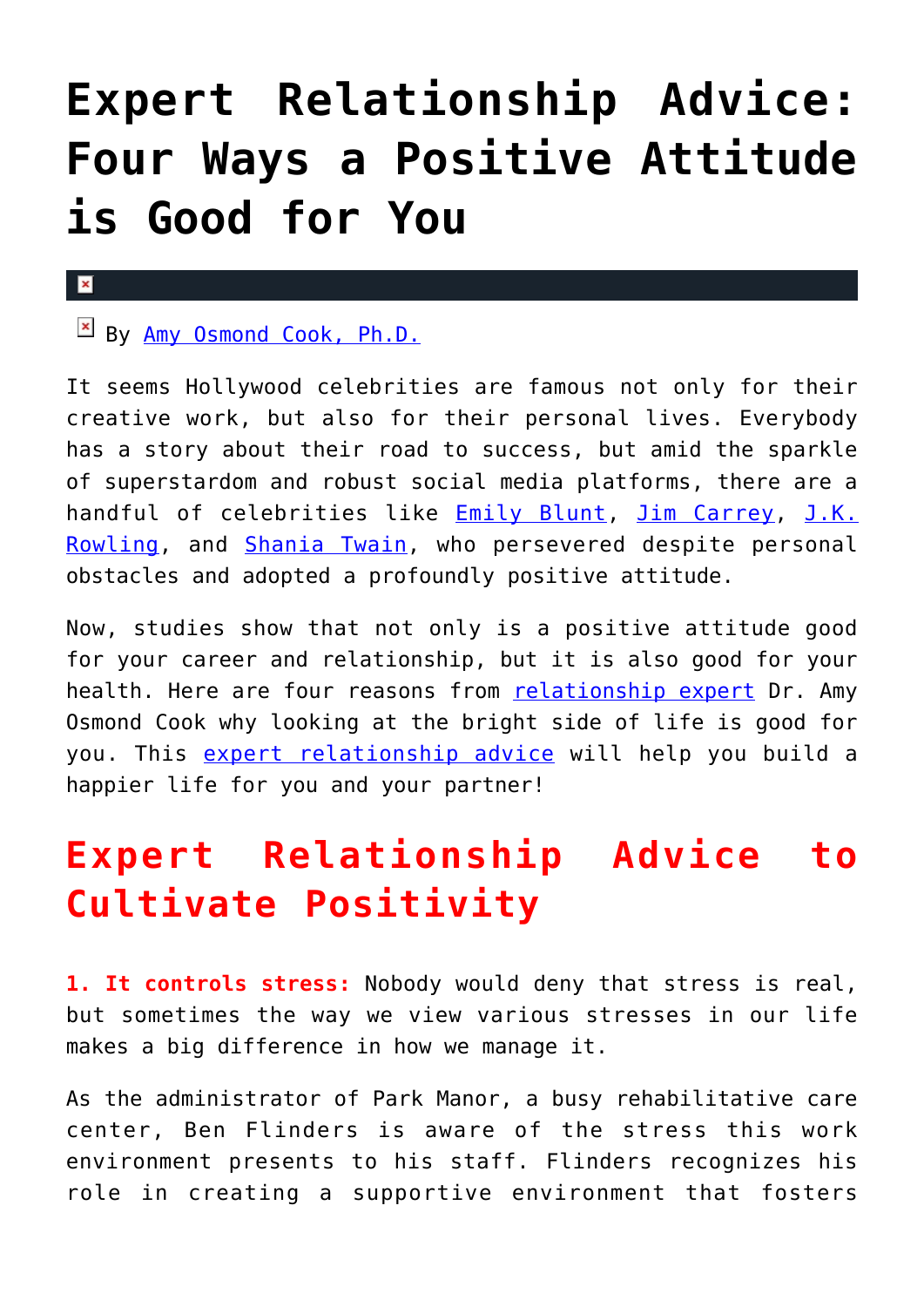positivity in the workplace. "For example, sometimes the best way to navigate the stress of work that robs us of needed energy is to step away and relax," he said. "Many times, a quiet walk during a work break or a brief meditation session can help relieve pressure." His management style encourages staff to work smarter not just harder by self-monitoring energy levels, emotions, and attitude and to take necessary measures to refocus.

"Positive thinking doesn't mean that you keep your head in the sand and ignore life's less pleasant situations," says the staff at the [Mayo Clinic](https://www.mayoclinic.org/healthy-lifestyle/stress-management/in-depth/positive-thinking/art-20043950). "Positive thinking just means that you approach unpleasantness in a more positive and productive way. You think the best is going to happen, not the worst." Having that kind of mental control over any outcome is a powerful tool to control stress.

**Related Link:** [Expert Relationship Advice: 4 Ways to Build a](http://cupidspulse.com/124496/expert-relationship-advice-relationship-body/) [Healthy Relationship with Your Body](http://cupidspulse.com/124496/expert-relationship-advice-relationship-body/)

**2. Reduces recovery time:** Healthcare providers witness the power of a positive attitude daily. "Our therapists are experts at providing care, but they also recognize that a positive attitude enhances those services," sai[d Karissa Ly,](https://lifegen.net/stfrancisheights/index.html) director of rehabilitation at St. Francis Heights Convalescent Hospital. "Attitude makes the body more receptive to recovery, and it can heighten a patient's belief in themselves to get better." Ly added that the physical work is important in recovery, but it also requires a mental toughness that needs positivity to support it.

**3. Improves social connections:** As more [studies](https://mentalhealthscreening.org/blog/the-importance-of-social-connection) emerge emphasizing the importance of friendships and social interaction, they also note that a positive attitude is an important vehicle to secure those social connections. "In short, they (optimists) manage their relationships better, and as a result, when faced with adverse health events, they can rely on their social networks to a much greater degree and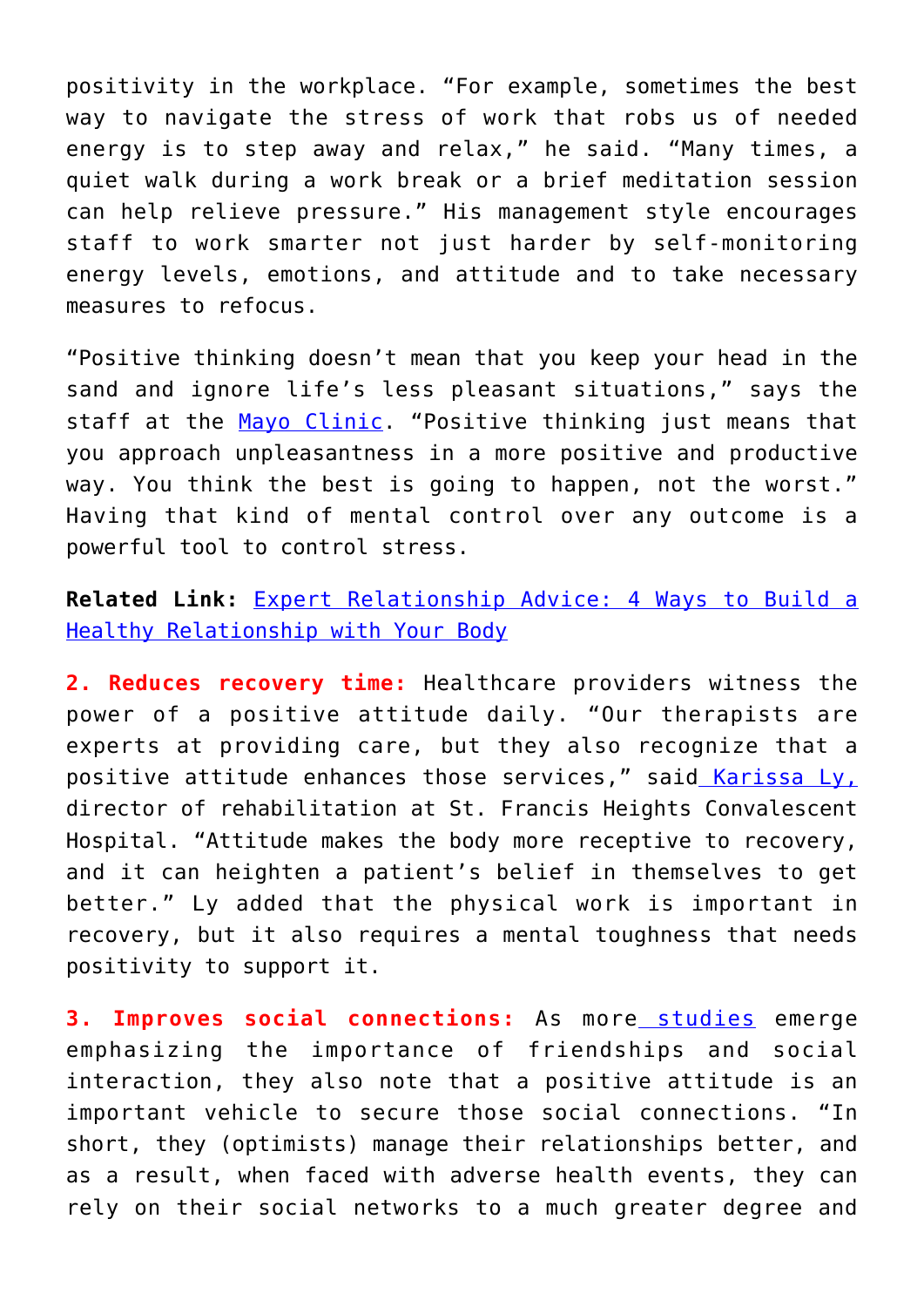receive more support, managing the resulting stress more effectively," explains PsychologyToday.com contributor [Utpal](https://www.psychologytoday.com/us/blog/the-science-behind-behavior/201607/4-reasons-why-optimistic-outlook-is-good-your-health) [Dholakia, Ph.D.](https://www.psychologytoday.com/us/blog/the-science-behind-behavior/201607/4-reasons-why-optimistic-outlook-is-good-your-health)

**Related Link:** [Expert Relationship Advice: Spring Cleaning Tips](http://cupidspulse.com/123815/expert-relationship-advice-spring-cleaning-tips-for-a-happier-life/) [for a Happier Life](http://cupidspulse.com/123815/expert-relationship-advice-spring-cleaning-tips-for-a-happier-life/)

**4. Extends longevity:** A [study](https://academic.oup.com/psychsocgerontology/article-abstract/73/3/409/2631978) published by The Journals of Gerontology examined the relationship between an optimistic perception of aging and its impact on reducing markers of stress-related inflammation associated with heart disease and other illnesses. It seems a positive attitude will help you live longer and it will influence healthier lifestyle choices, as well. "Every day brings new challenges," says [Martha Beck,](https://marthabeck.com/blog/) author, speaker, and life coach. And how we face those challenges plays an important part in our health. So when life warrants an attitude adjustment-be grateful! It's good for you.

*For more information about and articles by our relationship expert Dr. Amy Osmond Cook, click [here](http://cupidspulse.com/relationship-dating-experts/hope-after-divorce-relationship-experts/).* 

## **[Love & Libations: Celebrity](https://cupidspulse.com/125760/love-libations-celebrity-tequila-day/) [Sips on Tequila Day](https://cupidspulse.com/125760/love-libations-celebrity-tequila-day/)**

### By [Yolanda Shoshana](http://cupidspulse.com/relationship-experts/yolanda-shoshana/)

There's no denying that tequila is one of the hottest spirits around right now; however, not all tequila is created equal. Some of it is cheap and fills you with nothing but regrets the next day. In fact, that may be the reason you're scared to get anywhere near this specific libation ever again. Do yourself a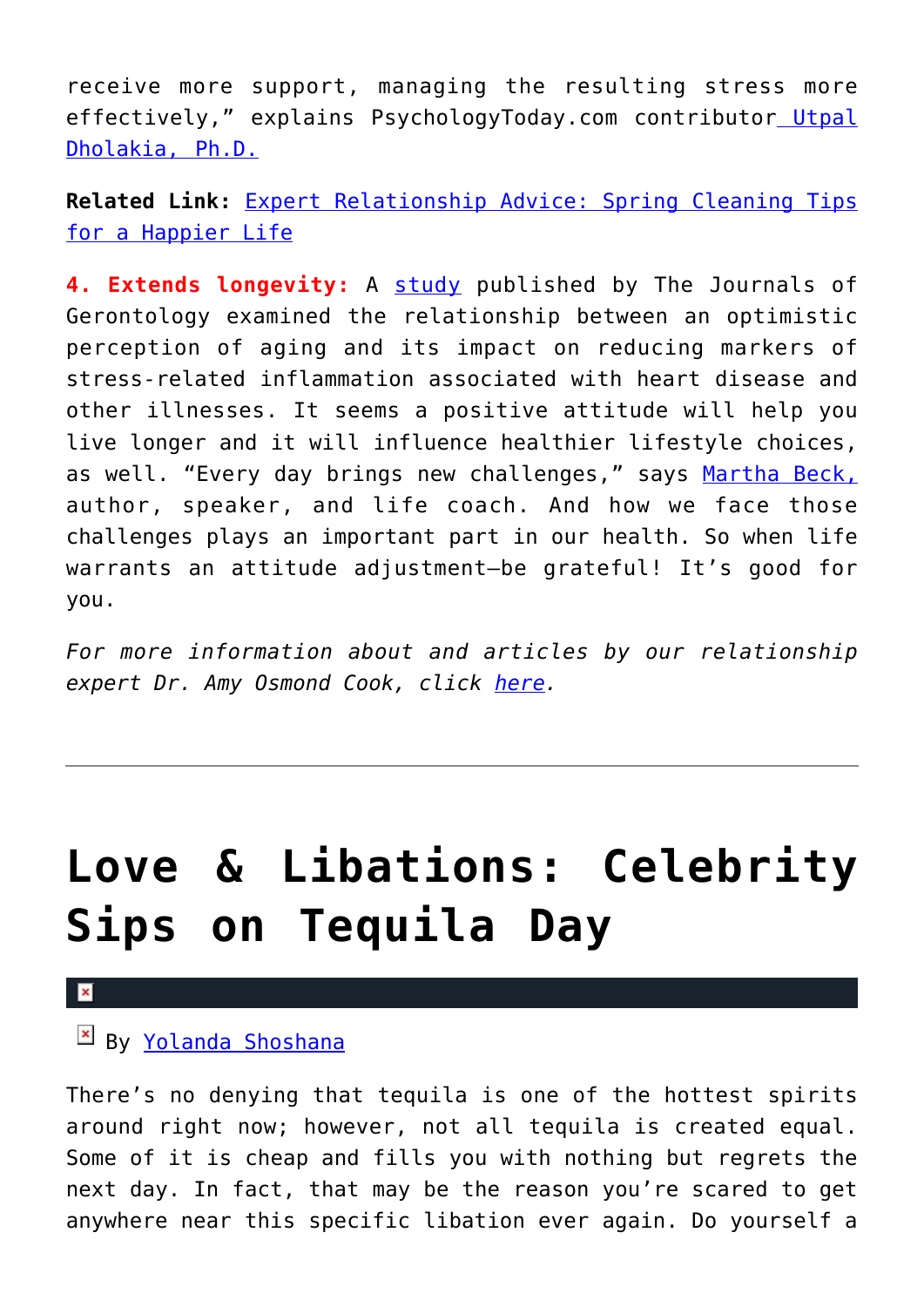favor and revisit the spirit or take a different approach to it. While there is bad and ugly tequila, there is some really good juice that has hit the market. It's a spirit that men and women enjoy. It's been said that women who drink tequila are mysterious and sexy. On your next [date night](http://cupidspulse.com/dating/date-ideas/), maybe pour a little tequila on the rocks to knock off their socks.

### **Read for More Tequila Tips from Relationship Expert Yolanda Shoshana!**

Celebrities have been jumping on the tequila trend. You will find that the celebs who make the best stuff were tequila fans well before they got into the booze game. National Tequila Day is on July 24th, making it the perfect time to sip like the rich and famous.

### **Related Link:** [Love & Libations: Date Ideas & Summer Loving](http://cupidspulse.com/123747/date-ideas-summer-loving-with-rose/) [with Rosé](http://cupidspulse.com/123747/date-ideas-summer-loving-with-rose/)

Most people know that Sean Combs has been the face for Cîroc Vodka, but some will be surprised that *DeLeón* Tequila is his baby. Combs is far more vested in the tequila company. The luxury spirit comes in a fancy bottle that would make a great addition to a home bar or the perfect gift for your tequila loving boo. There is a bottle of *DeLeón* that runs for around \$850, but there are affordable options to choose from. Think of this as a sip and chill tequila or the kind of libation to get you in the mood for foreplay and boudoir business.

Casamigos is probably the most famous celebrity tequila on the market. When George Clooney and Rande Gerber sold the company for \$1 billion dollars, everyone clutched their drinking glasses. Though they sold the company, Clooney and Gerber are still very much involved with the brand. I bet Clooney sips a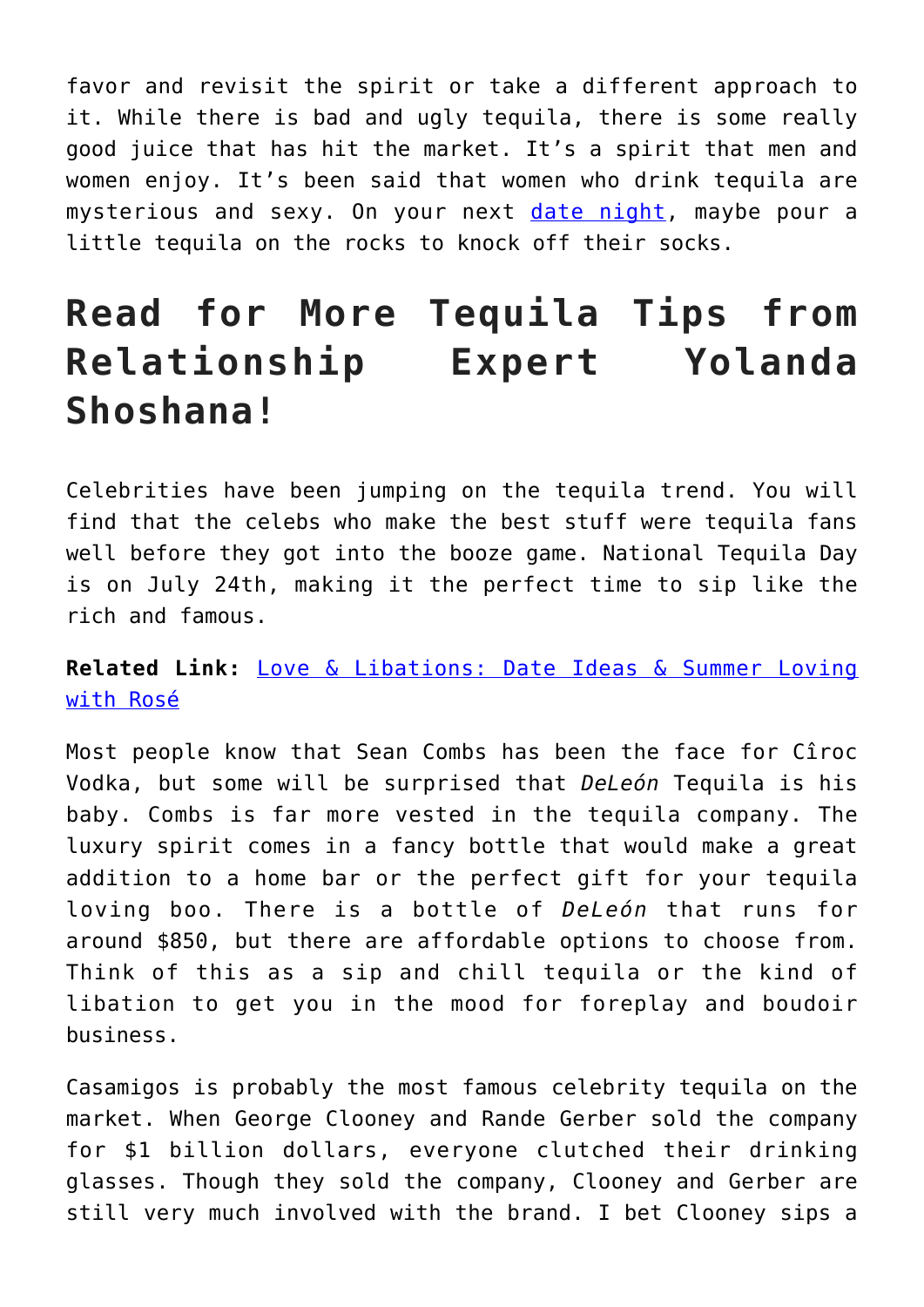little bit more of it since becoming the father to twins. The Casamigos Blanco would be great for whipping up a batch of margaritas for the girls and chatting about love, life, and the pursuit of happiness.

**Related Link:** [Love & Libations: The Negroni & Anthony Bourdain](http://cupidspulse.com/125165/love-libations-negroni-anthony-bourdain/)

If you have been a fan of Mario Lopez since his Saved By The Bell Days, know that he has an adult beverage for you called Casa Mexico that he owns with partner Oscar De La Hoya. Lopez is so into the tequila that 120 bottles were served at his wedding. Take that as [relationship advice](http://cupidspulse.com/relationship-experts/) from Lopez: the couple that shares tequila together just may stay together. Clearly Casa Mexico is good for sharing with loved ones.

Recently Dwayne "The Rock" Johnson announced that he would be starting his own tequila brand. Personally, I wish he would have gone with The Rock Rosé, but tequila it is. While his tequila isn't out yet, he deserves an honorable mention. Mana will probably hit the shelves any minute; the Rock wastes no time when he brings it. The spirit will be called Mana Tequila. Mana means supernatural in Polynesian. It will be interesting to see how the spirit comes together. Given the name, it sounds like there will be an island flair to it. I imagine it will be good for when you and your partner can't travel to the Polynesian triangle but want to feel like you're on a <u>romantic getaway.</u>

*For more Love & Libations date ideas and celebrity couple predictions from Yolanda Shoshana, click [here](http://cupidspulse.com/relationship-experts/yolanda-shoshana/).*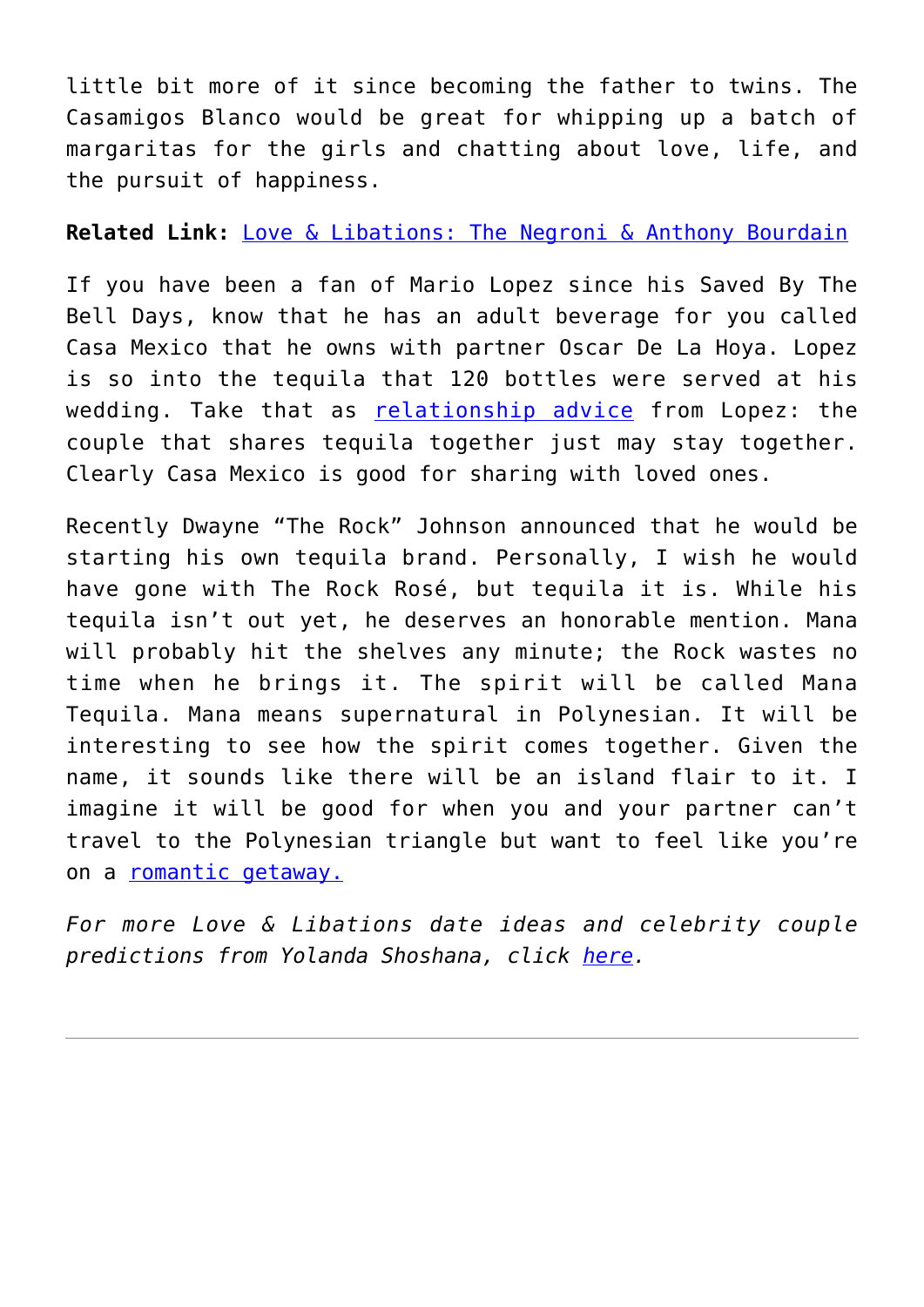## **[Expert Dating Advice Guys'](https://cupidspulse.com/125507/expert-dating-advice-guys-edition-5-signs-shes-into-you/) [Edition: 5 Not So Obvious](https://cupidspulse.com/125507/expert-dating-advice-guys-edition-5-signs-shes-into-you/) [Signs She's Into You](https://cupidspulse.com/125507/expert-dating-advice-guys-edition-5-signs-shes-into-you/)**

### $\mathbf x$

### By [Joshua Pompey](http://cupidspulse.com/relationship-experts/joshua-pompey/)

Guys, have you ever been on a date that you thought went well, only to never hear from the girl again? This is frustrating and discouraging for anyone. Don't dwell on the dates that didn't work out. The best thing you can do is learn how to assess a date while you're on one so you won't be taken off guard if you do get ghosted. Read the below [expert dating](http://cupidspulse.com/relationship-experts/) [advice](http://cupidspulse.com/relationship-experts/) by [relationship expert](http://cupidspulse.com/relationship-experts/) Joshua Pompey to enhance your dating life!

### **Expert Dating Advice for Guys to Make You Dating Pros!**

**1. Small touches:** Women express love or interest with physical gestures. If she lightly touches your arm, leg, or back, she is showing she's interested. Sometimes this is a purely subconscious act for women, but sometimes it is a direct means of flirting with you. To encourage even more friendly flirting, reciprocate these small touches, but be sure to keep it G-rated and organic.

**Related Link:** [Dating Advice: The Do's and Don'ts of Online](http://cupidspulse.com/120483/dating-advice-dos-and-donts-online/) [Dating First Dates](http://cupidspulse.com/120483/dating-advice-dos-and-donts-online/)

**2. Make-up Touch-ups:** When women go to the bathroom on a date, they often adjust their hair or reapply make-up. Pay attention to this. If you notice a fresh coat of lipstick, it's a sign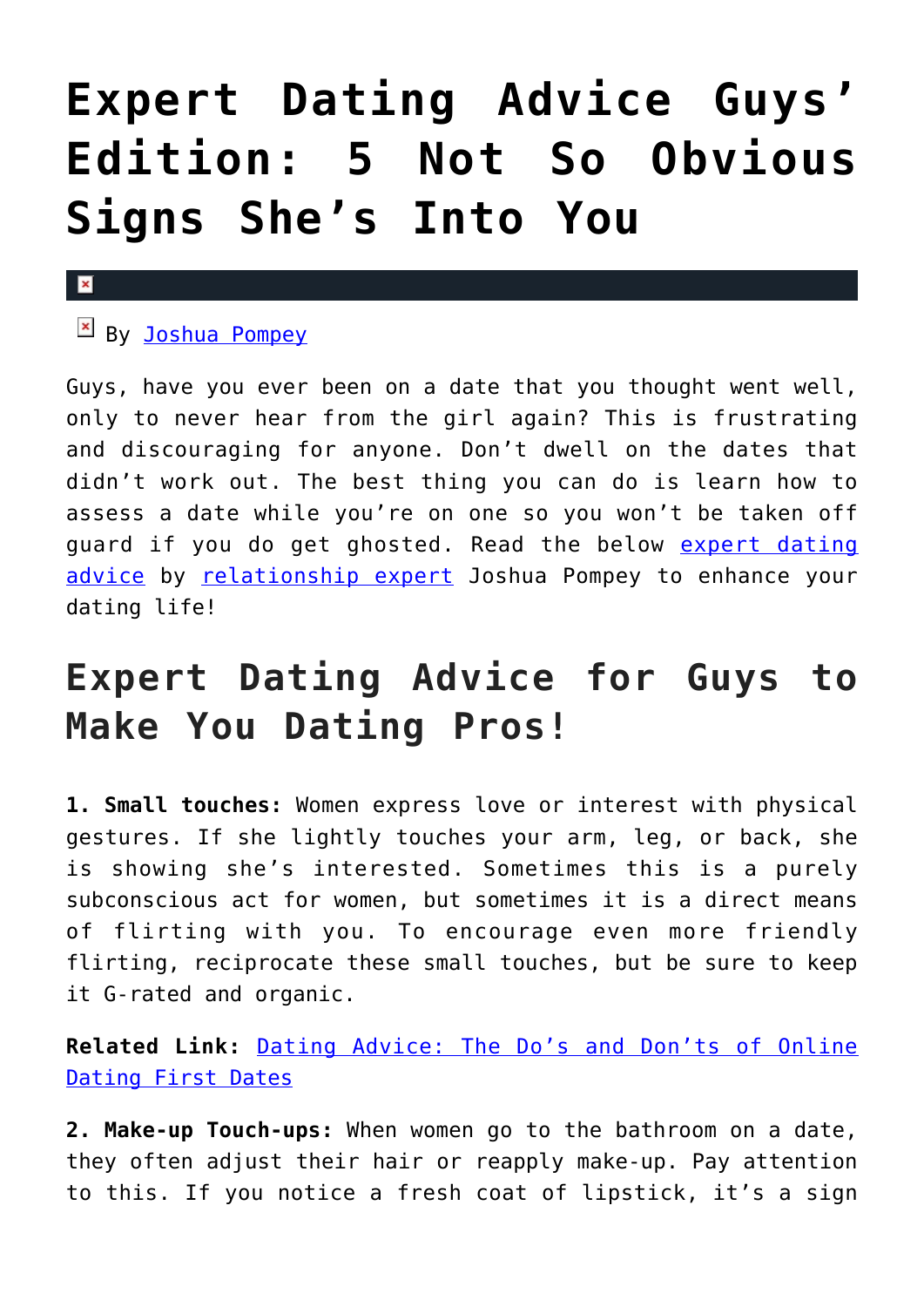that she wants to look good for you. Lipstick draws the eye to the lips, and a fresh coat is a strong sign that she hopes for a kiss at the end of the date. If a woman isn't interested, she's not freshening up for you.

**3. Personal Questions:** Did she ask about your family at some point during the date? Was she curious about your goals and passions? The more personal questions she asks directly correlates to how interested she is in you. It's natural to want to know more about someone you are interested in, but pay attention to her body language as she asks these questions. If she's looking around or checking her phone, then she's bored but trying to be polite. If she's leaning into the conversation, that's a great sign.

**Related Link:** [Dating Advice: How to Make the First Move](http://cupidspulse.com/119903/dating-advice-make-first-move-womens-edition/) [\(Women's Edition\)](http://cupidspulse.com/119903/dating-advice-make-first-move-womens-edition/)

**4. Commonalities:** No matter what kind of relationship you are building with someone, whether it be friendly, familial, or romantic, sharing common interests is a great sign for the success of that bond. If you and your date discover commonalities and her demeanor changes to one of excitement, she's probably thinking of ways to engage in these shared interests for future dates.

**5. No phone:** When are women truly alone? Almost never. Women rely on their girlfriends for guy advice, safety, and a way out of a bad date if needed. If thirty minutes into the date she checks her phone, you can almost be certain it's a girlfriend checking in to see if your date is enjoying herself or needs an escape plan. If she quickly responds, apologizes, and jumps right back into the conversation, you're in good shape!

*For more free dating information from Joshua Pompey, click [here](http://www.nemvip.com/matchmakers-for-women-over-60).*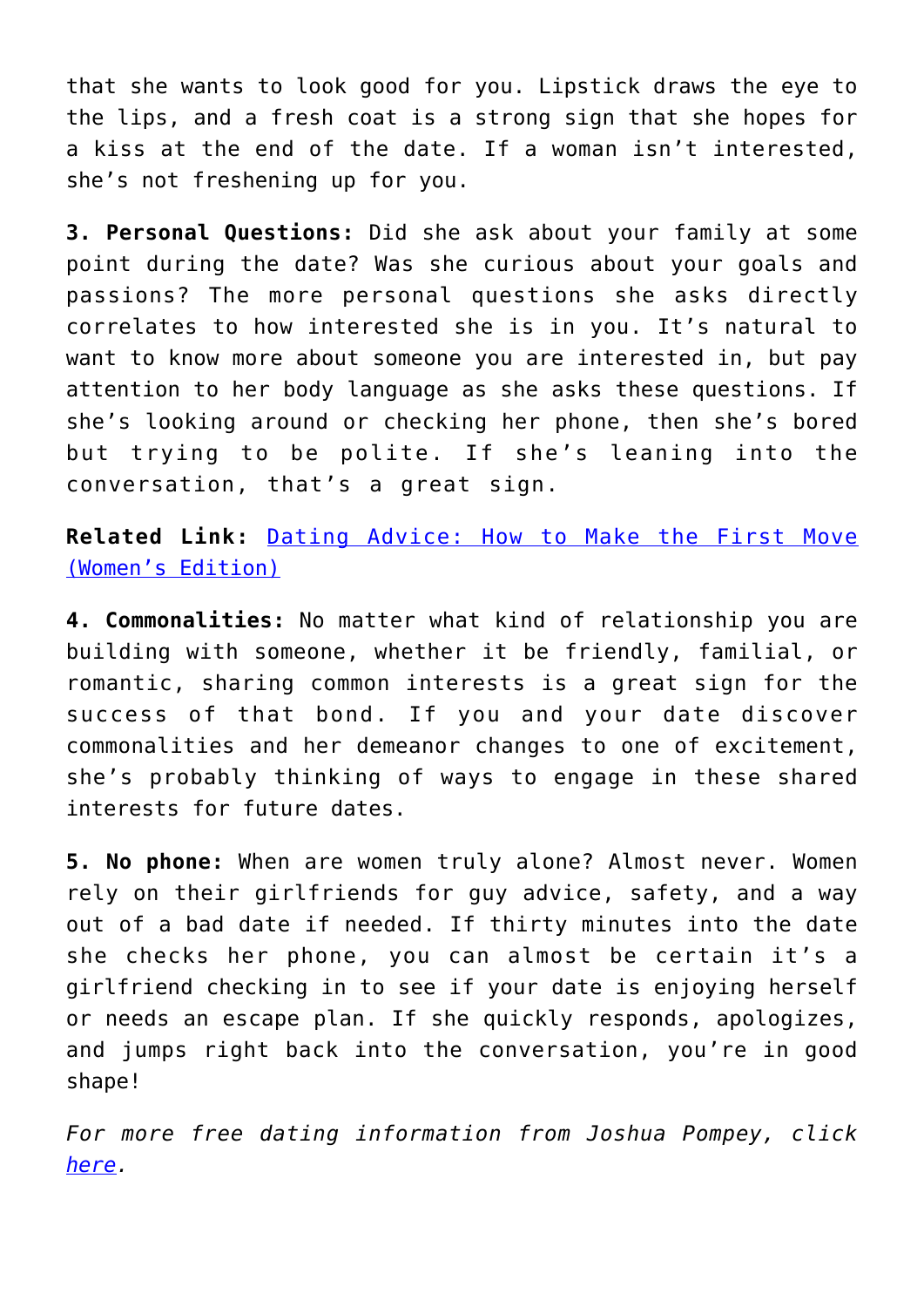## **[Dating & Technology Q&A:](https://cupidspulse.com/125428/dating-technology-qa-delete-pictures-long-term-ex/) [Should You Delete Pictures of](https://cupidspulse.com/125428/dating-technology-qa-delete-pictures-long-term-ex/) [a Long-Term BF?](https://cupidspulse.com/125428/dating-technology-qa-delete-pictures-long-term-ex/)**

#### $\mathbf{x}$

*Question from Mara S.: My ex and I broke up after having a long-term relationship. Should I take pictures of us down from social media now that I'm seeing someone new or should the new guy in my life understand that my ex and I had a long history together?*

Technology makes it so easy to share with the world the things that matter to you. It's normal to post memories that you want to hold onto, but beware of what message your social media is sending. When you are interested in someone, you devour everything online about them in hopes of learning something new. That's true for someone interested in you. What do you want someone to learn about you from your photos online? Read below for [dating advice](http://cupidspulse.com/videos/dating-advice-videos/) from [relationship experts!](http://cupidspulse.com/relationship-experts/)

### **Technology Dating Advice that Helps You Know When to Delete Pics of Your Ex**

[Suzanne K. Oshima, Matchmaker:](http://www.dreambachelor.com/) While you and your ex had a long history together, it's time to take the pictures down and move on with your new guy. There's a great quote by T.D. Jakes that best sums it up, "You can't drive forward looking in the rearview mirror."

[Robert Manni, Guy's Guy:](http://www.robertmanni.com/) My answer is a resounding yes. When it's time to move forward, take down all photos from social media of you with your ex. If you want a new beginning,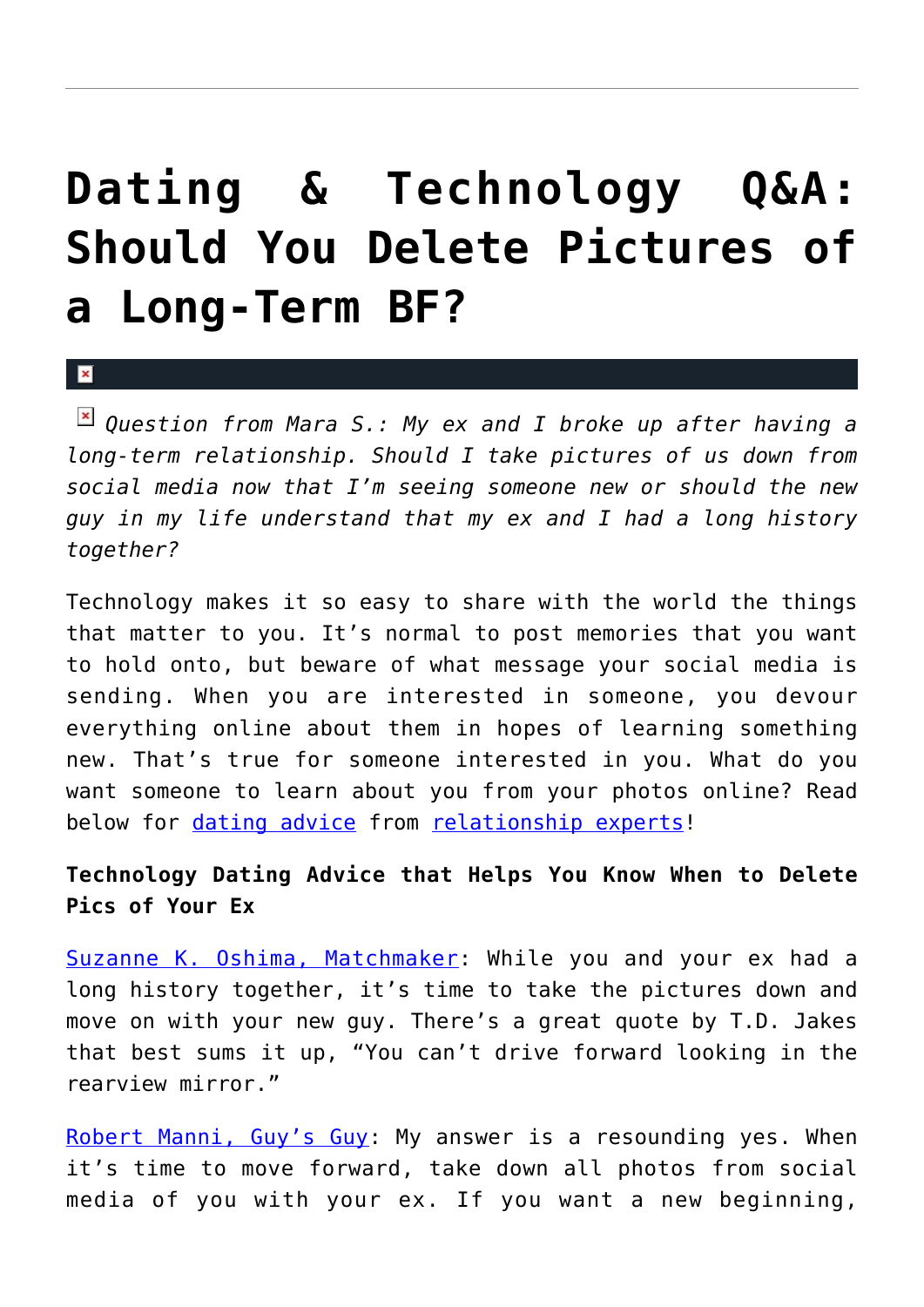especially with someone new, you need to send him the right signals about your availability. The past has merit. We live, we love, and we learn, but there must be a reason your former boyfriend is now your ex. If you're having a hard time deleting photos of him off social media, perhaps you are not quite ready to move on. If you truly want a new beginning, then start fresh on social media and give your new suitors the opportunity to see who you are right now. If things work out, they could be the luck one in your pictures. Good luck!

*For more dating advice and to find out more about our dating and technology gurus, click [here.](http://cupidspulse.com/relationship-dating-experts/oshima-wyatt-manni-technology-experts/)*

*If you have any questions you would like answered by our relationship experts, please e-mail them to cupid@cupidspulse.com.*

## **[Expert Relationship Advice: 4](https://cupidspulse.com/125254/expert-relationship-advice-picking-up-book-improve-health/) [Ways Picking Up a Book Can](https://cupidspulse.com/125254/expert-relationship-advice-picking-up-book-improve-health/) [Improve Your Health](https://cupidspulse.com/125254/expert-relationship-advice-picking-up-book-improve-health/)**

#### $\pmb{\times}$

By <u>Amy Osmond Cook, Ph.D.</u>

[Oprah Winfrey](http://www.oprah.com/app/books.html) does it. So does [Reese Witherspoon](https://people.com/books/reese-witherspoon-favorite-books/), [Bill Gates,](http://www.businessinsider.com/why-bill-gates-reads-50-books-a-year-2015-11) [Barack Obama,](https://www.huffingtonpost.com/oyster-books/famous-favorites-read-the_b_5512888.html) and [Emma Watson.](https://ew.com/books/emma-watson-2016-books/) Not only are they world leaders and superstars, but they are also super readers.

Nearly [25 percent of Americans have not read a book](http://www.pewresearch.org/fact-tank/2018/03/23/who-doesnt-read-books-in-america/) in the last year, and adults over age 50 were more likely than their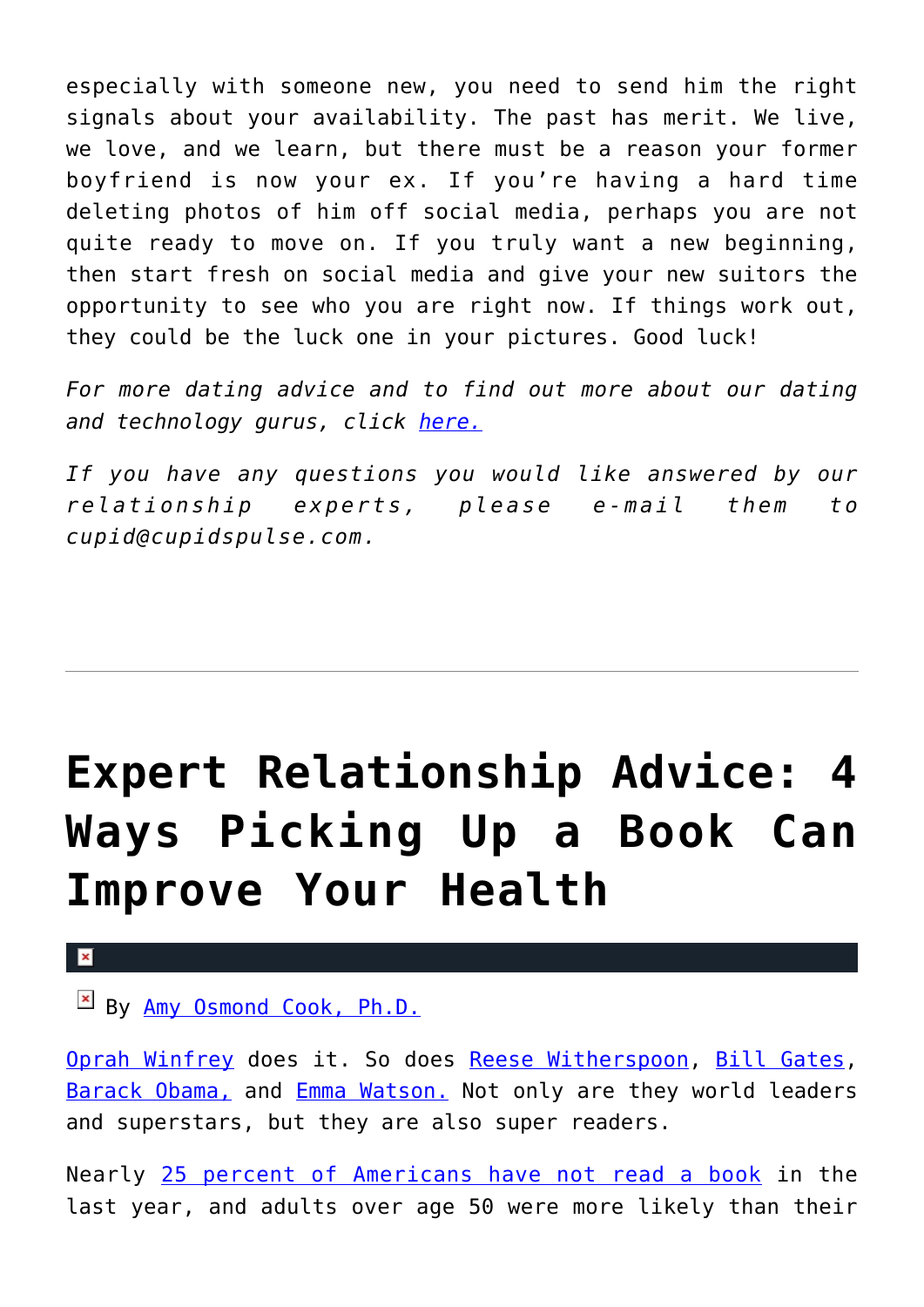younger counterparts to let their books collect dust. While you may think you don't have the time to read a good book, you might want make reading a higher priority in your life.

**Reading isn't just a fun way to pass the time. It can also improve your health. Read on to learn four ways reading can improve your physical and mental health.**

### **It will help reduce stress**

Reading might sound like something you just don't have time for if you live a busy, stressful life. But it could be the key to [helping you relax at the end of a stressful day.](https://www.telegraph.co.uk/news/health/news/5070874/Reading-can-help-reduce-stress.html) According to research conducted by the University of Sussex, reading a book is one of the best ways to reduce stress. Their study showed that reading can reduce stress by 68 percent, and it will do the job faster than other tried and true methods like taking a walk or listening to your favorite music. So, pick up a good book and let your stress melt away.

### **You'll sleep better**

Reading can help you [get a better night's sleep](https://www.prevention.com/life/a20454389/reading-has-hidden-health-benefits/), if you do it right. A good way to get more sleep is to create a nighttime sleep routine and include relaxing activities in it. Reading has been shown to reduce stress and help you relax, so it is a prime candidate for your bedtime routine. Staring at a screen is counterproductive, however, so stick to a book with real pages, rather than clicking through your favorite book on your phone or tablet.

### **It may help prevent dementia**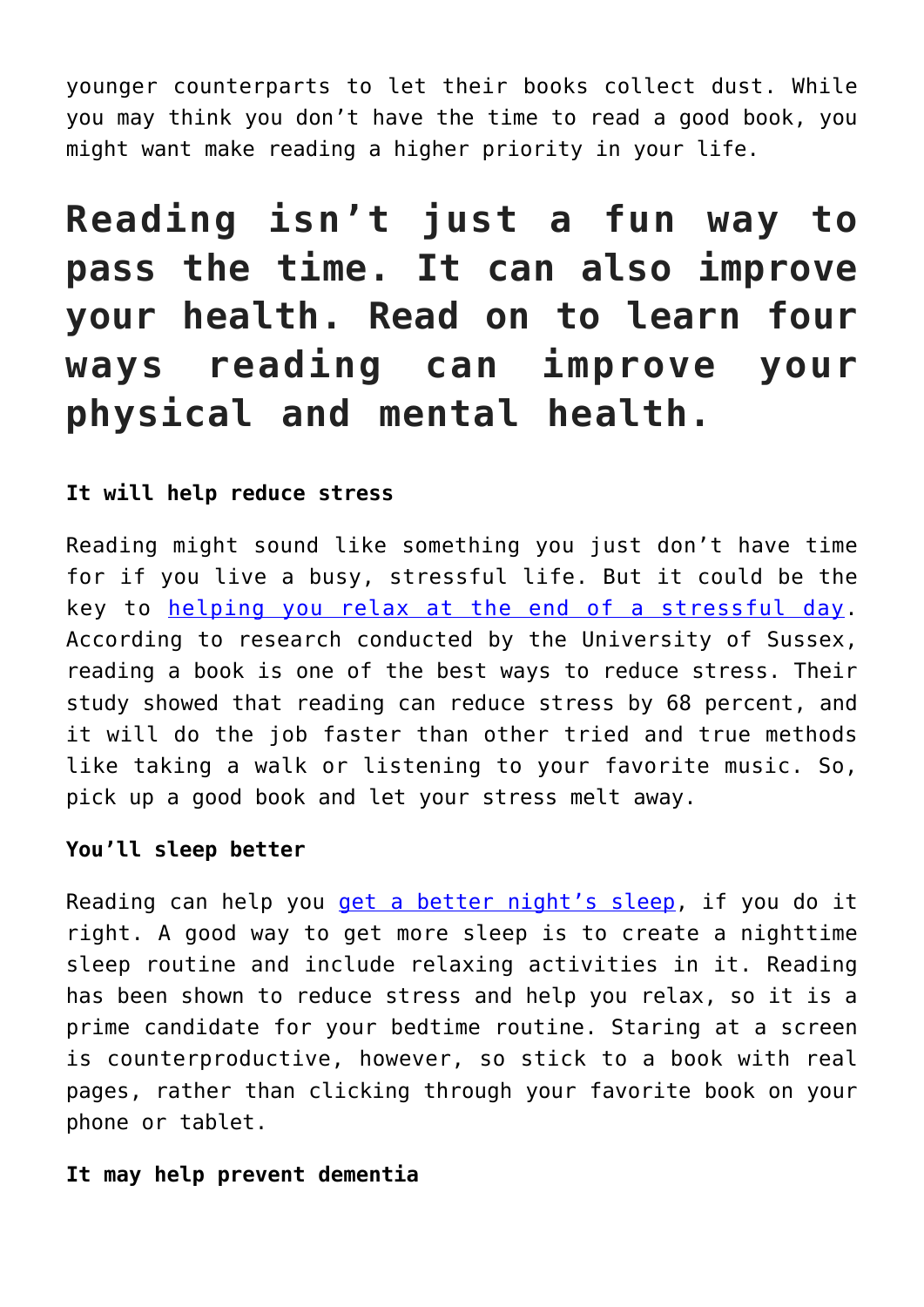Keeping your brain active at every age can [help fight off](https://www.alzinfo.org/articles/reading-alzheimers-bay/) [symptoms of dementia and Alzheimer's.](https://www.alzinfo.org/articles/reading-alzheimers-bay/) Researchers have found that people who challenge their brains when they are young and old have a slower rate of mental decline. Keeping your brain active can help preserve memory and thinking skills into old age. It is beneficial to work your brain from childhood on, but it isn't too late to start a reading hobby if you haven't tried it yet. Studies indicate people can benefit from giving their brain a workout even if they begin later in life.

### **It can help you feel empathy**

If you have a hard time relating to other people, getting hooked on a good book can help you with that. A recent study conducted by [The New School for Social Research](http://science.sciencemag.org/content/342/6156/377) showed that people who became deeply involved in a fictional book and its characters were able to better understand their own feelings and beliefs as well as those of the characters. "If anyone has a desire to help others succeed in a non-threatening manner, this is a must read," said Rose Rios, director of marketing at [Legend Oaks Healthcare and Rehab of Northwest Houston.](http://legendnorthwesthouston.com/) Reading literary fiction improved the ability to feel empathy for others.

Reading a book can make a difference to your health in ways that might surprise you. So instead of turning on the television at the end of the day, pick up a good book.

*For more information about and articles by our relationship expert Dr. Amy Osmond Cook, click [here](http://cupidspulse.com/relationship-dating-experts/hope-after-divorce-relationship-experts/).*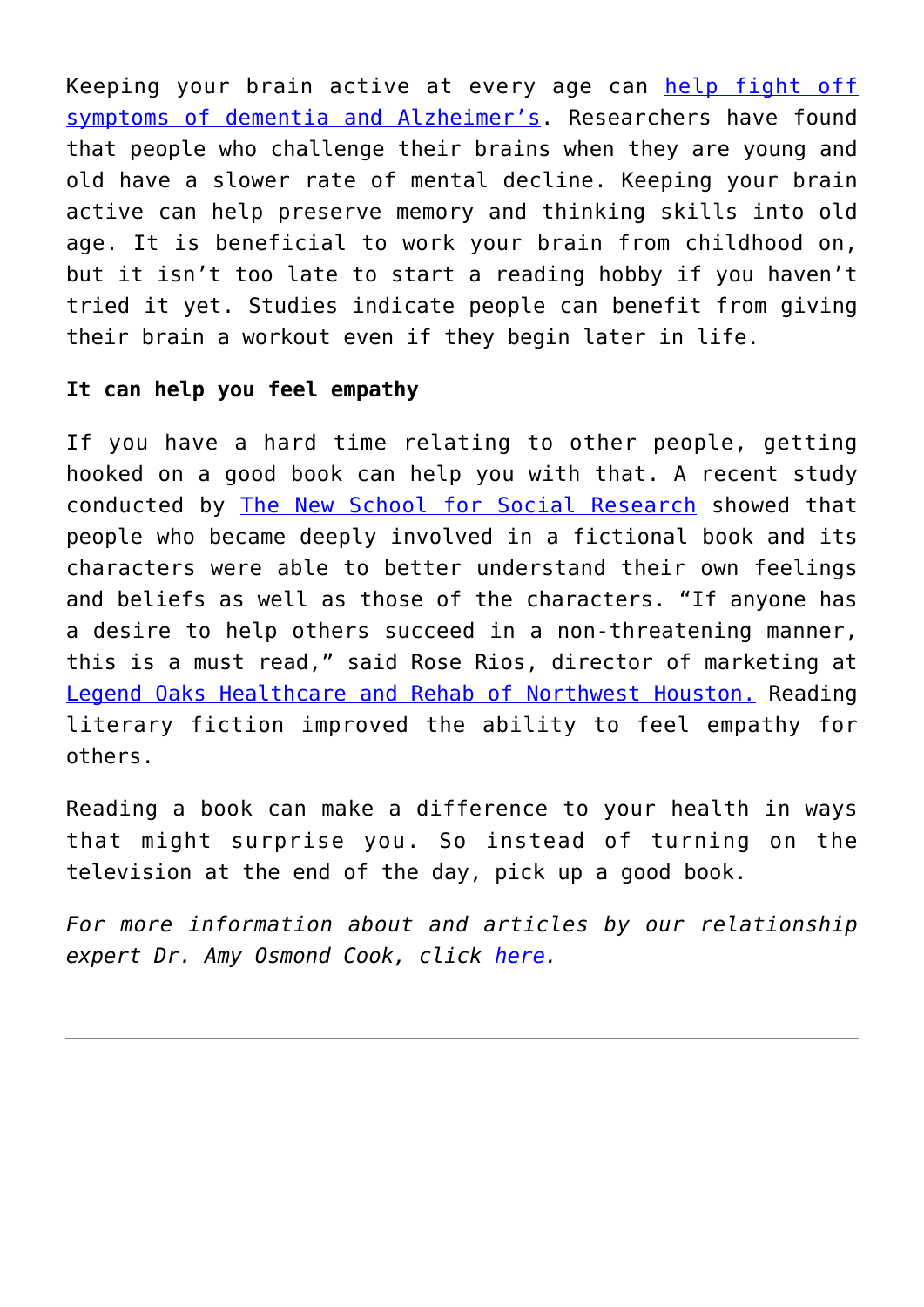## **[Love & Libations: The Negroni](https://cupidspulse.com/125165/love-libations-negroni-anthony-bourdain/) [& Anthony Bourdain](https://cupidspulse.com/125165/love-libations-negroni-anthony-bourdain/)**

#### $\pmb{\times}$

### By [Yolanda Shoshana](http://cupidspulse.com/relationship-experts/yolanda-shoshana/)

When I was thinking about what I wanted to do for this column, I was walking through NYC and came upon Les Halles. Unless you have been away from the news recently, you may know that Anthony Bourdain passed away. Les Halles was a French bistro where he got his start as an executive chef. Let's just say many romantic nights were had at the restaurant. Though both locations of the bistro are now closed, people have been leaving tributes to him pasted on the windows. Consider this my cheers to the icon.

The culinary world is still reeling over the death of Bourdain; in fact, it may never be the same. It will be hard to find anyone who can take his place, though someone will try to fill the void. He undoubtedly changed the way that people eat and drink. Someone said, "He was the Mr. Rogers of the food world." I would have never compared the two, but he did have an edgy Mr. Rogers charm about him. More importantly, both men had a way of making people stop, listen and think in a way that impacted lives. People around the world are coming forward with stories of how Bourdain helped them learn to love food. Since there's such a deep connection between love and food, maybe Bourdain should have added "love doctor" to his resume.

### **Keep reading for details from our relationship expert Yolanda**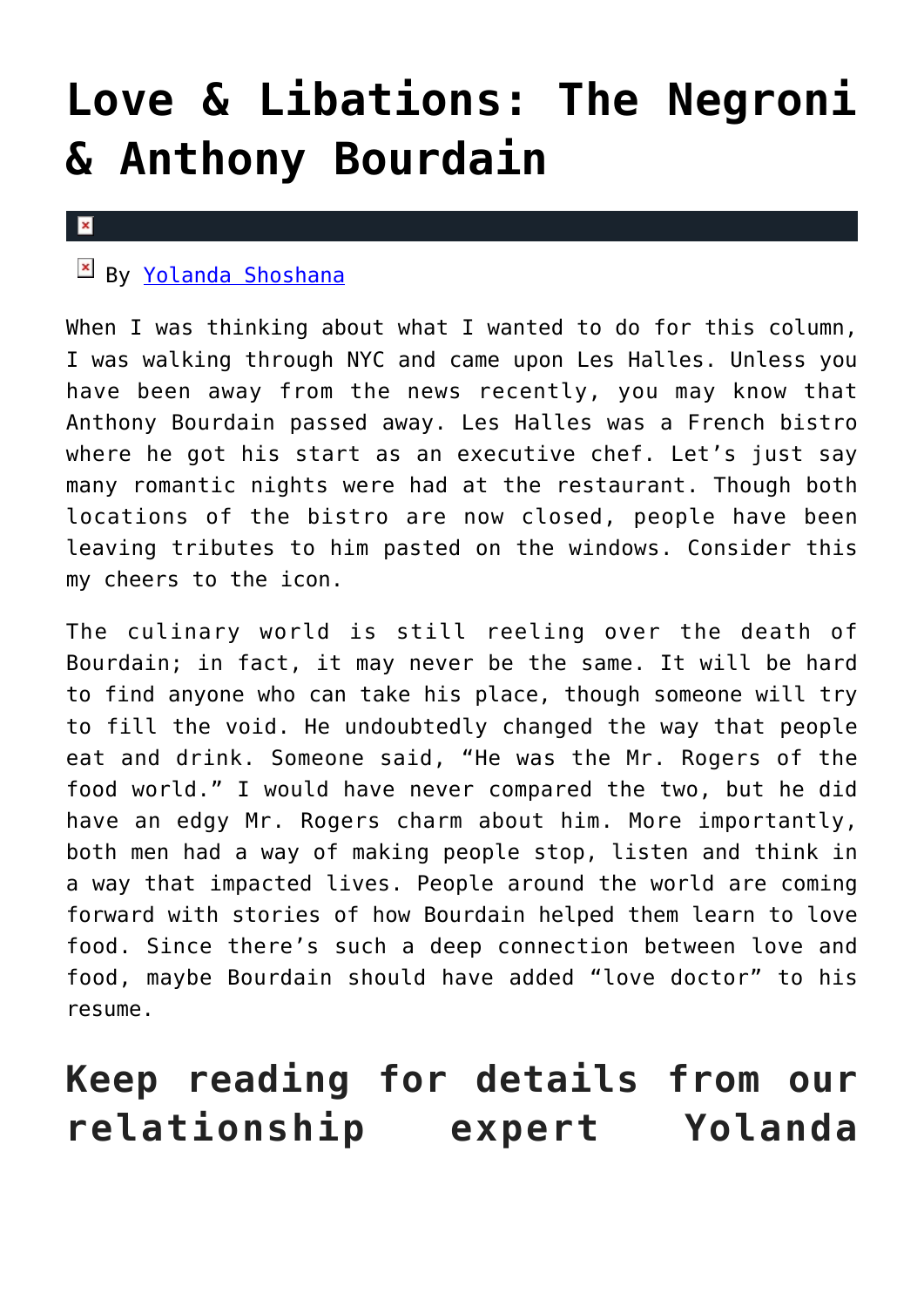### **Shoshana on the late Anthony Bourdain's favorite cocktail!**

While most people think of food when they think of Bourdain, he was also a man who loved a good libation. He was often caught with a glass of wine in his hand, but there was a particular cocktail that he was a big fan of as well: The Negroni. Named after Italian Count Camillo Negroni in 1919, the classic aperitif is famous around the world. Bourdain called it the perfect drink, saying, "It's [made from] three liquors that I'm not particularly interested in, but put them together with a slice of orange… it works. That first sip is confusing and not particularly pleasant. But man, it grows on you." I would have to agree. The first time I took a sip of a Negroni, I was intrigued. After about three sips, that intrigue turned to love. It's been one of my favorite libations ever since.

### **Related Link:** [Love & Libations: Mint Juleps for a Derby Date](http://cupidspulse.com/124182/love-libations-mint-juleps-derby-date-idea/) [Idea](http://cupidspulse.com/124182/love-libations-mint-juleps-derby-date-idea/)

Bourdain shared a story with *Maxim* about how he made Negroni cocktails for his crew and ended up a bit tipsy. It's the kind of drink meant to share with those near and dear. Get your squad together for a Negroni or two. We can all use a little bit more love and light. Plus, you can also use it as an aphrodisiac cocktail if you want to just kick it with your boo on [date night](http://cupidspulse.com/dating/date-ideas/). It's the perfect libation to sip during intimate conversations.

### **Related Link:** [Love & Libations: Royal Reds for the Royal](http://cupidspulse.com/124704/love-libations-reds-royal-celebrity-wedding/) [Celebrity Wedding](http://cupidspulse.com/124704/love-libations-reds-royal-celebrity-wedding/)

The best part about the Negroni is that it's so simple to make. All you need are three ingredients and a slice of orange. If you don't have the orange slice, don't fret. After a few sips, it won't even matter. Cheers to you, Bourdain and